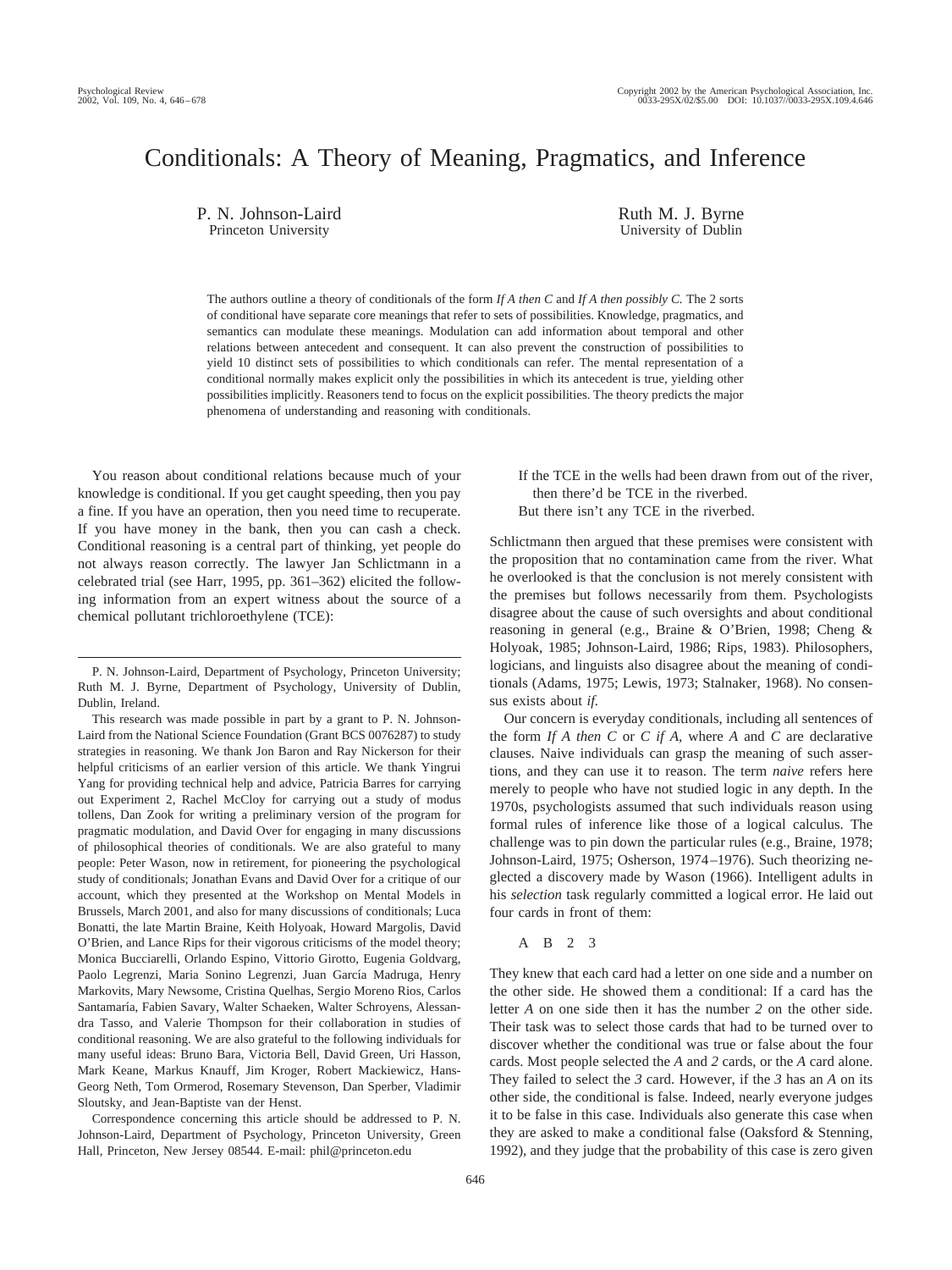the truth of the conditional (Johnson-Laird, Legrenzi, Girotto, Legrenzi, & Caverni, 1999). When Wason and Shapiro (1971) changed the assertion to a sensible everyday conditional, many people made the correct selection. Theories based on formal rules have difficulty in explaining both the error with neutral conditionals and its correction with sensible content.

Our theory is not formal. It assumes instead that reasoners use the meaning of premises, and general knowledge, to imagine the possibilities under consideration—that is, to construct mental models of them (see Johnson-Laird & Byrne, 1991; Polk & Newell, 1995). Mental models can be constructed from perception, imagination, or the comprehension of discourse. They underlie visual images, but they can also be abstract, representing situations that cannot be visualized. Each mental model represents a possibility. It is akin to a diagram in that its structure is analogous to the structure of the situation that it represents, unlike, say, the structure of logical forms used in formal rule theories.

Some sentential connectives such as *and* and *or* have logical meanings that are easy to define. For example, consider the following:

Either the printer is broken or else the cable is disconnected, but not both.

The truth of an exclusive disjunction such as this one is a function of the truth of its constituent *atomic* propositions, that is, those propositions that contain neither *not* nor connectives (the printer is broken, the cable is disconnected). The exclusive disjunction is true in two cases: first, where it is true that the printer is broken but false that the cable is disconnected, and, second, where it is false that the printer is broken but true that the cable is disconnected. Logicians lay out these conditions in a *truth table,* as shown in Table 1, in which we abbreviate the atomic propositions. Each row in the truth table represents a different possibility. Thus, the first row represents the possibility in which both the printer is broken and the cable is disconnected; in this possibility, the exclusive disjunction is false. The connective *and* can be defined in an analogous way. A conjunction of the form *A and C* is true in just one row of its truth table, namely, where *A* is true and *C* is true, and it is false in every other case. Those sentential connectives that can be defined in a truth table are known as *truth functional*—that is, their meanings are functions that take the truth values of propositions as inputs and deliver a truth value as an output. The logic of these truth-functional meanings is captured in the *sentential* calculus (see, e.g., Jeffrey, 1981).

Psychological theories based on formal rules (hereinafter *rule* theories) and the theory based on mental models (hereinafter the

Table 1 *A Truth Table for the Exclusive Disjunction "Either the Printer Is Broken or Else the Cable is Disconnected"*

| Printer is broken | Cable is<br>disconnected | Either printer is broken or else<br>cable is disconnected |
|-------------------|--------------------------|-----------------------------------------------------------|
| True              | True                     | False                                                     |
| True              | False                    | True                                                      |
| False             | True                     | True                                                      |
| False             | False                    | False                                                     |

*model* theory) run in parallel for many aspects of reasoning. Insofar as both sorts of theory reflect logical principles, however, they have potential limitations (cf. Sloman, 1996). And at the heart of these limitations is the vexed question of conditionals. Are they truth functional or not? The answer is not clear. Some theorists have argued that conditionals have the same meaning as the truth-functional connective of material implication (e.g., Grice, 1975; Wilson, 1975), which is shown in Table 2. Other theorists have rejected this analysis (e.g., Gazdar, 1979; O'Brien, 1999). The profundity of the puzzle correlates with the length of its literature. One aim of the present article is to resolve this puzzle. Simple inferences from conditionals are of four main sorts:

1. *Modus ponens:*

| If there is a circle then there is a triangle. If A then C. |                 |
|-------------------------------------------------------------|-----------------|
| There is a circle.                                          |                 |
| $\therefore$ There is a triangle.                           | $\therefore$ C. |

2. *Modus tollens:*

| If there is a circle then there is a triangle. If A then C. |                     |
|-------------------------------------------------------------|---------------------|
| There is not a triangle.                                    | Not C.              |
| $\therefore$ There is not a circle.                         | $\therefore$ Not A. |

#### 3. *Denial of the antecedent:*

| If there is a circle then there is a triangle. If A then C. |                     |
|-------------------------------------------------------------|---------------------|
| There is not a circle.                                      | Not A.              |
| $\therefore$ There is not a triangle.                       | $\therefore$ Not C. |

4. *Affirmation of the consequent:*

| If there is a circle then there is a triangle. If A then C. |                 |
|-------------------------------------------------------------|-----------------|
| There is a triangle.                                        |                 |
| $\therefore$ There is a circle.                             | $\therefore$ A. |

Modus ponens and modus tollens are valid for both conditionals and biconditionals (If and only if there is a circle then there is a triangle), whereas the other two inferences are valid only for biconditionals. There are more experimental studies of these and other inferences with *if* than of any other deductive term (for reviews, see Baron, 1994; J. Evans, Newstead, & Byrne, 1993; Garnham & Oakhill, 1994). Likewise, there are probably more semantic analyses of *if* than of any other single word in English (e.g., Harper, Stalnaker, & Pearce, 1981; Jackson, 1987; Lewis, 1973; Traugott, ter Meulen, Reilly, & Ferguson, 1986). Some authors have despaired of formulating the conditions in which conditionals are true and have argued instead that they have merely conditions in which it is justifiable to assert them (see, e.g., Adams, 1970, 1975; cf. Lewis, 1976). Such skepticism is in striking contrast to the ease with which individuals understand conditionals in daily life and judge them to be true or false.

Our goal is to resolve the problems of conditionals. We therefore formulate a theory of the meaning of conditionals, of how this meaning is modulated by semantics and pragmatics, and of its use in reasoning. Braine and O'Brien (1991) offered such an account based on a rule theory. The present article offers an account based on the model theory. Of course, the model theory has had something to say about conditionals in the past (e.g., Johnson-Laird & Byrne, 1991), but its account was incomplete. Critics have identified two principal lacunae (see, e.g., Fillenbaum, 1993; Holyoak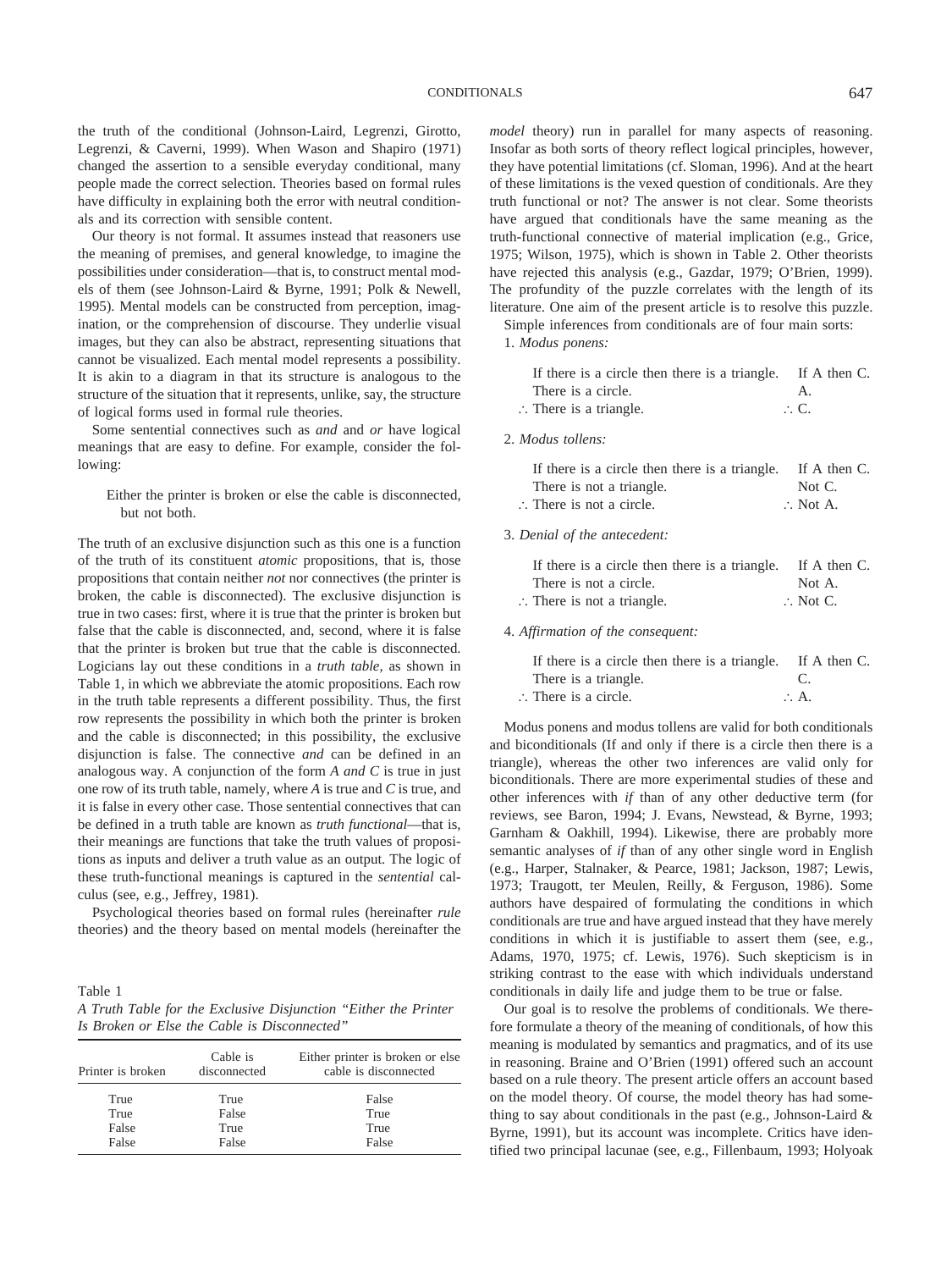Table 2 *A Truth Table for a Material Implication, "The Printer Works Implies That the Cable Is Connected"*

| Printer works | Cable is<br>connected | The printer works implies<br>that the cable is connected |
|---------------|-----------------------|----------------------------------------------------------|
| True          | True                  | True                                                     |
| True          | False                 | False                                                    |
| False         | True                  | True                                                     |
| False         | False                 | True                                                     |

& Cheng, 1995). The theory said nothing about the semantic mechanism that allows the meanings of a conditional's constituent clauses to influence its interpretation. Likewise, the theory said nothing about the pragmatic mechanism that allows context and knowledge to influence the interpretation of a conditional. Rule theories do not account for such effects, but as Bonatti (1994a,b) has pointed out, the model theory is in the same difficulty. The new theory fills the lacunae. It makes sense of the everyday comprehension of conditionals and of the phenomena that occur when they are used to make inferences. It also makes some unexpected predictions, which have led to the discovery of new phenomena.

The article begins with a theory of the core meanings of conditionals, both indicative and subjunctive. It then outlines the theory of mental models and extends this theory to the mental representation of basic conditionals. It next formulates a principle of semantic modulation and a principle of pragmatic modulation. These mechanisms modulate the core meanings of conditionals. The article then describes how the new theory accounts for reasoning with conditionals, for the selection task, and for so-called *illusory* inferences based on conditionals. Finally, it draws some general conclusions about conditionals and conditional reasoning.

### The Core Meanings of Basic Conditionals

Philosophers and logicians distinguish between the meaning of an expression and its reference. The classic illustration contrasts *the Morning star* and *the Evening star,* which differ in meaning but have the same reference, namely, the planet Venus. We assume that the meaning of a sentence when it is used in a particular context functions to refer to a situation or to a set of situations. Most sentences, however, can be used to express many different meanings, depending on their context. The sentence "We are here," for instance, expresses different meanings depending on who asserts it and when and where they assert it. It is laborious to keep writing, "the meaning of a sentence when it is used in a particular context," and so unless the distinction matters we use *assertion* to refer to sentences and to the meanings that they express.

We develop a model theory of conditionals below, but in our account of their meaning, we refer to *possibilities,* not to *models.* Our aim is to make the theory of meaning independent of the theory of comprehension, which relies on models as mental representations. To frame the theory of meaning, we need to consider the ontology of the situations that occur in everyday life. A major dichotomy is between *factual* claims about situations and *modal* claims about them. A conditional such as "If Pat goes to the party then Viv will go too" makes a factual claim. In the case that Pat goes and Viv does not, the conditional is false. Modal claims are of various sorts, but we focus on the most familiar, which are epistemic claims about what is possible and deontic claims about what is permissible. A conditional such as "If Pat goes to the party then it is permissible for Viv to go" makes a deontic claim. In the case that Pat goes, and Viv does not, the conditional is not necessarily false. It is false only if Viv has no such permission conditional on the truth of the antecedent. There are other sorts of modal claim. For example, the assertion "If you're going to Venice then you ought to see the Doge's palace" expresses a recommendation. Likewise, the assertion "If he is wearing a red tie, then he *must* be wearing a tie" makes a logical claim. To keep matters simple, however, we focus on factual and deontic conditionals.

The ontology of daily life distinguishes between factual possibilities, such as (at the time of writing) "Al Gore is elected President of the United States in 2004," and counterfactual possibilities, such as "Al Gore was elected President of the United States in 2000." A counterfactual possibility refers to a situation that once was a factual possibility but that did not occur. A factual possibility that did occur thereby becomes a fact, that is, an actual state of affairs. The ability to envisage counterfactual possibilities is an important part of how one evaluates what actually happens (Byrne, 1997; Byrne & McEleney, 2000; Byrne, Segura, Culhane, Tasso, & Berrocal, 2000; Kahneman & Miller, 1986). The distinction between factual and counterfactual possibilities is reflected in the English language, and in the construction of conditionals, though their syntax is complex (see Dudman, 1988). Consider the outcome of an election that has been decided but that is not known to the speaker. Reference to a factual possibility calls for the present tense of the modal auxiliary *have:* "If Gore has won the election." However, where the outcome is known, reference to a counterfactual possibility calls for the past tense of the modal auxiliary *have:* "If Gore had won the election."

Assertions can describe a fact, a factual possibility, a counterfactual possibility, and even an impossibility. These four categories also occur in fictional discourse. Thus, given the situation at the end of the first act of Hamlet, there is a factual possibility that Hamlet will kill the king. At the end of the second act, there is a counterfactual possibility that Hamlet had killed the king while the latter was at prayer. Systems of modal logic do not make these distinctions and are accordingly difficult to apply to the analysis of natural language (Karttunen, 1972). However, granted the existence of the four sorts of situation, we can formulate a semantic theory of conditionals.

### *The Core Semantics*

We begin our analysis with *basic* conditionals, which are those with a neutral content that is as independent as possible from context and background knowledge, and which have an antecedent and consequent that are semantically independent apart from their occurrence in the same conditional. We consider two sorts of basic conditional, those of the form *If A then C* and those of the form *If A then possibly C,* and we argue that each of them has a core meaning.

The antecedent *A* of a basic conditional is a description—almost always a partial description—of a possibility. The consequent *C* can serve any illocutionary role and is interpreted as though it were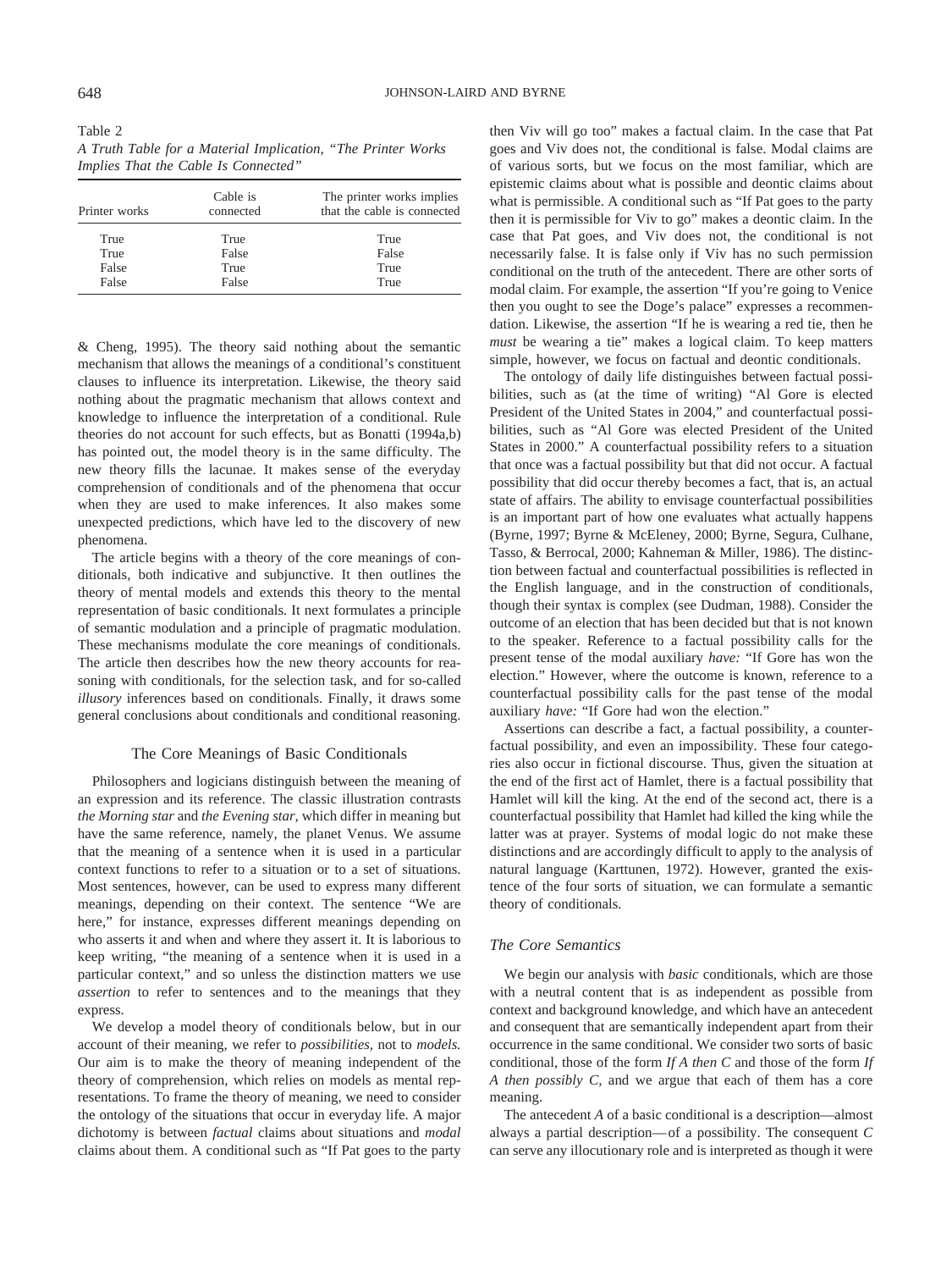an isolated main clause in a context that satisfies the antecedent. It follows that the antecedent of a conditional must be a declarative clause in order to describe a situation. In contrast, the consequent of a conditional can have any illocutionary force. It can make an assertion, ask a question, give a command, or make a request. Thus, all of the following are acceptable conditionals:

If Vivien leaves, then you will leave.

- If Vivien leaves, then are you allowed to leave?
- If Vivien leaves, then please leave.

However, conditionals with antecedents that ask questions, make requests, or perform any other illocution apart from assertion are ungrammatical, for example, "If *are* you allowed to leave, then Vivien will leave." One minor exception occurs: An antecedent can form a *wh* question provided that it echoes the form of a relevant precursor, for example:

If Vivien arrived then Evelyn left. Evelyn left if *who* arrived? A basic conditional, *If A then* . . . , asserts that its antecedent is a possibility: Factual possibilities: a  $\lnot$  a

*a* denotes the possibility satisfying the antecedent,  $A$ ;  $\rightarrow$  denotes negation; and so  $\neg$  *a* denotes a possibility that satisfies the negation of the antecedent, *not A.* Here and throughout the article, we use lowercase letters to represent possibilities corresponding to atomic propositions. A conditional can be qualified to assert that the antecedent is definitely the case: "If there is a circle, which there *is,* then . . ." The antecedent and its qualification refer to the following where  $\circlearrowright$  denotes the occurrence of a circle:

| Fact:                                         |  |
|-----------------------------------------------|--|
| Counterfactual possibility: $\neg$ $\bigcirc$ |  |

A conditional can also be qualified to rule out the possibility of the antecedent, but in this case the antecedent must be couched in the subjunctive in order to convey that it is a counterfactual possibility: "If there had been a circle, which there wasn't, then . . ." The antecedent and its qualification now refer to the following:

| Counterfactual possibility: | O                 |  |
|-----------------------------|-------------------|--|
| Fact:                       | $\neg$ $\bigcirc$ |  |

In sum, the antecedent of a conditional establishes two possibilities, either two factual possibilities or a fact and a counterfactual possibility.

The antecedent refers to a possibility, and the consequent is interpreted in that context. The principle is corroborated by the existence of conditionals with no antecedents. They occur when the situation makes a possibility so obvious that it is unnecessary to describe it. For example, a spouse observing some incipient misbehavior can assert, "I'll divorce you," where the force of the assertion is "If you do that, I'll divorce you." Conditionals with no consequents also occur when the context makes the outcome so obvious that it is unnecessary to describe it—for example, "If you do that again..." Hereinafter, we focus on complete conditionals in which both antecedent and consequent make assertions.

The antecedent of a basic conditional describes a possibility almost completely, that is, it describes all that one needs to know in order to interpret the conditional. Thus, a typical basic conditional is "If the weather is fine, then the sun shines." It asserts that the sun is bound to shine in fine weather. The consequent may refer explicitly to a necessity: "If the weather is fine, then the sun must shine." The set of possibilities is exactly the same as the preceding factual assertion. Unlike modal logic, the force of *must,* if anything, is weaker than a factual claim. It signals an inference or expectation rather than a matter of fact. In contrast, the consequent can assert merely a possibility given the antecedent: "If the weather is fine then the sun may shine." Hence, there are two sorts of basic conditional. In the case of *If A then C,* the consequent has to occur given the antecedent:

Possibilities: a c

In the case of *If A then possibly C,* the consequent may occur given the antecedent:

Possibilities: a c  $a - c$ 

What about the possibilities in which the antecedent of a conditional is not satisfied? Our account does not constrain them. Hence, each of the two sorts of basic conditional has its own core meaning. The core meaning of *If A then C* refers to the following:

| Factual possibilities: | a        | C               |
|------------------------|----------|-----------------|
|                        | $\neg$ a | $\mathbf{c}$    |
|                        |          | $\neg a \neg c$ |

We call this interpretation the *conditional* meaning. Its three possibilities are described completely by the following conjunction of conditionals: *If A then C, and if not A then either C or not C.* Indeed, the conditional meaning applied to this conjunction of conditionals also yields the preceding set of possibilities. Necessity and sufficiency are nothing more than these possibilities in which *A* is sufficient (but not necessary) for *C* and *C* is necessary (but not sufficient) for *A.* A basic deontic conditional of the form *If A then C is obligatory* has an analogous interpretation:

|                 | Factual possibilities: a c :Deontic possibilities |
|-----------------|---------------------------------------------------|
| $\Box$ a c      |                                                   |
| $\neg a \neg c$ |                                                   |

Here, the antecedent refers to factual possibilities and the consequent refers to deontic possibilities, that is, what is permissible in each possibility.

The core meaning of *If A then possibly C* refers to the following:

| Ċ       | a         | Factual possibilities: |  |
|---------|-----------|------------------------|--|
| $a - c$ |           |                        |  |
| c       | $\neg$ a  |                        |  |
|         | $-a$ $-c$ |                        |  |

We call this interpretation the *tautological* meaning, because it allows any possibility, and so the conditional cannot be false. A deontic conditional has the same interpretation except that the consequent refers to deontic possibilities. The conditional can be paraphrased as *If A then possibly C, and if not A then possibly C.*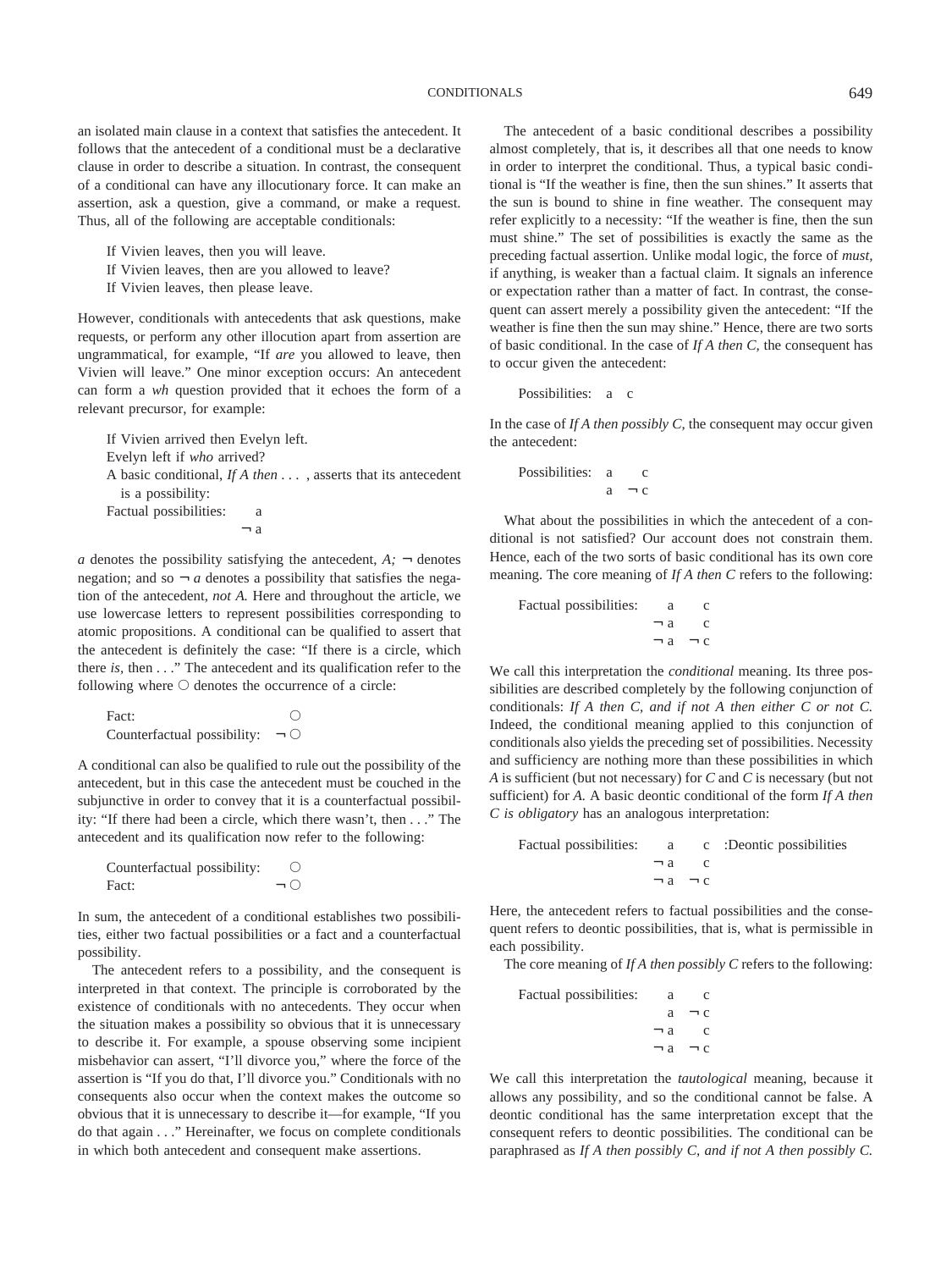As shown below, the pragmatics of the situation often rules out one of the possibilities, particularly the possibility in which *C* occurs in the absence of *A.*

We integrate these assumptions in the first principle of the five that will make up our theory of conditionals:

*Principle 1.* The principle of *core meanings:* The antecedent of a basic conditional describes a possibility, at least in part, and the consequent can occur in this possibility. Each of the two sorts of basic conditional accordingly has a core meaning referring to a set of factual or deontic possibilities. The core meaning of *If A then C* is the *conditional* interpretation, which refers to the possibilities:

a c  $\neg a$  c  $\neg a \neg \neg c$ 

The core meaning of *If A then possibly C* is the tautological interpretation, which refers to the possibilities:

a c  $a - c$  $\neg a$  c  $\neg a \neg c$ 

The conjunction of two basic conditionals *If A then C, and if not A then not C* can be interpreted as a conjunction of two *conditional* meanings, which yield the following:

$$
\begin{array}{ll}\n\text{Factual possibilities:} & \text{a} & \text{c} \\
\hline\n\vdots & \ddots & \ddots \\
\hline\n\end{array}
$$

In other words, *A* is both necessary and sufficient for *C.* The following conjunction also yields the same set: *If A then C, and if C then A.* The set corresponds to the *biconditional* interpretation expressed by *If, and only if, A then C.*

### *Alternative Theories*

One corroboration of the present semantics comes from a comparison with an alternative theory (formulated by Quine, 1952; defended by Wason & Johnson-Laird, 1972, p. 90; and maintained by K. Holyoak, personal communication, 1999, and O'Brien, 1999). According to this alternative, conditionals have a "defective" truth table with no truth value when their antecedents are false, that is, they are partial truth functions with no result in this case. The account is plausible at first sight but founders on the case of biconditionals. As we saw earlier, the biconditional *If, and only if, A then C* is synonymous with the conjunction *If A then C, and if not A then not C.* With a defective truth table, the first of these conditionals has no truth value when *A* is false, and the second of them has no truth value when *A* is true. However, the biconditional in daily life is true when both *A* and *C* are true and when neither is true and is false in any other case. This complete truth table for the biconditional cannot be equivalent to a conjunction in which there is always one conjunct lacking a truth value. The biconditional can also be paraphrased as *If A then C, and if C then A.* Suppose neither *A* nor *C* is true. The biconditional is true, but neither of the two conditionals in this conjunction has a truth value. The idea that a conjunction of two assertions having no truth value should somehow yield a true assertion is a recipe for nonsense. The principle of core meanings is therefore corroborated at the expense of defective truth tables. Yet, as is shown below, the present theory captures the intuition underlying the appeal of defective truth tables.

The reader is invited to evaluate an inference based on the following premise:

In this hand of cards, there is an ace or there is a king, or both.

Given the truth of this premise, does it follow validly that

If there isn't an ace in this hand of cards, then there is a king?

The reader should judge whether there could be any circumstances in which the premise is true but the conclusion false. Everyone to whom we have given this inference informally has accepted its validity (see also Ormerod, Manktelow, & Jones, 1993; Richardson & Ormerod, 1997). The premise is consistent with the following:

Factual possibilities:

\nace 
$$
\neg
$$
 king  $\neg$  ace  $\neg$  king  $\neg$  ace  $\neg$  king  $\neg$  ace  $\neg$  king  $\neg$ 

Hence, it follows that if there isn't an ace, there is a king. The validity of the inference demonstrates the existence of the *conditional* interpretation of the "if . . . then" premise.

Another alternative account of conditionals concerns the conditions in which speakers are justified in asserting them. A philosophical tradition deriving from Adams (1975) postulates that the degree to which a conditional *If A then C,* is "assertible" equals the conditional probability of *C* given *A*, that is,  $p(C|A)$ . A related view (Stalnaker, 1970; Stevenson & Over, 1995, pp. 617–618) is that the probability of a conditional, *p*(*If A then C*), is close to the conditional probability  $p(C|A)$ . The seductive nature of the claim depends in part on the syntax of English. Certain sentential modifiers are taken to apply only to main clauses but not to subordinate clauses such as the antecedents of conditionals. As a corollary, consider the following:

What's the probability that if Paolo has the king then he also has the ace?

- It is easy to interpret this question as meaning
	- If Paolo has the king then what's the probability that he also has the ace?

Such an interpretation, of course, is a direct way of asking for the conditional probability. Investigators must take extra pains to ask for the absolute probability of a conditional instead of this conditional probability, or else participants are in danger of confusing the two. Moreover, naive individuals are likely to base their answers not on the actual possibilities but on mental models of them (see the section The Interpretation of Basic Conditionals). In an unpublished study, Girotto & Johnson-Laird (2002) examined, for example, the following problem:

There are three cards face down on a table: 3, 6 and 8. Paolo takes one card at random, and then he takes another at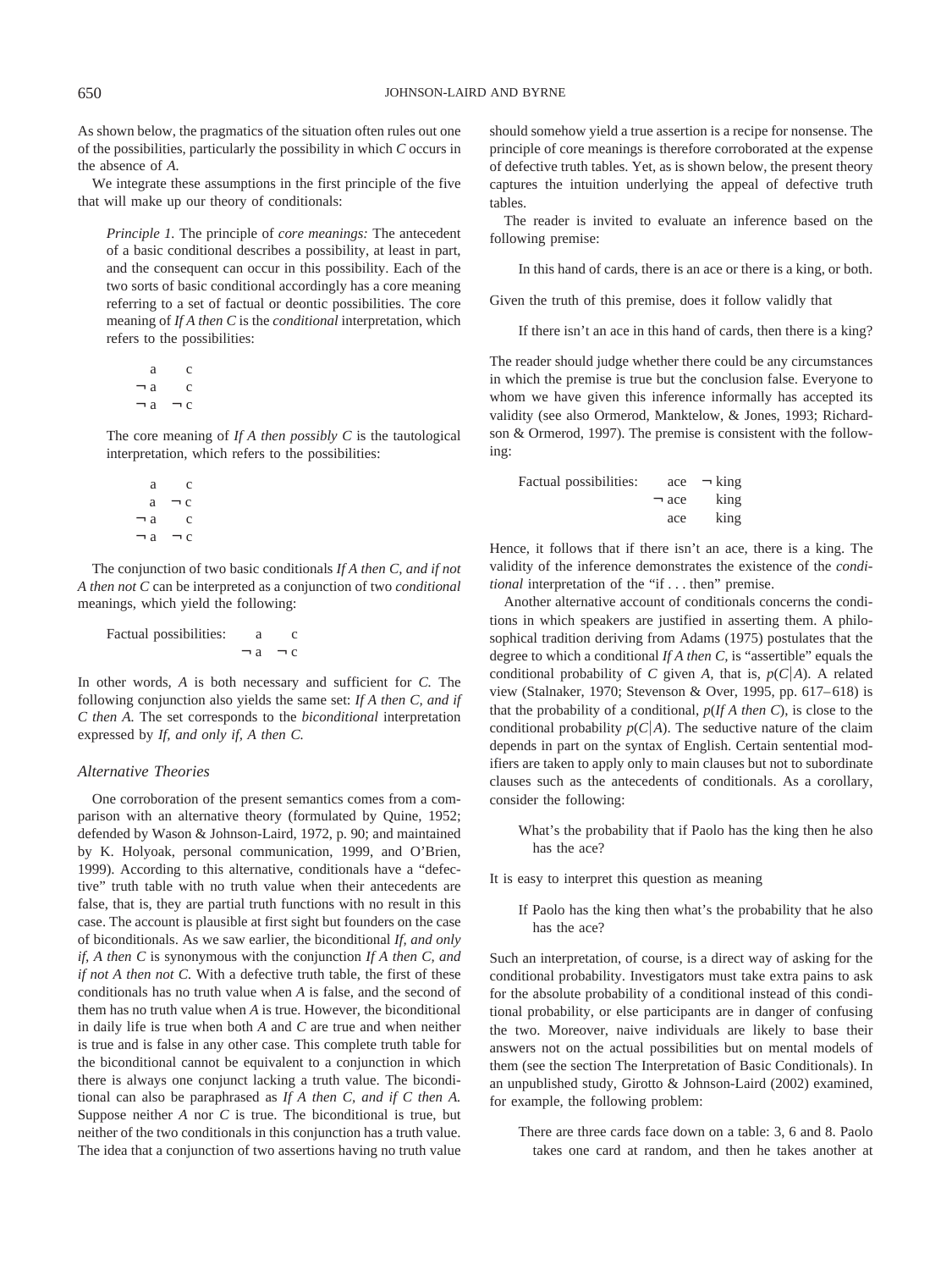random. Maria says: "If Paolo has the 8 then he has also the 3." What is the probability that Maria's assertion is true?

There are three possibilities for Paolo's hand, and only one of them violates Maria's assertion granted a conditional interpretation, and so the correct answer is 2/3, but if individuals rely on mental models, then they will think only of the case in which the antecedent is true as satisfying the conditional and, accordingly, infer that the probability is 1/3. In contrast, the following question asks for the conditional probability:

Paolo shows his card: It is the 8. What is the probability that he has the 3?

The correct answer is 1/2. The results showed that naive individuals do not tend to give the same estimates for the two probabilities. The majority give the correct answer for the conditional probability, but the modal response for the probability of the conditional was the one based on mental models, and a handful of participants even responded 2/3.

Yet another alternative to our theory is that conditionals do not merely refer to sets of possibilities but rather assert that a relation holds between the antecedent and consequent (e.g., Barwise, 1986). One putative relation is that the antecedent is the cause of the consequent (but cf. Goldvarg & Johnson-Laird, 2001). Another is that the antecedent logically implies the consequent, perhaps taking into account other premises (e.g., Braine & O'Brien, 1991; D. Sperber, personal communication, September 1994). Again, we corroborate our account by showing that any such relation is not part of the meaning of a basic conditional.

Several sorts of counterexample exist to the claim that the consequents of conditionals can be inferred from their antecedents. One sort of counterexample occurs with the *relevance* interpretation of conditionals (see the Ten Sets of Possibilities for Conditionals section). It does not yield the modus ponens inference. For example, the following inference is bizarre:

If you're interested in *Vertigo,* it is on TV tonight. You're interested in *Vertigo.* Therefore, *Vertigo* is on TV tonight.

And modus tollens is still odder:

If you're interested in *Vertigo,* it is on TV tonight. In fact, it is not on TV tonight. Therefore, you're not interested in *Vertigo.*

Another sort of counterexample is a conditional expressing a deontic relation, such as "If a person is drinking beer, then the person is 19 years of age." Given that, say, Fred is drinking beer, it does not follow that Fred is 19 years of age but only that he ought to be 19 years of age. Yet another sort of counterexample is a conditional with an interrogative consequent, for example, "If the president phones, will you talk to him?" Questions are not inferable from premises.

We do not deny that many conditionals are interpreted as conveying a relation between their antecedents and consequents. However, the core meaning alone does not signify any such relation. If it did, then to deny the relation while asserting the conditional would be to contradict oneself. Yet, the next example is not a contradiction:

If there was a circle on the board, then there was a triangle on the board, though there was no relation, connection, or constraint, between the two—they merely happened to co-occur.

In summary, the basic conditionals *If A then C* and *If A then possibly C* refer to sets of possibilities, and each has its own core meaning: the *conditional* interpretation in which *A* is *sufficient* for *C* and *C* is *necessary* for *A* and the *tautological* interpretation compatible with any possibility. Other interpretations of conditionals do occur, but as we show later, they result from the modulating effects of semantics and pragmatics.

### *The "Paradoxes" of Implication*

Does the principle of core meanings yield a truth-functional account of the meaning of conditionals? On the one hand, the possibilities in the conditional interpretation correspond to the truth-functional connective of material implication. The truthfunctional analysis, however, is one that many logicians and philosophers reject (e.g., Stalnaker, 1975). It leads to seeming paradoxes, it cannot be applied to counterfactual conditionals, and it yields interpretations that depart from theorists' intuitions. On the other hand, our theory is based on possibilities, not truth values. In this section, we resolve the apparent paradoxes. In subsequent sections, we show that conditionals are not truth functional.

The so-called *paradoxes* of implication arise because on an analysis of conditionals as material implications, the mere falsity of the antecedent, or the mere truth of the consequent, suffices to establish the truth of the conditional as a whole (see Table 2). Consider the conditional "If there is a circle, then there is a triangle." When it is false that there is a circle, the conditional is true. Likewise, when it is true that there is a triangle, the conditional is true. However, the skeptics say that the following inferences, which are valid on this account, are dubious:

There isn't a circle.

Therefore, if there is a circle then there is a triangle.

And:

There is a triangle. Therefore, if there is a circle then there is a triangle.

The paradoxes are readily resolved. The preceding inferences are valid, but their oddity has nothing to do with conditionals. Analogous arguments that naive individuals resist can be derived from disjunctions. For example, the inclusive disjunction "There is not a circle or there is a triangle" is true provided that at least one of its two disjuncts is true; otherwise, it is false. The following two arguments parallel the paradoxes of implication, and they are also rejected by naive reasoners:

There is not a circle. Therefore, there is not a circle or there *is* a triangle.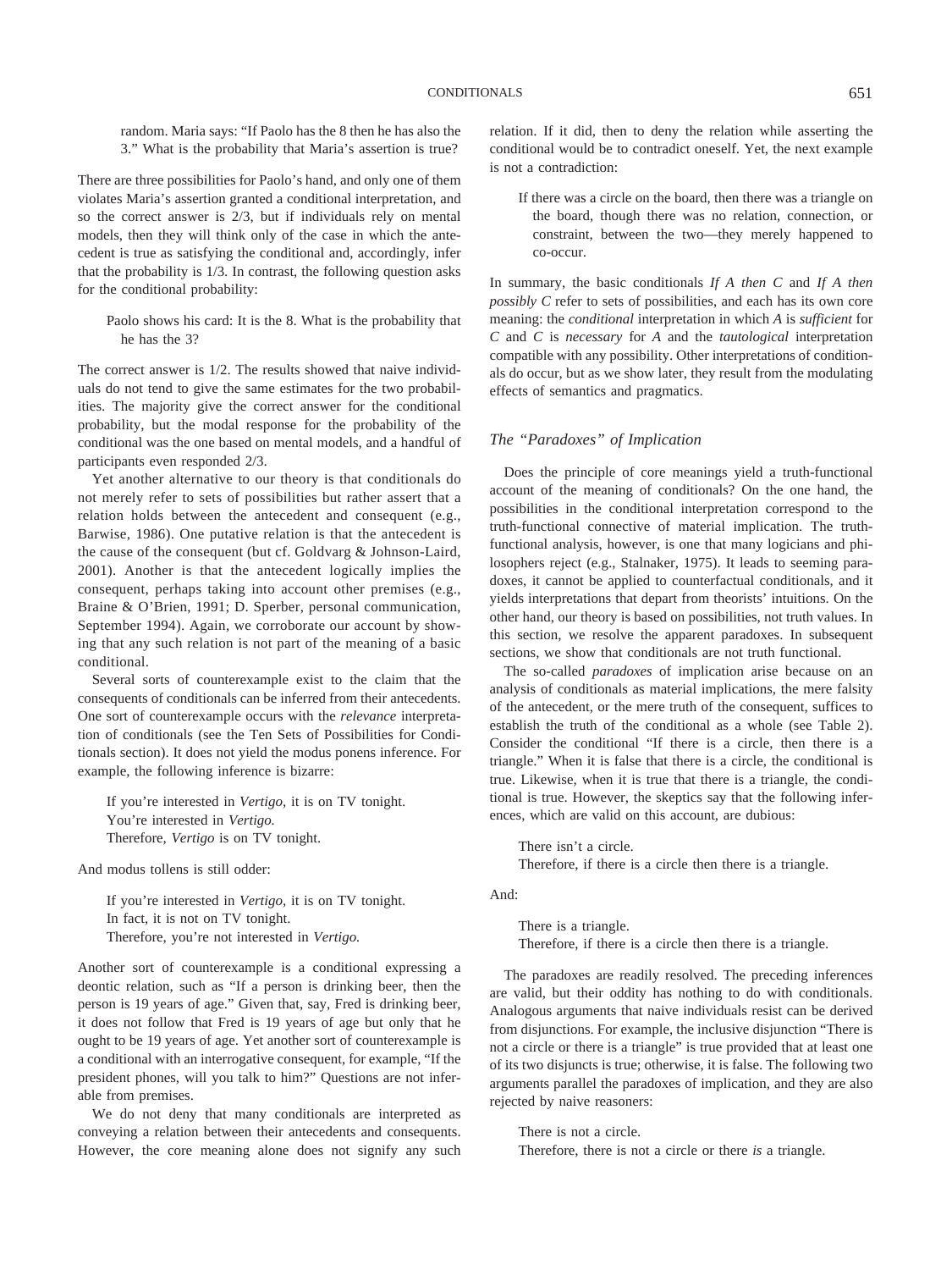And:

There is a triangle. Therefore, there is *not* a circle or there is a triangle.

The causes of the paradoxes are twofold. First, they throw semantic information away. Their premises contain more semantic information, that is, rule out more possibilities, than do their conclusions. Naive reasoners do not spontaneously draw conclusions that throw information away by adding disjunctive alternatives (Johnson-Laird & Byrne, 1991). Second, the judgment of the truth or falsity of assertions containing connectives, such as conditionals and disjunctions, is a meta-ability. That is, it calls for a grasp of the metalinguistic predicates *true* and *false,* which refer to relations between assertions and the world (see, e.g., Jeffrey, 1981). In contrast, a task that taps directly into the interpretation of assertions is to judge what is possible. For instance, suppose that the following conditional holds: "If there is a circle, then there is a triangle." Is it possible that there is triangle? And is it possible that there isn't a circle? Naive individuals answer both questions in the affirmative, and they do not find the task difficult (Barrouillet & Lecas, 1999; Johnson-Laird & Savary, 1996).

### *Subjunctive and Counterfactual Conditionals*

When modal auxiliaries, such as *have* and *will,* are used in the past tense, they can express the subjunctive mood in English. Thus, the following conditional is subjunctive: "If there had been a circle, then there would have been a triangle." One interpretation of this conditional is counterfactual. That is, there was neither a circle nor a triangle, but had there been a circle there would have been a triangle. Such assertions are known as *counterfactual* conditionals. Some counterfactuals are true, for example, "If you hadn't been born, then you wouldn't be alive now." It is false that you weren't born, and it is false that you are not alive now, yet the conditional is true. And some counterfactuals are false, for example, "If you weren't alive now, then you wouldn't have been born." It is false that you aren't alive now, and it is false that you weren't born, but the conditional is false. You could have died yesterday, and yet you would have been born. Hence, among counterfactuals with false antecedents and false consequents, there are some that are true and some that are false. Counterfactual conditionals therefore cannot be truth functional (Quine, 1952).

Philosophers have struggled to frame the truth conditions of counterfactual conditionals. One stratagem owes much to Ramsey's (1929/1990) idea of using a thought experiment to evaluate conditionals. Ramsey wrote as follows in a footnote:

If two people are arguing "If p will q?" and both are in doubt as to p, they are adding p hypothetically to their stock of knowledge and arguing on that basis about q; so that in a sense "If p, q" and "If p, not q" are contradictories. We can say they are fixing their degrees of belief in q given p. If p turns out to be false, these degrees of belief are rendered *void.* (p. 155)

Stalnaker (1968) extended this idea to deal with counterfactuals: You add the antecedent to your set of current beliefs, adjust these beliefs where necessary for consistency, and check whether the consequent of the conditional holds. If it does, the conditional is true; if it does not, the conditional is false. This account has been

applied to the circumstances in which conditionals are assertible (e.g., Adams, 1975). It has also been applied within the framework of a "possible worlds" semantics for modal logic (see, e.g., Kripke, 1963). A possible world is, in effect, a possible state of affairs, though one that is completely specified, and the actual world is treated as a member of the set of possible worlds. On Stalnaker's (1968) analysis, the truth of a conditional in a world, w1, depends on another world, w2, that is accessible to w1 and that is the most similar possible world to w1 except that the antecedent of the conditional holds in it. If the consequent is true in w2, then the conditional as a whole is true; otherwise, it is false. It is not obvious that there is always a single world most similar to the actual world except that a counterfactual antecedent is true. If there is always a unique world of this sort, then one of the following pair of assertions is true and one of them is false:

- If Verdi and Bizet had been compatriots, then they would both have been Italian.
- If Verdi and Bizet had been compatriots, then they would both have been French.

Yet, it is impossible to decide which assertion is the true one.

In the light of such examples, Lewis (1973) argued that a conditional is true just in case there is a world in which the antecedent and consequent are true that is closer to the actual world than any world in which the antecedent is true and the consequent false. Thus, consider the truth value in our world of the conditional: "If Quayle had been the Republicans' 1992 Presidential candidate, then Clinton would have lost." It is necessary to find a world that is as alike to the actual world as possible except that Quayle was the Republicans' Presidential candidate. There will be other differences in consequence of this change. If this world supports the truth of the consequent of the conditional, then the counterfactual is true; otherwise, it is false.

These analyses are sophisticated but problematical. One difficulty is illustrated by our example. One could assume that Quayle, as we know him, was nominated as a result of some extraordinary events at the Republican convention. He would have lost the election, and so the conditional is false. Alternatively, one could assume that Quayle underwent an extraordinary mental transformation as a prerequisite for the Republicans to nominate him. He turned out, say, to be wise, though dyslexic. In this case, it is conceivable that he would have beaten Clinton. There is no objective way to determine which of these two worlds is more similar to the actual world (Kratzer, 1989). One cannot observe counterfactual states, and so the truth or falsity of a counterfactual conditional about a contingent matter may never be ascertained. Perhaps that is why counterfactual speculations so intrigue historians, novelists, and sports fans.

Our concern is the meaning of conditionals, not their truth or falsity. The principle of core meanings postulates that indicative conditionals refer to sets of possibilities, and subjunctive conditionals call for only a slight addition to the principle:

*Principle 2.* The principle of *subjunctive meanings.* A subjunctive conditional refers to the same set of possibilities as the corresponding indicative conditional, but the set consists either of factual possibilities or of a fact in which the ante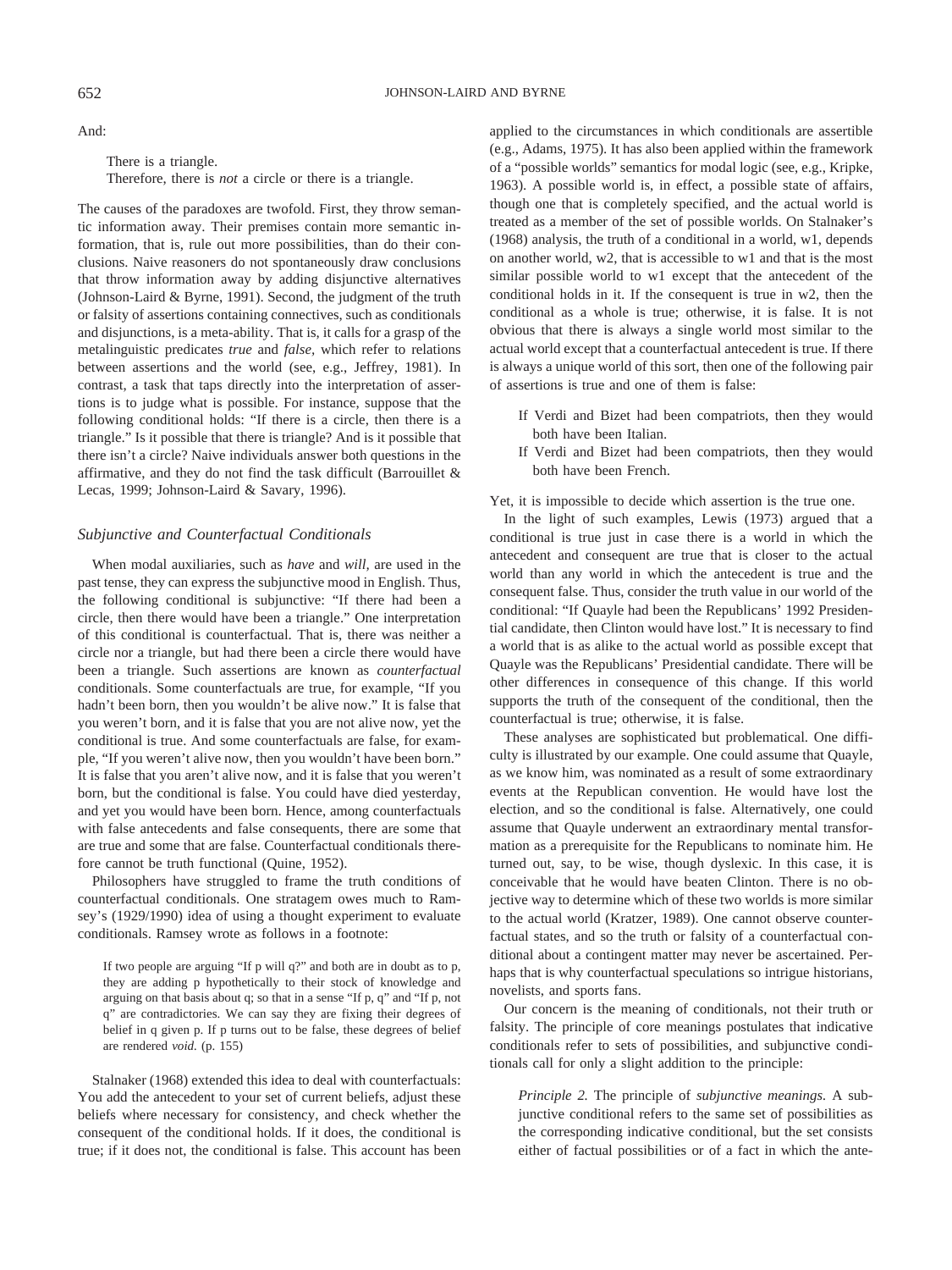cedent and consequent did not occur and counterfactual possibilities in which they did occur.

To illustrate the principle, consider the subjunctive conditional "If there had been a circle, then there would have been a triangle." The principle implies that this conditional can refer to a set of past factual possibilities, such as the following:

Factual possibilities:  $\bigcirc$   $\bigcirc$   $\bigcirc$   $\bigcirc$  $\neg$  O  $\triangle$  $\neg$   $\circ$   $\neg$   $\triangle$ 

Such conditionals are typically used when a speaker does not know what happened in some past situation but asserts a conditional relation, for example, "If there had been any deserters at Waterloo, then they would have been shot." The subjunctive principle also allows for a counterfactual interpretation:

| Fact:                                             | $\neg$ $\bigcirc$ $\neg$ $\bigtriangleup$ |  |
|---------------------------------------------------|-------------------------------------------|--|
| Counterfactual possibilities: $\bigcirc$ $\Delta$ |                                           |  |
|                                                   | $\neg$ $\bigcirc$ $\land$                 |  |

Such conditionals are typically used when a speaker knows what happened but asserts a conditional about an alternative to reality, for example, "If there had been any deserters at Waterloo, not that there were, then they would have been shot." There are subjunctive conditionals corresponding to the tautological interpretation, for example, "If there had been a circle then there might have been a triangle." This conditional refers to

| Factual possibilities: | $\bigcirc$      | $\bigcirc$      |
|------------------------|-----------------|-----------------|
| $\bigcirc$             | $\neg \bigcirc$ | $\bigcirc$      |
| $\neg \bigcirc$        | $\bigcirc$      | $\neg \bigcirc$ |
| $\neg \bigcirc$        | $\neg \bigcirc$ | $\bigcirc$      |

It can also refer to a set in which the fourth possibility is a fact (or perhaps the third) and the rest are counterfactual possibilities.

In this section, we have argued that basic indicative conditionals have core meanings that refer to sets of possibilities and that basic subjunctive conditionals also have such core meanings. A natural question to raise is how such meanings are mentally represented. Before we can answer it, however, we need to outline a general theory of comprehension and representation.

### The Theory of Mental Models

The theory of mental models was originally postulated in order to explain the comprehension of discourse and elementary deductive reasoning. In this section, we sketch the theory and its computer implementation (see Johnson-Laird & Savary, 1999). By definition, a mental model of an assertion represents a possibility given the truth of the assertion. Hence, a set of mental models represents a set of possibilities. Each model corresponds to a true row in a truth table, though, as shown below, a mental model may not contain all the information in the corresponding row in the truth table. There may also be true rows in the truth table that are not represented explicitly in any mental models. The fundamental representational principle of the theory is as follows:

The principle of *truth:* Each mental model of a set of assertions represents a possibility given the truth of the assertions, and each mental model represents a clause in these assertions only when it is true in that possibility.

The principle implies that mental models represent only what is true and not what is false. Moreover, each mental model represents a clause in the premises only when the clause is true within the possibility that the model represents. This point can best be explained by way of an example. There are three mental models of an inclusive disjunction, such as "The battery is dead or the circuit is *not* connected, or both." These models are as follows:

Factual possibilities: dead

$$
\neg\ \mathrm{connected}
$$
\n
$$
\neg\ \mathrm{connected}
$$

Each line denotes a separate model, *dead* denotes a model of the clause *the battery is dead* and  $\rightarrow$  *connected* denotes a model of the negative clause *the circuit is not connected.* The first model accordingly represents the possibility in which it is true that the battery is dead, but the model does not make explicit that it is false that the circuit is not connected in this possibility, that is, the circuit is connected. Similarly, the second model represents the possibility in which it is true that the circuit is not connected, but the model does not make explicit that it is false that the battery is dead in this possibility. As the example illustrates, mental models represent negations when they are true, but they do not represent false clauses, whether they are affirmative or negative. Reasoners make mental "footnotes" to capture the information about what is false. The computer program implementing the theory almost literally uses footnotes. To represent the first of the models above, it uses the notation ((dead)(t14)), where t14 is an automatically generated variable with a value of (connected). What happens to footnotes, as we show below, depends on the level of expertise at which the program is operating.

Each entry in a truth table represents the truth or falsity of an assertion given a particular possibility. In contrast, each mental model in a set represents a possibility. A corollary is that possibilities are psychologically basic, not truth values. Discourse about the truth or falsity of propositions is at a higher level than mere descriptions of possibilities. Logicians say that reference to truth and falsity occurs not in the language under analysis—the socalled *object* language—but in a *metalanguage,* which is a language for talking about the object language. Johnson-Laird (1990) argued that children first learn to use language to refer to possibilities. Later, they develop a metalinguistic ability to use the predicates *true* and *false.* Adults are likewise often puzzled by the truth or falsity of assertions containing connectives. For example, if they are told that the assertion "Gawain is a knight, and Lancelot is a knave" is false, then they sometimes assume that it is false that Gawain is a knight and false that Lancelot is a knave (Byrne & Handley, 1992). They overlook that a conjunction can be false even though one of its conjuncts is true. In contrast, they realize that a conjunction is compatible with a single possibility—the one in which both conjuncts hold. Natural language is its own metalanguage. One consequence is that conditionals can make assertions about their own truth or falsity, for example, "If this conditional is true, then its antecedent is true but its consequent is false." Similarly, assertions can make explicit reference to what is possi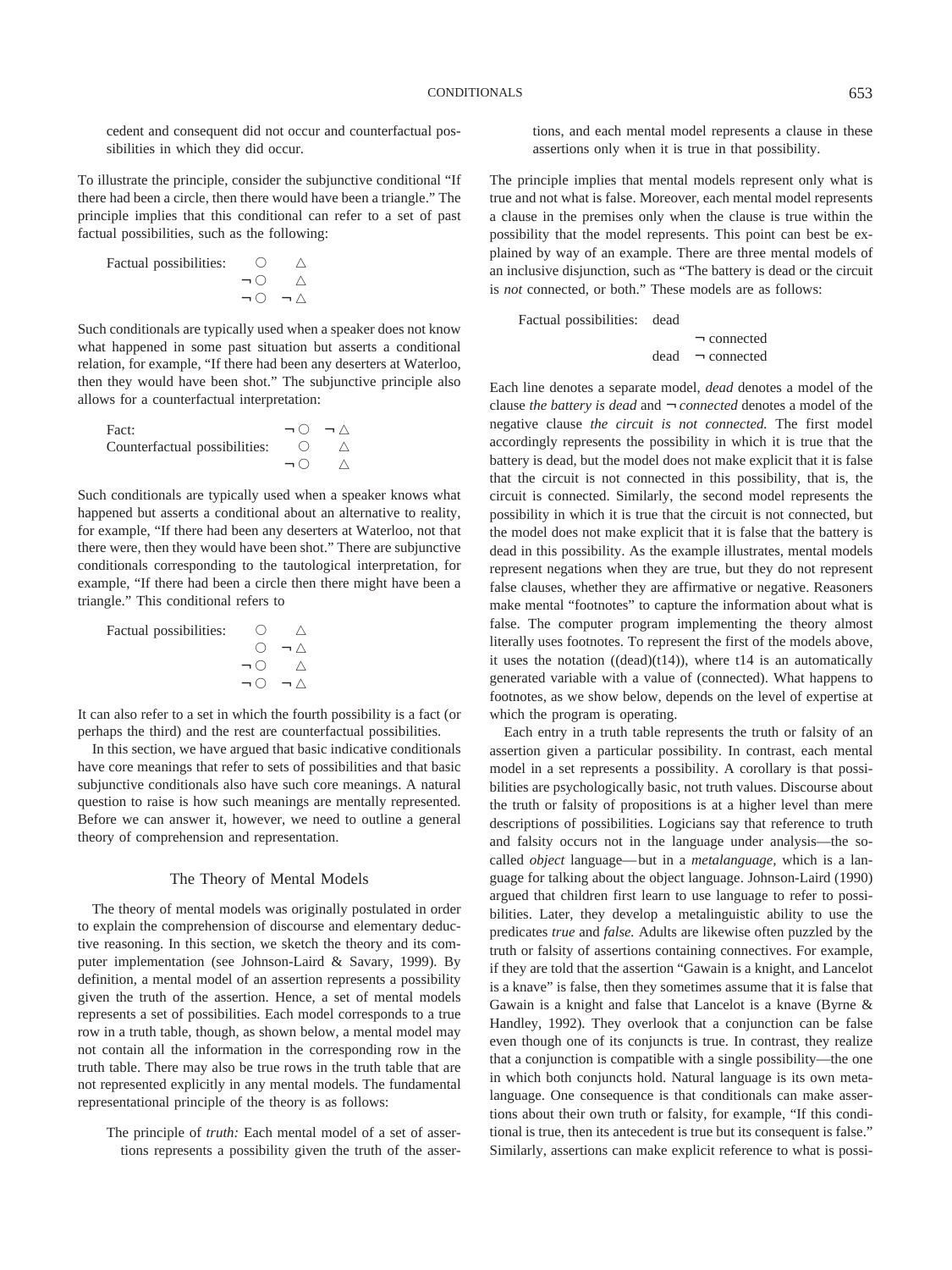ble or impossible, for example, "If it is impossible that Mallory climbed Everest, then it is impossible that Irvine climbed it."

According to the principle of truth, mental models represent true possibilities. The principle does not imply, however, that individuals never represent false cases. They can use their mental footnotes about what is false to construct *fully explicit* models of what is true. Hence, the inclusive disjunction above has the following fully explicit models:

| Factual possibilities: | dead | connected                      |
|------------------------|------|--------------------------------|
|                        |      | $\lnot$ dead $\lnot$ connected |
|                        |      | $dead \rightarrow connected$   |

These models can in turn be used to infer what is false, namely, the complement of the set:

Factual impossibility:  $\rightarrow$  dead connected

The task is difficult because people tend to forget mental footnotes and because it is hard to construct the complement of a set of models (see Barres & Johnson-Laird, 1997).

How are inferences made with mental models? The next example illustrates a simple method. Consider these premises:

The battery is dead or the circuit is not connected, or both. In fact, the battery is not dead.

The disjunction has the mental models presented at the start of this section, and the categorical premise eliminates the first and third of them. The remaining model yields the conclusion "The circuit is not connected." This conclusion is valid, that is, it is necessarily true given the truth of the premises, because it holds in all the models—in this case, the single model—consistent with the premises.

The model theory provides a unified account of inference. If a conclusion holds in all the models of the premises, it is necessary given the premises, that is, it is deductively valid. If it holds in at least one model of the premises, then it is possible (see Bell & Johnson-Laird, 1998). And the probability of a conclusion depends on the proportion of equiprobable models in which it holds or on the sum of the probabilities of the models in which it holds (Johnson-Laird, Legrenzi, et al., 1999). Experimental evidence has corroborated the model theory (e.g., Johnson-Laird & Byrne, 1991). Inferences based on one model are easier than inferences based on multiple models. Reasoners tend to neglect models, and so their systematic errors correspond to a proper subset of the models, typically just a single model. Perhaps the strongest evidence, however, is the phenomenon of *illusory inferences,* which we describe later in the article. They are systematic fallacies that cannot be explained by theories based solely on valid rules of inference.

The computer program implementing the model theory operates at different levels of expertise (Johnson-Laird & Savary, 1999). At its most rudimentary level, Level 1, it forgets mental footnotes. Consider an inclusive disjunction of the form

A and B, or C and D.

This inclusive disjunction yields the following models:

a b c d

Here, as usual, lowercase letters denote models of the corresponding uppercase propositions. At this level, the program does not distinguish between exclusive and inclusive interpretations of a disjunction, which, as the example shows, it represents in two models. It is able, however, to make the correct responses to the 61 so-called *direct* reasoning problems of Braine, Reiser, and Rumain (1984), and the number of models it constructs predicts their difficulty just as well as Braine's theory even though, unlike that theory, it does not depend on parameters estimated from the data (Johnson-Laird, Byrne, & Schaeken, 1992).

At Level 2, the program takes mental footnotes into account in combining models. It distinguishes between inclusive and exclusive disjunctions, and its models for the assertion above are

| a b     |     |  |
|---------|-----|--|
|         | c d |  |
| a b c d |     |  |

In this case, there is a footnote that C or D, or both, are false in the first model, and a footnote that A or B, or both, are false in the second model. The contents of footnotes do not emerge into the explicit content of any resulting models.

At Level 3, footnotes not only control a conjunction of sets of models, but now their content emerges into the resulting models. The models for the assertion above are accordingly still more complex:

| a        | b           | $\neg$ C     | d     |
|----------|-------------|--------------|-------|
| a        | b           | $\mathbf{c}$ | $- d$ |
| a        | $\mathbf b$ | $\neg$ C     | $- d$ |
| ⊣ a      | b           | $\mathbf{C}$ | d     |
| a        | $\neg$ b    | $\mathbf{C}$ | d     |
| $\neg$ a | $\neg$ b    | $\mathbf{C}$ | d     |
| a        | h           | $\mathbf{C}$ | d     |

Finally, at Level 4, the program goes beyond human performance. It always constructs fully explicit models, and so it always makes correct deductions. We now turn to the extension of the theory to conditionals.

### The Interpretation of Basic Conditionals

The theory postulates the following:

*Principle 3.* The principle of *implicit models:* Basic conditionals have mental models representing the possibilities in which their antecedents are satisfied, but only implicit mental models for the possibilities in which their antecedents are not satisfied. A mental footnote on the implicit model can be used to make fully explicit models (at Levels 2 and above), but individuals are liable to forget the footnote (Level 1) and even to forget the implicit model itself for complex compound assertions.

According to this principle, the mental models for the conditional interpretation of *If A then C* are as follows: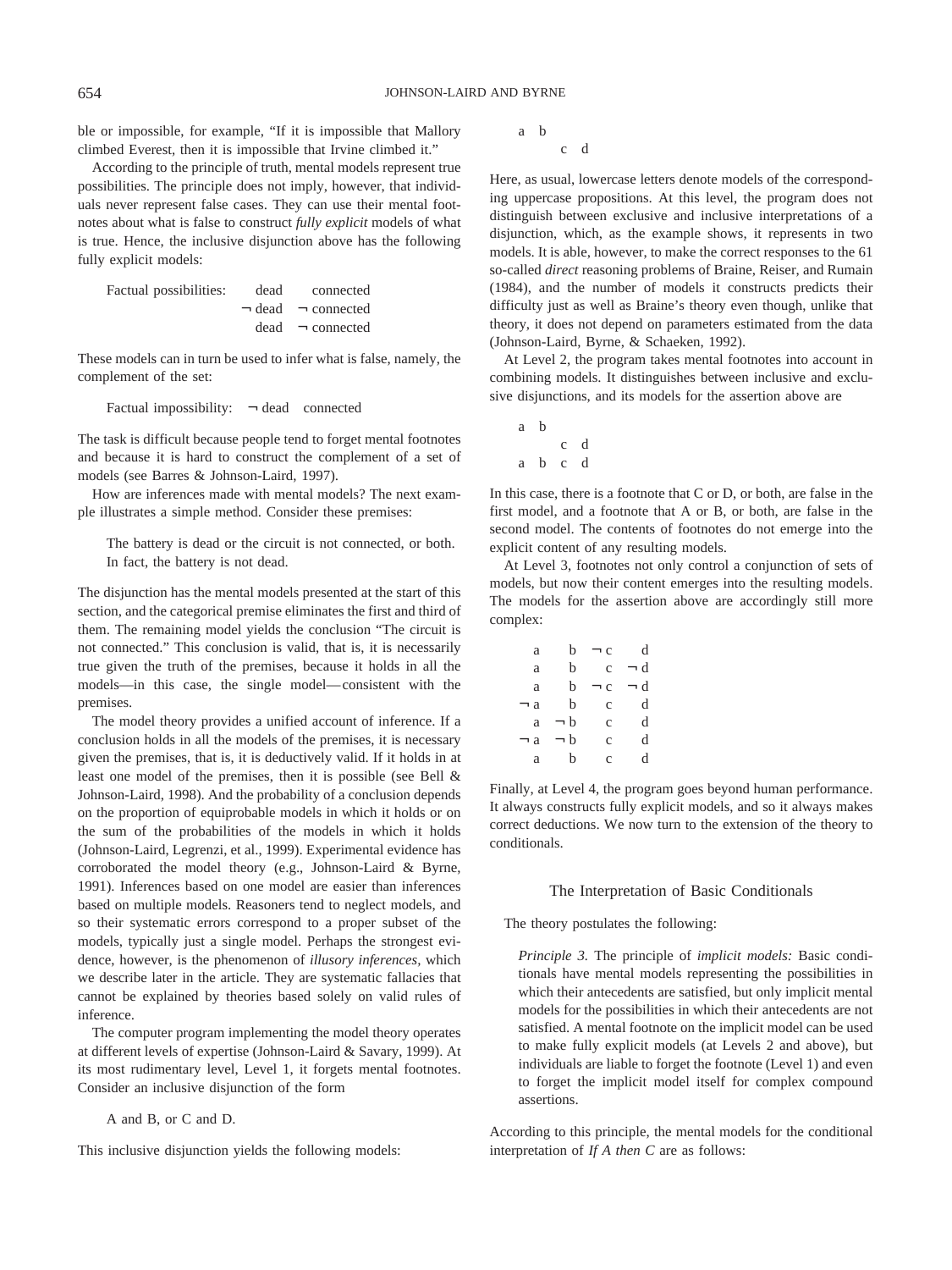Factual possibilities: a c ...

where the ellipsis denotes the implicit model, which has no explicit content, and which distinguishes a conditional from a conjunction, *A and C.* Similarly, the mental models for the tautological interpretation of *If A then possibly C* are as follows:

```
Factual possibilities: a c
                   a - c...
```
The principle of implicit models also applies to subjunctive conditionals. When a subjunctive conditional, such as "If there had been a circle then there would have been a triangle" refers to unknown past possibilities, it has the following mental models:

```
Factual possibilities: \bigcirc \bigcirc \bigcirc
```
However, the counterfactual interpretation has two explicit models, one of the fact and one of the counterfactual possibility:

...

```
Fact: \neg \bigcirc \neg \triangleCounterfactual possibilities: \bigcirc \bigcirc...
```
The presence of two explicit mental models, as we show below, has consequences for conditional inferences.

The models for specific conditional assertions, such as "If Pat has malaria then she has a fever," differ from those for universal conditional assertions, such as "If a patient has malaria then she has a fever" (see Langford, 1992). The specific assertion has the following mental models:

```
Factual possibilities: Pat malaria fever
                             ...
```
The footnote on the implicit model denotes that it represents the possibilities in which it is false that Pat has malaria. Hence, the conditional's fully explicit models are as follows:

Factual possibilities: Pat malaria fever ¬ malaria fever  $\neg$  malaria  $\neg$  fever

Here we adopt the notational convention that a token only at the start of the first line, such as *Pat* in this case, is an entity for which each model specifies an alternative set of possible properties. Hence, the set of models represents Pat's possible properties, and they allow that Pat could have a fever without malaria. The universal assertion has the following logical form: "For any x, if patient(x) and has(x malaria) then has(x fever)." Variables do not occur in models (Johnson-Laird & Byrne, 1991, chapter 9). The set of patients with malaria is accordingly represented using a small but arbitrary number of tokens:

| Factual possibilities: patient malaria fever |                       |  |
|----------------------------------------------|-----------------------|--|
|                                              | patient malaria fever |  |
|                                              |                       |  |

Each row in this diagram, unlike previous examples, represents a different individual, and the diagram as a whole represents the set of patients with malaria. A mental footnote indicates that the ellipsis represents entities other than patients with malaria. If the cardinality of the set matters, then models can be tagged with numerals, just as they can be tagged to represent numerical probabilities (see Johnson-Laird, Legrenzi, et al., 1999).

Models of general assertions can be unified with models of particular facts. Consider, for example, the following premises:

If a patient has malaria then she has a fever. Pat is a patient with malaria.

Given these premises, it follows that Pat has a fever. This inference can be made by unifying the preceding models of Pat's properties and of the set of patients. The result is the following model

Fact: Pat patient malaria fever

From this model, it follows that Pat has a fever.

### *The Corroboration of the Principle of Implicit Models*

A developmental trend supports the model theory. Young children interpret basic conditionals as conjunctions, slightly older children interpret them as biconditionals, and adolescents and adults are able to make the conditional interpretation (see, e.g., Taplin, Staudenmayer, & Taddonio, 1974; cf. Markovits, 1993; Russell, 1987). This result is a nice confirmation of the model theory: Conjunctions have one fully explicit model, which corresponds to the single explicit mental model of the analogous conditional; biconditionals have two fully explicit models; and conditionals have three fully explicit models. Sloutsky and Morris (1999) also observed that children tend to ignore the second clause of a compound premise, so that the premise calls for exactly one model. They are most likely to ignore the second clause of a tautology or contradiction, less likely to ignore it in a disjunction, and least likely to ignore it in a conjunction. Barrouillet (1997) and his colleagues have recently demonstrated the developmental trend in several studies (see Barrouillet & Lecas, 1998; Lecas & Barrouillet, 1999). For instance, Barrouillet and Lecas (1999) carried out a study of 90 children (30 each at the mean ages of about 9, 111⁄2, and nearly 15 years). The children's task was to list the possibilities consistent with basic conditionals. The participants also carried out a task that measured the capacity of their working memories. They counted out loud the number of red dots on sequences of cards, and then at the end of the sequence they had to recall in correct order the number of dots on each card. The results confirmed the predictions. The children showed the developmental sequence of conjunction, biconditional, and conditional. The measure of working memory capacity correlated strongly and significantly with these interpretations ( $r = .78$ ), and it did so even when school grade was partialed out (cf. Simon, 1982).

Other evidence shows that young children interpret conditionals as akin to conjunctions (see, e.g., Delval & Riviere, 1975; Kuhn, 1977; Paris, 1973; Politzer, 1986). O'Brien and his colleagues, however, have argued that *if* is not understood as *and* (O'Brien, 1999, p. 399; O'Brien, Dias, & Roazzi, 1998). Yet, Schroyens, Schaeken, and d'Ydewalle (2000) carried out a meta-analysis of developmental studies, and its results corroborated the model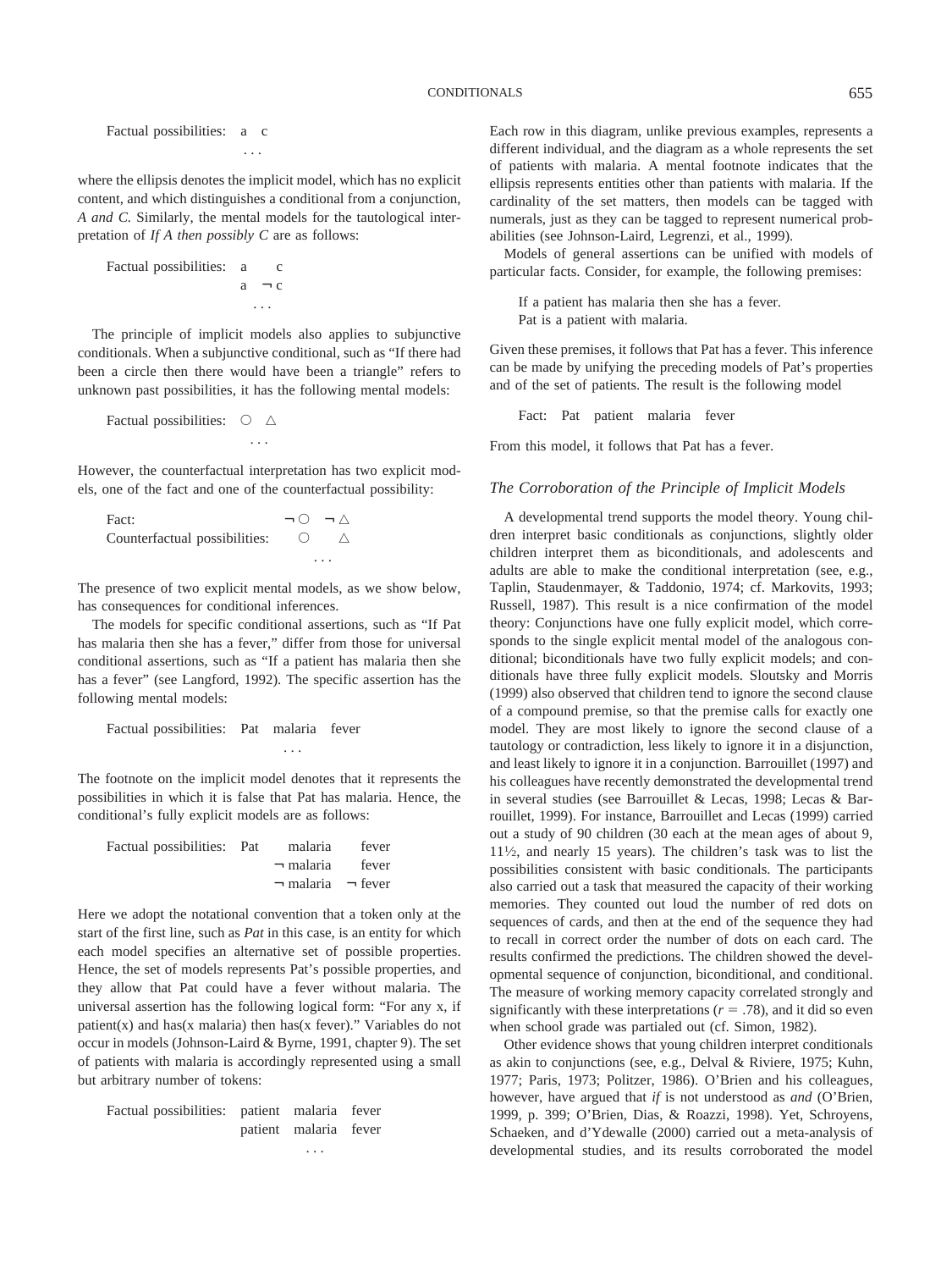theory, not the rule theories. Likewise, O'Brien himself proposed the conjunctive interpretation in the past. He wrote "Braine, O'Brien, and Connell found that young children persist in making conjunction-like responses even when provided with evidence to the contrary" (O'Brien, 1987, pp. 74–75). The principle of implicit models implies that individuals should tend to treat basic conditionals as conjunctions, because they discount implicit possibilities in which the antecedent of an indicative conditional is false. The principle has some unexpected consequences that emerged from the computer program implementing the model theory. These predictions led to the discovery of a phenomenon.

#### *Experiments 1 and 2*

The computer program implementing the model theory predicts that the mental models of conjunctions, disjunctions, and basic conditionals should interact in a surprising way. Basic conditionals, as readers will recall from the section The Core Meanings of Basic Conditionals, are those that have a neutral content independent of context and background knowledge. The conjunction of two basic conditionals of the form *If A then B, and if C then D* yields the following mental models (at Level 2):

Factual possibilities: 
$$
a \quad b
$$

\n $c \quad d$ 

\n $a \quad b \quad c \quad d$ 

\n $\ldots$ 

The ellipsis denotes an implicit model with a footnote indicating that the antecedents of the two conditionals are both false. However, an inclusive disjunction of the two conditionals yields exactly the same set of mental models. If the first conditional is true, it has the following mental models:

```
Factual possibilities: a b
                       ...
```
These already occur in the models of the conjunction of the two conditionals. If the second conditional is true, it has the following mental models:

...

Factual possibilities: c d

These already occur in the models of the conjunction. And if both conditionals are true, they have the models for the conjunction above. In short, the disjunction requires no additional mental models over and above those elicited by the conjunction (at Levels 1 and 2). However, the fully explicit models of the conditionals, which take into account the falsity of clauses, yield 9 explicit models for the conjunction and 15 explicit models for the disjunction. A disjunction of conjunctions, such as *A and B, or C and D,* has the following mental models:

Factual possibilities: a b c d abcd

The only difference between this set and the set for the two preceding assertions is the lack of an implicit model (denoted by the ellipsis). However, as the developmental trend shows, individuals are likely to forget the implicit model. Indeed, if young children treat conditionals as though they were conjunctions, then complex conditionals should cause adults to regress to conjunctions, too (cf. Case, 1985). They should forget the implicit model of basic conditionals and, in consequence, treat them as akin to conjunctions. The model theory, accordingly, predicts that the three following assertions should tend to be interpreted in the same way even though their real meanings are distinct:

- 1. If A then B, and if C then D.
- 2. If A then B, or if C then D.
- 3. A and B, or C and D.

The theory also predicts that it should be difficult to envisage the possibilities in which these assertions are false: The participants have to infer them from the true possibilities.

There was no evidence in the literature, and so we carried out two experiments to examine these predictions. The first experiment was carried out as a class exercise in an undergraduate course in which each experimenter was a student and tested a separate naive individual. None of the acting experimenters knew the predictions of the model theory. The second experiment was carried out in a conventional way with just one experimenter, and it did not include the disjunction of conjunctions. Otherwise, the two experiments were similar, and so we report them together.

*Method.* The participants acted as their own controls and listed the sets of possibilities for four assertions. In Experiment 1, the assertions were as follows:

1. If there is a *A* on the board then there is a *2,* and if there is a *C* on the board then there is a *3.*

2. If there is a *D* on the board then there is a *5,* or if there is an *E* on the board then there is a *6,* and both conditionals may be true.

3. There is a *J* on the board and there is a *9,* or there is a *L* on the board and there is a *7,* and both conjunctions may be true.

There was also a control assertion, which was a conjunction of conjunctions. Experiment 2 used Assertions 1 and 2, and two control assertions, a conjunction of disjunctions and a disjunction of disjunctions. The assertions were presented in different random orders to the participants, who wrote down a list of the possibilities given the truth of each assertion, that is, pairings of letters and numbers, such as *A2.* When they had completed this task, they went through the assertions again and wrote down the cases in which they would be false. In Experiment 1, there were 25 participants from a class on cognitive science at Princeton University. In Experiment 2, there were 21 participants, who were students at Princeton University, and who received either a course credit or a monetary reward.

*Results and discussion.* The results corroborated the predictions. Table 3 presents the percentages of responses to the three experimental assertions, and no other responses occurred reliably. The numbers of participants in Experiment 1 who listed the responses in the order predicted by the computer model were as follows: 9 for Assertion 1, 17 for Assertion 2, and 16 for Assertion 3. There are 16 possible selections, and so the chance probability of making the three selections in their predicted order is very small, that is, the chance probability for one such selection is  $1/16 \times 1/15 \times 1/14 < .0003$ , and so the binomial probability for, say, 9 out of 25 participants' making this selection is minuscule. The results for Experiment 2 were almost as robust. In both experiments, the control sentences were accurately interpreted, but the task of generating false possibilities was very hard, yielding many varied selections. It seemed that the participants—with considerable difficulty—inferred the false possibilities from the true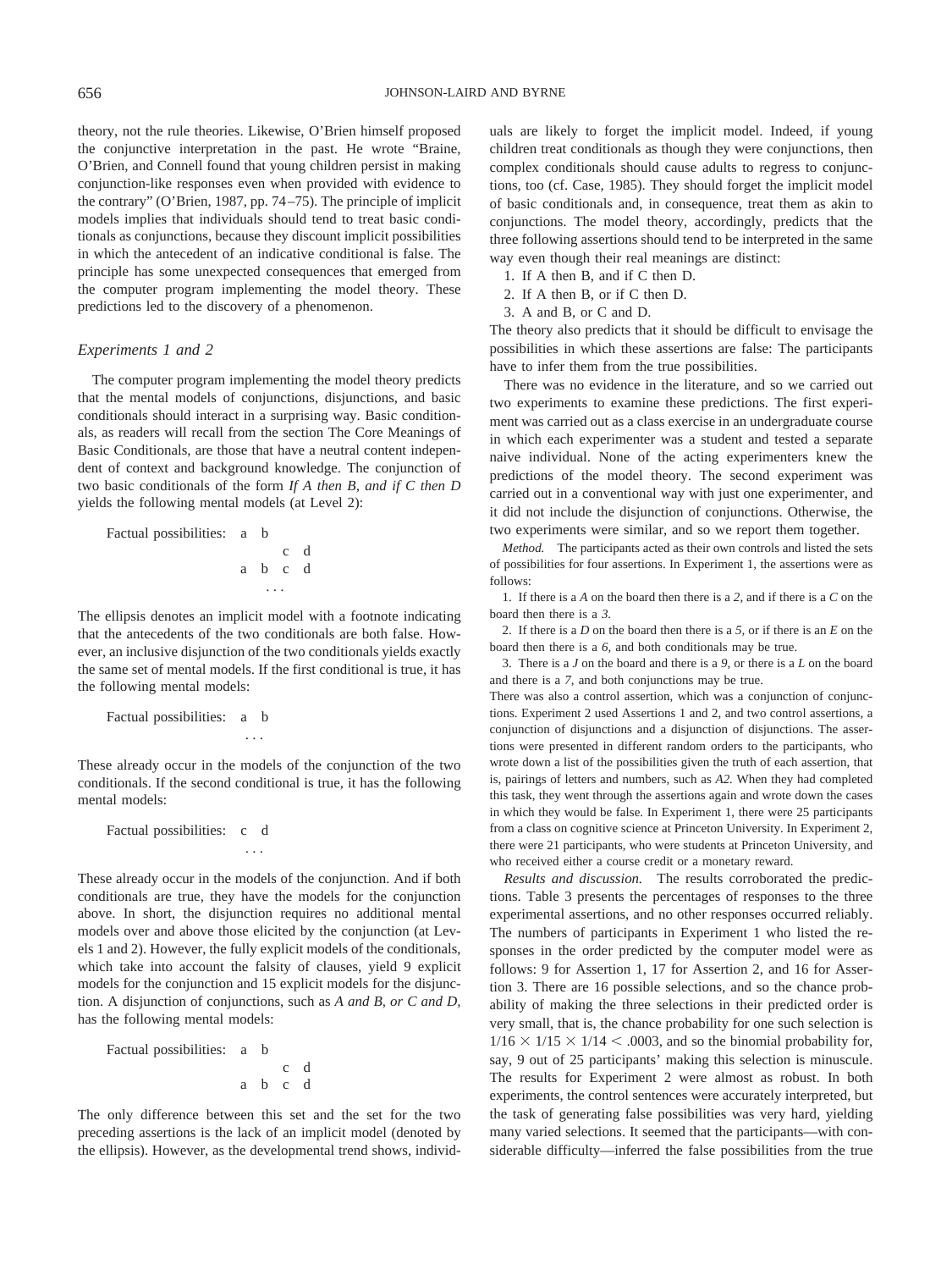Table 3 *Percentages of Responses to the Experimental Sentences in Experiments 1 and 2*

|               | Assertion 1:    | Assertion 2:    | Assertion 3:  |
|---------------|-----------------|-----------------|---------------|
|               | If A then B,    | If A then B,    | A and B,      |
|               | and             | $\alpha$        | <sub>or</sub> |
| Possibilities | if $C$ then $D$ | if $C$ then $D$ | $C$ and $D$   |
| В             | 84 (62)         | 92 (90)         | 92            |
| C<br>- D      | 80 (52)         | 96 (95)         | 88            |
| D<br>в        | 80 (76)         | 96(52)          | 76            |
|               |                 |                 |               |

*Note.* Values shown are the percentages of participants who listed the predicted possibilities given the truth of the assertions in Experiment 1  $(n = 25)$  and Experiment 2  $(n = 21)$ . The percentages for Experiment 2 are shown in parentheses. The assertions and possibilities are stated as though they had the same lexical materials.

ones. Few participants accounted for all 16 contingencies in their combined lists of true and false possibilities.

The results confirmed the model theory of the interpretation of basic conditionals. Naive individuals take a conjunction of conditionals to have the same possibilities as a disjunction of conditionals and as a disjunction of conjunctions. Hence, their interpretation of basic conditionals regresses to a childlike conjunction. Alternative psychological theories of conditionals, including rule theories, either do not deal with the meaning of connectives or else treat their meanings as captured in the rules of inference that govern them (e.g., Braine & O'Brien, 1991). Because conditionals, disjunctions, and conjunctions are governed by different formal rules of inference, these theories fail to explain why the three sorts of assertion in our experiments are interpreted in the same way.

Another line of evidence corroborates the regression to conjunction-like interpretations of conditionals. Johnson-Laird, Legrenzi et al. (1999) carried out a study in which adults were asked to judge the probability of one assertion given the truth of another initial assertion. The evidence showed that the participants based their estimates on the equiprobability of mental models of the assertions, for example, the participants gave estimates of 33% for one of the three possibilities compatible with an inclusive disjunction. On some trials, the initial assertion was a basic conditional such as "There is a box in which if there is a yellow card then there is a brown card." The conditional has two mental models, one explicit and the other implicit:

yellow brown

... The participants had to infer the probability of the conjunction "In the box there is a yellow card and a brown card," which has just a single mental model corresponding to the explicit model of the conditional. Most participants inferred a probability of 50%, which is predicted from the two models of the conditional. However, over one third of the participants gave an estimate of 100%. This judgment and others in the task show that people often forget the implicit model and, as a result, treat the conditional as though it were a conjunction, which has only a single mental model.

### *Judgments of Truth and Falsity*

Judgments of the truth or falsity of basic conditionals also corroborate the principle of implicit models. Such judgments call for a higher order analysis than merely generating possibilities compatible with a conditional (see the section The Theory of Mental Models). Given a conditional, such as "If there is a circle then there is a triangle," participants usually judge that the conditional is neither true nor false when its antecedent is false. Instead, they deem it irrelevant (J. Evans, 1972; Johnson-Laird & Tagart, 1969). As we have seen, theorists have defended a defective truth table in which a conditional has no truth value when its antecedent is false. The model theory, however, accounts for the result without having the undesirable consequences of the defective truth table (see the section The Theory of Mental Models). There is no explicit mental model representing the possibilities in which the antecedent is false, and so naive individuals and theorists deem the conditional neither true nor false but irrelevant.

Another consequence of conditionals' having only one explicit mental model is that it is easy to confuse one basic conditional, such as "If there is circle then there is a triangle," with its converse, "If there is a triangle then there is a circle." One way for people to grasp the difference between the two conditional interpretations is to generate an additional explicit model of the first conditional,

Factual possibility:  $\neg$   $\bigcirc$   $\triangle$ 

They can then note that this model is impossible according to the second conditional. Otherwise, they will tend to confuse the two conditionals. The same confusion can occur in daily life. Thus, for example, it is easy to confuse "If the DNA matches the sample, then the suspect is guilty" with "If the suspect is guilty, then the DNA matches the sample." This confusion may in part be responsible for analogous confusions between the conditional probability of a DNA match given guilt and the conditional probability of guilt given a DNA match (see Johnson-Laird, Legrenzi, et al., 1999).

Unlike indicative conditionals, counterfactual conditionals have two explicit mental models. For example, the counterfactual "If there had been a circle, then there would have been a triangle" has the following mental models:

| Fact:                                             | $\neg$ $\bigcirc$ $\neg$ $\bigtriangleup$ |  |
|---------------------------------------------------|-------------------------------------------|--|
| Counterfactual possibilities: $\bigcirc$ $\Delta$ |                                           |  |
|                                                   |                                           |  |

It follows that if individuals are asked to list the possibility that best fits a basic conditional, they should tend to list the possibility corresponding to the explicit model of an indicative conditional (the circle and triangle). And they should tend to list the factual case (neither a circle nor a triangle) more often for counterfactual conditionals than for indicative conditionals. Byrne and Tasso (1999) corroborated both these predictions.

### The Principle of Semantic Modulation

The model theory is committed to the *compositionality* of the process of interpreting sentences, that is, the meanings of words and phrases are combined according to their syntactic relations to yield the meaning of a sentence (see Johnson-Laird & Byrne, 1991, chapter 9). The computer program implementing the theory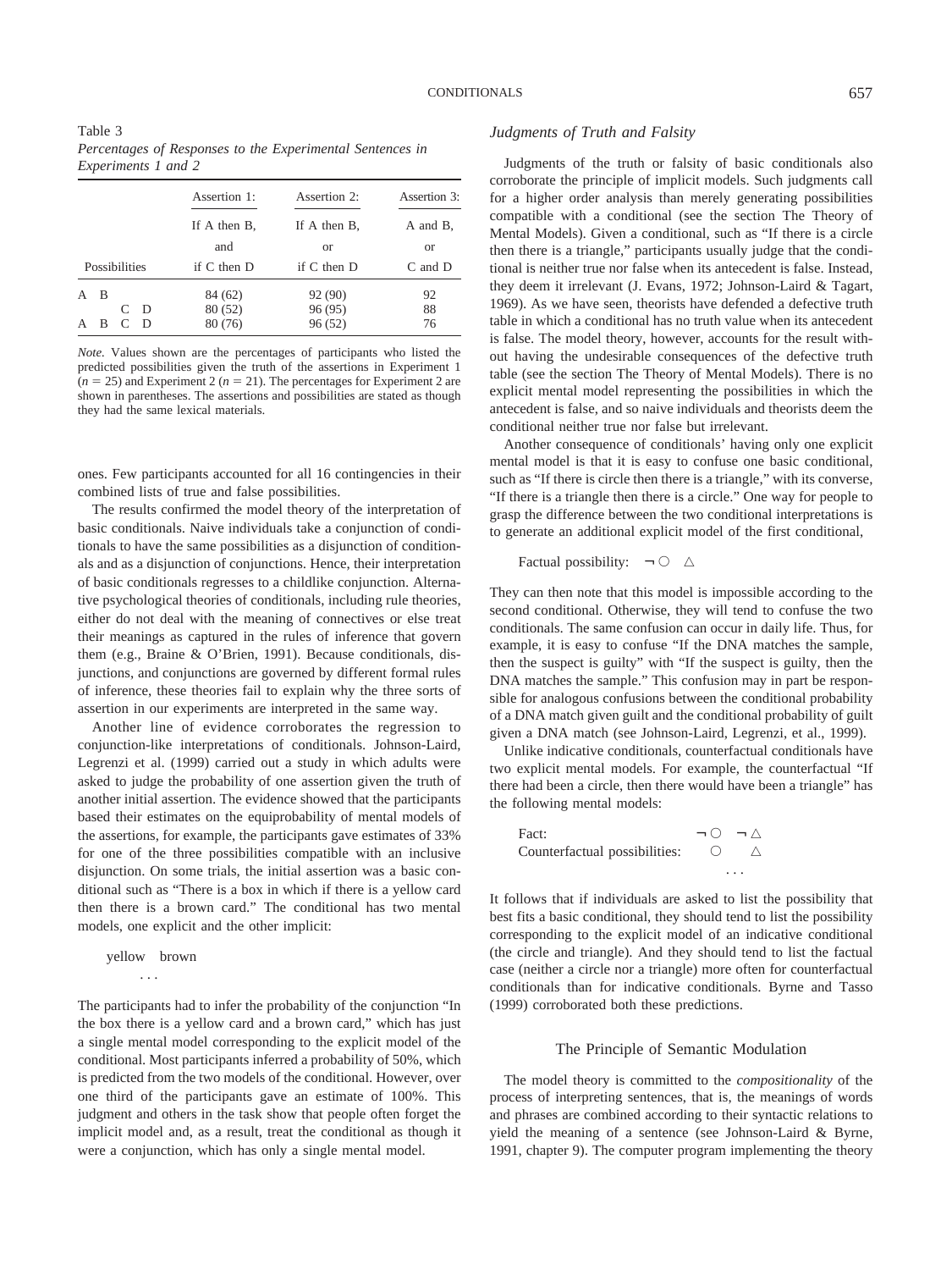is compositional in exactly this sense. However, the meanings of words are often interrelated, and in this section we describe how the content of the antecedent and consequent can modulate a conditional's core meaning. In the next section, we describe how a conditional's context can affect its interpretation, and then we outline the different possible interpretations of conditionals that these effects of semantic and pragmatic modulation can yield. In both cases, by definition, we are no longer dealing with basic conditionals.

The model theory makes the following assumption:

*Principle 4.* The principle of *semantic modulation:* The meanings of the antecedent and consequent, and coreferential links between these two clauses, can add information to models, prevent the construction of otherwise feasible models of the core meaning, and aid the process of constructing fully explicit models.

Here is an example of how this principle works. Consider the following conditional:

If Vivien entered the elevator, then Evelyn left it one floor up.

The coreferential pronoun *it* establishes a spatial and a temporal relation between the two events: Evelyn left the elevator one floor above and after the floor on which Vivien entered it. The conditional is accordingly not truth functional. Given that its antecedent is true, its truth depends on the consequent event occurring in the appropriate spatial and temporal relation to the antecedent event. Another conditional illustrates how semantics can prevent the construction of models:

If it's a game, then it's not soccer.

The fully explicit models of the conditional interpretation if they were unconstrained by semantics would be as follows:

| Factual possibilities: It |  | game $\neg$ soccer        |
|---------------------------|--|---------------------------|
|                           |  | $\neg$ game $\neg$ soccer |
|                           |  | $\neg$ game soccer        |

These three models represent the different possibilities for the referent of *it,* assuming that its two occurrences in the conditional are coreferential. However, the meaning of the noun *soccer* entails that it is a game (for different implementations of this assumption, see, e.g., Fodor, Garrett, Walker, & Parkes, 1980; Miller & Johnson-Laird, 1976; Quillian, 1968). Hence, an attempt to construct the third model would yield an inconsistency, because *it* would refer to something that is both a game and not a game. The assertion therefore has just these fully explicit models:

Factual possibilities: It 
$$
\text{game } \neg \text{ soccer}
$$

\n $\neg \text{game } \neg \text{ soccer}$ 

Various referential relations can hold between the antecedent and consequent of a conditional. For example, a pronoun in the consequent can refer back anaphorically to a reference established in the antecedent: "If Fido is tame, then he is obedient." Alternatively, a pronoun in the antecedent, which is a subordinate clause, can refer forward cataphorically to a reference established in the consequent: "If he is tame, then Fido is obedient." Similarly, universal claims, such as "If a dog is tame, then it is obedient," contain a pronoun that functions as a bound variable in the predicate calculus: For any x, if x is a dog and x is tame, then x is obedient. We showed earlier how models can represent such assertions (see the section The Interpretation of Basic Conditionals). Another use of pronouns is merely to stand in place of an earlier *expression* in a sentence, for example, "If he paid tax to the British Inland Revenue, then now he pays it to the American Internal Revenue Service." In this case, *it* is not coreferential with the tax referred to in the antecedent, and the usage is a case of what Geach (1962) called "a pronoun of laziness" (pp. 124–125). The interpretation of the assertion accordingly calls for substituting *tax* for *it* in the consequent clause.

A use of pronouns that is problematic for rule theories is illustrated in the following conditional: "If there is a car in the garage, then Mr. Toad will drive it." The pronoun is not a simple case of coreference, because the antecedent does not establish a definite referent to which the pronoun can refer. The force of the pronoun is to refer to *the car in the garage if there is one.* However, the natural interpretation of this assertion cannot be captured in the first-order predicate calculus (see, e.g., G. Evans, 1980). That is, the following interpretation is not viable: If there exists an x such that x is a car and x is in the garage, then Mr. Toad drives x. The scope of the quantifier, *there exists an x,* is restricted to the antecedent of the conditional, and so the x in the consequent is unbound. One solution is to represent the assertion with a universal quantifier (see, e.g., Reinhart, 1986): For any x, if x is a car and x is in the garage, then Mr. Toad drives x. According to the model theory, however, if there is a car in the garage, the pronoun refers to it, and if there is not a car in the garage, the pronoun has no referent. The assertion accordingly refers to the factual possibilities:

A car in garage Toad drives it  $\neg$  A car in garage

Readers may wonder about the different interpretations of conditionals that can arise from the semantic modulation of core meanings. We return to this question after we examine pragmatic modulation.

### The Principle of Pragmatic Modulation

Pragmatics concerns the effects on interpretation of the linguistic context of an utterance, its social and physical situation, background knowledge, and the conventions of discourse (Levinson, 1983). We refer to these factors collectively as the *context* of an utterance, and they include the participants' task in psychological experiments (Thompson, 2000). Context can play a part in determining the particular proposition that a sentence expresses, and this proposition in turn determines what inferences reasoners can make from the sentence. Conditionals are notoriously influenced by their context, and so our goals are to describe the underlying mechanism that allows contextual knowledge to modulate sets of models and to outline a computer program that implements the mechanism. Our assumption is that the mechanism is likely to intercede in the case of implicatures based on the conventions governing discourse (see, e.g., Fillenbaum, 1977; Geis & Zwicky, 1971; Grice, 1975; Sperber & Wilson, 1995).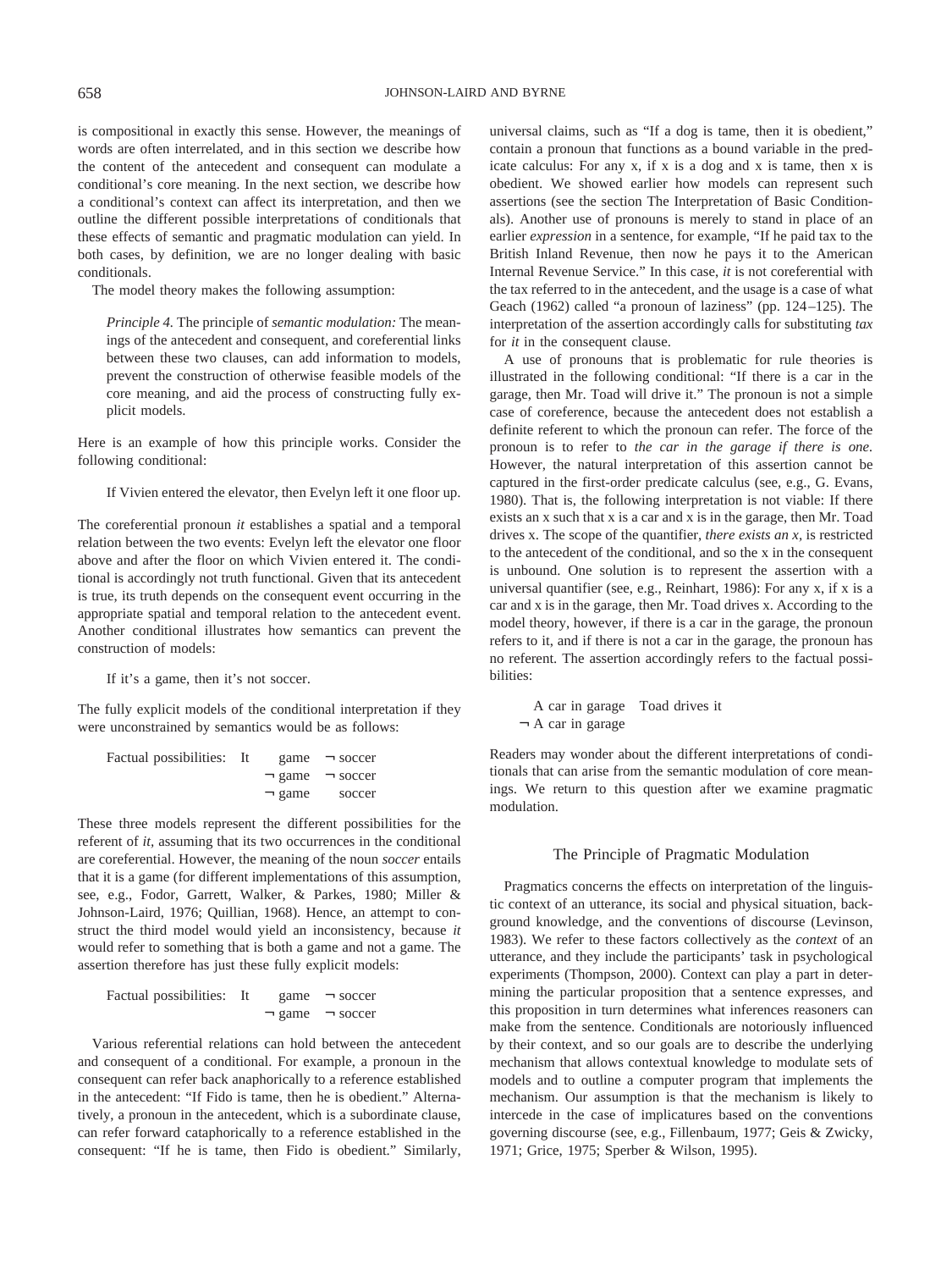For an illustration of the role of context, consider the following well-known example, which has perplexed many theorists (e.g., Lewis, 1973; Lycan, 1991; Over & Evans, 1997; Stalnaker, 1968):

If you strike a match properly, then it lights.

Therefore, if a match is soaking wet and you strike it properly, then it lights.

This inference is valid given the conditional interpretation of the two assertions. Yet, obviously, it is unacceptable in everyday life. There are equivalent inferential problems with disjunctive assertions, for example,

You put sugar on your porridge, or it doesn't taste sweet. Therefore, you put sugar or diesel oil on your porridge, or it doesn't taste sweet.

One reaction to such examples is that their premises are not strictly true. They should be reformulated to state all the relevant information: "If a match has not been soaked in water or treated in any other way that affects its potential for lighting and it is struck properly, then it lights." However, there can never be any guarantee that all the relevant conditions have been captured in the antecedent. The solution accordingly degenerates into a vacuous claim: "If a match is in such a state that it lights when it is struck properly and it is struck properly, then it lights." Moreover, inferences in daily life are made in the absence of complete information. One jumps to a conclusion that reality may overturn. Beliefs such as that properly struck matches light and that sugar makes porridge taste sweet are useful idealizations.

A standard way to treat such idealizations in artificial intelligence is as default assumptions (Minsky, 1975). If a match is struck properly and there is no information to the contrary, then, by default, it lights. Researchers have devised formal systems that incorporate rules or axioms to accommodate reasoning from defaults (see Brewka, Dix, & Konolige, 1997). However, a more psychological approach may emerge from the way that the model theory deals with the indeterminacy of discourse. A model can be built on the basis of default assumptions, and revised, if necessary, by abandoning the default values in the light of subsequent information. Indeed, the theory of mental models relies on this procedure (Johnson-Laird & Byrne, 1991, chapter 9). An analogous idea underlies our approach to the pragmatics of conditionals.

According to the principle of core meanings, the antecedent of a conditional may provide only a partial description of the possibility in which to evaluate the consequent. Richardson and Ormerod (1997) showed the effects of familiarity and causality on paraphrasing conditionals as disjunctions and vice versa. They suggested that familiarity can only aid the process of turning existing partial models into fully explicit models, whereas causality can lead to the fleshing out of implicit possibilities into fully explicit models. Our proposal does not draw this distinction, which may be restricted to the paraphrase task, but makes a more general claim about the effects of knowledge:

*Principle 5.* The principle of *pragmatic modulation:* The context of a conditional depends on general knowledge in long-term memory and knowledge of the specific circumstances of its utterance. This context is normally represented

in explicit models. These models can modulate the core interpretation of a conditional, taking precedence over contradictory models. They can add information to models, prevent the construction of otherwise feasible models, and aid the process of constructing fully explicit models.

No one knows how the mind represents knowledge. It could take the form of assertions in a mental language or a semantic network (e.g., Fodor et al., 1980); content-specific rules, procedures, or productions (e.g., Newell, 1990); or distributed representations (e.g., Rumelhart & McClelland, 1986). However, people often have knowledge about situations, that is, they know what the different possibilities are. The model theory accordingly assumes that such knowledge is represented in explicit models, which modulate the mental models of a core interpretation. In the case of an inconsistency, the resulting unification gives precedence to an explicit model from general knowledge.

We have developed a computer program that implements the essential principle of pragmatic modulation. It operates at three levels of expertise (see the section The Theory of Mental Models), and it uses a knowledge base of explicit models of possibilities to modulate the interpretation of assertions. As an illustration, consider how the program works with the conditional "If a match is struck properly, then it lights," which is represented as

If match-struck, then match-lights.

And suppose that a match is soaked in water and then struck:

Match-soaked and match-struck.

What happens? The program begins by building the mental models of the conditional, which at Level 1 are:

Match-struck Match-lights ...

It adds the information in the second premise to yield the following:

Match-soaked Match-struck Match-lights

The program's knowledge base includes the fact that if a match is soaking wet, it will not light, which is represented in fully explicit models:

| Match-soaked   | $\neg$ Match-lights |
|----------------|---------------------|
| → Match-soaked | $\neg$ Match-lights |
| → Match-soaked | Match-lights        |

According to the premises, the match was soaked, and this fact triggers the matching possibility in the knowledge base:

Match-soaked  $\neg$  Match-lights

The conjunction of this model with the model of the premises would yield a contradiction (and the null model), but the program follows the principle of pragmatic modulation and gives precedence to general knowledge. Hence, the possibility from general knowledge is combined with the model of the premises to yield the following reinterpretation: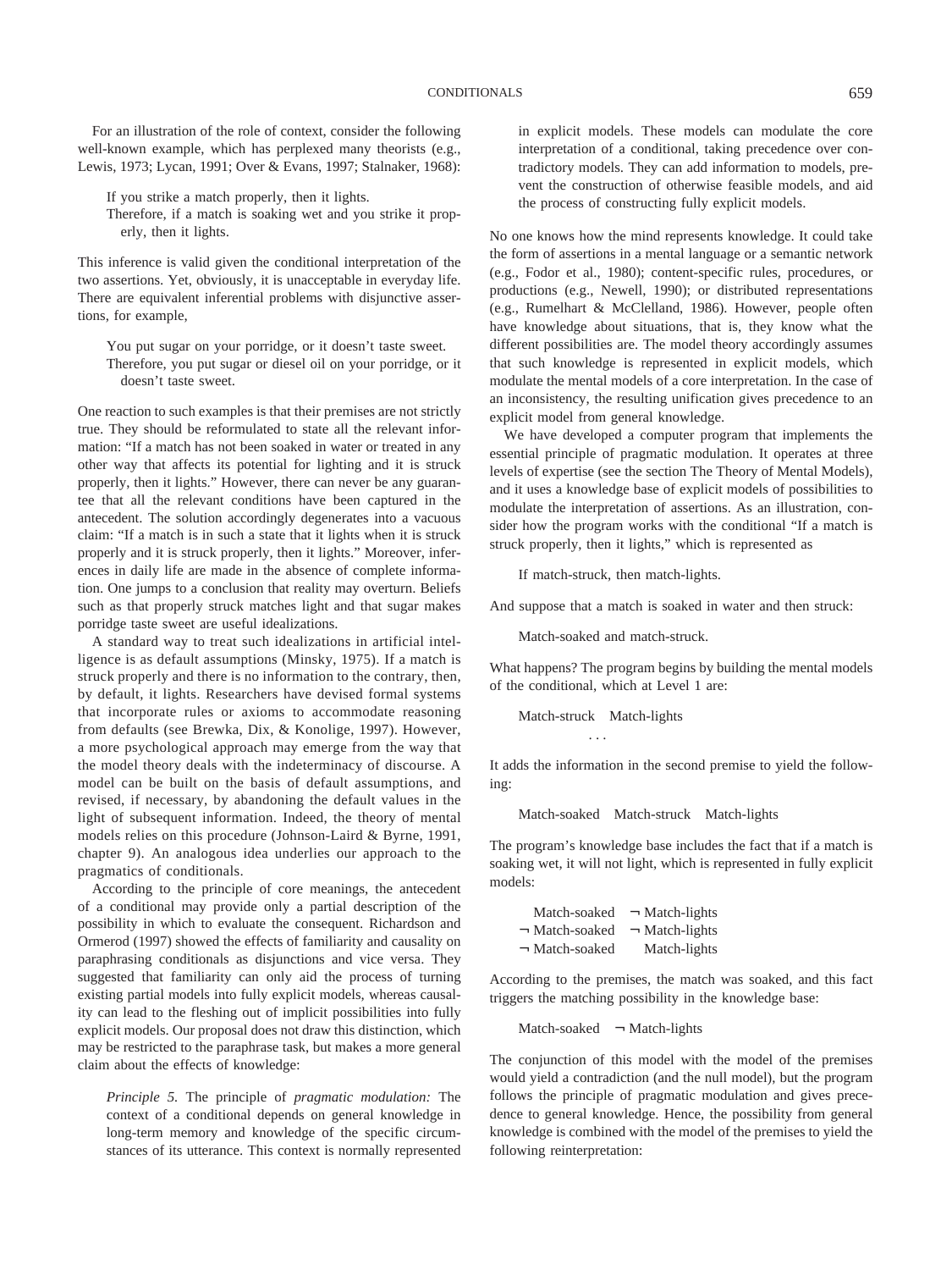Match-soaked, and match-struck, and so it is not the case that match-lights.

The model of the premises also triggers another possibility from the knowledge base:

¬ Match-soaked Match-lights

This second possibility and the model of the premises are used to construct a counterfactual conditional:

If it had not been the case that match-soaked and given match-struck, then it might have been the case that matchlights.

As a further illustration, consider the following example suggested by a reviewer:

If today is Monday, then today is Tuesday. Today is Monday.

The program's knowledge base represents the fact that the days of the week are mutually exclusive:

Monday  $\neg$  Tuesday ¬ Monday Tuesday  $\neg$  Monday  $\neg$  Tuesday

The first of these models takes precedence over the model of the premises:

Monday Tuesday

The program uses the model in the knowledge base to draw the conclusion:

Monday, and so it is not the case that Tuesday.

It uses the model of the premise to trigger the second model in the knowledge base, which it uses to frame the counterfactual conditional:

If it had not been the case that Monday, then it might have been the case that Tuesday.

The models in the knowledge base are compatible with the correct conditional claim:

If today is Monday, then today is *not* Tuesday.

Indeed, because naive individuals judge a conditional as true just in case its antecedent and consequent are both true (see the *Judgments of Truth and Falsity* section), they judge the original conditional as false because it conflicts with this case.

Logically speaking, a set of assertions of the following form is inconsistent:

If A, then C. If B, then not C. A and B.

If neither conditional is definitive, then indeed people will treat them as inconsistent, for example,

If he is a friend of Pat, then he is honest. If he is a friend of Viv, then he is not honest. He is a friend of Pat and Viv.

People try to reason their way to consistency; that is, if they detect the inconsistency, they try to determine which premise to abandon and to create a diagnosis of the situation (for model accounts of these processes, see Johnson-Laird, Legrenzi, Girotto, & Legrenzi, 2000; M. S. Legrenzi, Girotto, Legrenzi, & Johnson-Laird, 2000). If one conditional is stated to have a more probable consequent than the other, then reasoners are likely to favor it (George, 1999). If only one conditional rests on definite knowledge, then it takes precedence over the other. And if both conditionals are based on general knowledge, then reasoners may also know which of them takes precedence, for example,

- If the boxer punches his opponent below the belt, then he will be disqualified.
- If the boxer punches his opponent above the belt, then he will not be disqualified.
- The boxer punches his opponent above the belt and below the belt.

Therefore, he will be disqualified.

People know that an illegal action is not offset by a legal action, and so the first conditional takes precedence over the second. One might argue that the second conditional is not strictly true and attempt to amend it. We spelled out the difficulties for this approach in our earlier discussion of the case of the soaked match. It leads ultimately to the need for a vacuous reformulation of the conditional: "If the boxer punches his opponent above the belt and does nothing that results in his disqualification, then he will not be disqualified."

### Ten Sets of Possibilities for Conditionals

The principle of core meanings implies that any conditional referring to two or more possibilities must include one that satisfies the antecedent and consequent and that any conditional referring to only one possibility cannot refer to the possibility that falsifies (or violates) the conditional. Semantics and pragmatics, however, allow any other modulation of the two core interpretations. A conditional of the form *If A then possibly C* may refer to all four possibilities of the tautological interpretation, and a conditional of the form *If A then C* may refer to the three possibilities of the conditional interpretation. Modulation can yield either of the other two sets of three possibilities containing the possibility of *A* and *C*, any of the three sets of two possibilities containing the possibility of *A* and *C,* and any of the three single possibilities excluding *A* and *not C.* The theory accordingly predicts that conditionals can refer to 10 distinct sets of possibilities out of the 16 a priori sets for binary connectives. In this section, we illustrate the 10 sets of possibilities, and we also corroborate the occurrence of this sort of modulation. In addition, however, modulation can establish an indefinite number of different temporal, spatial, and coreferential relations between the antecedent and consequent of a conditional.

1. The *tautological* interpretation. This is a core interpretation of the basic conditional *If A then possibly C.* When the antecedent is satisfied, the consequent is possible, and when the antecedent is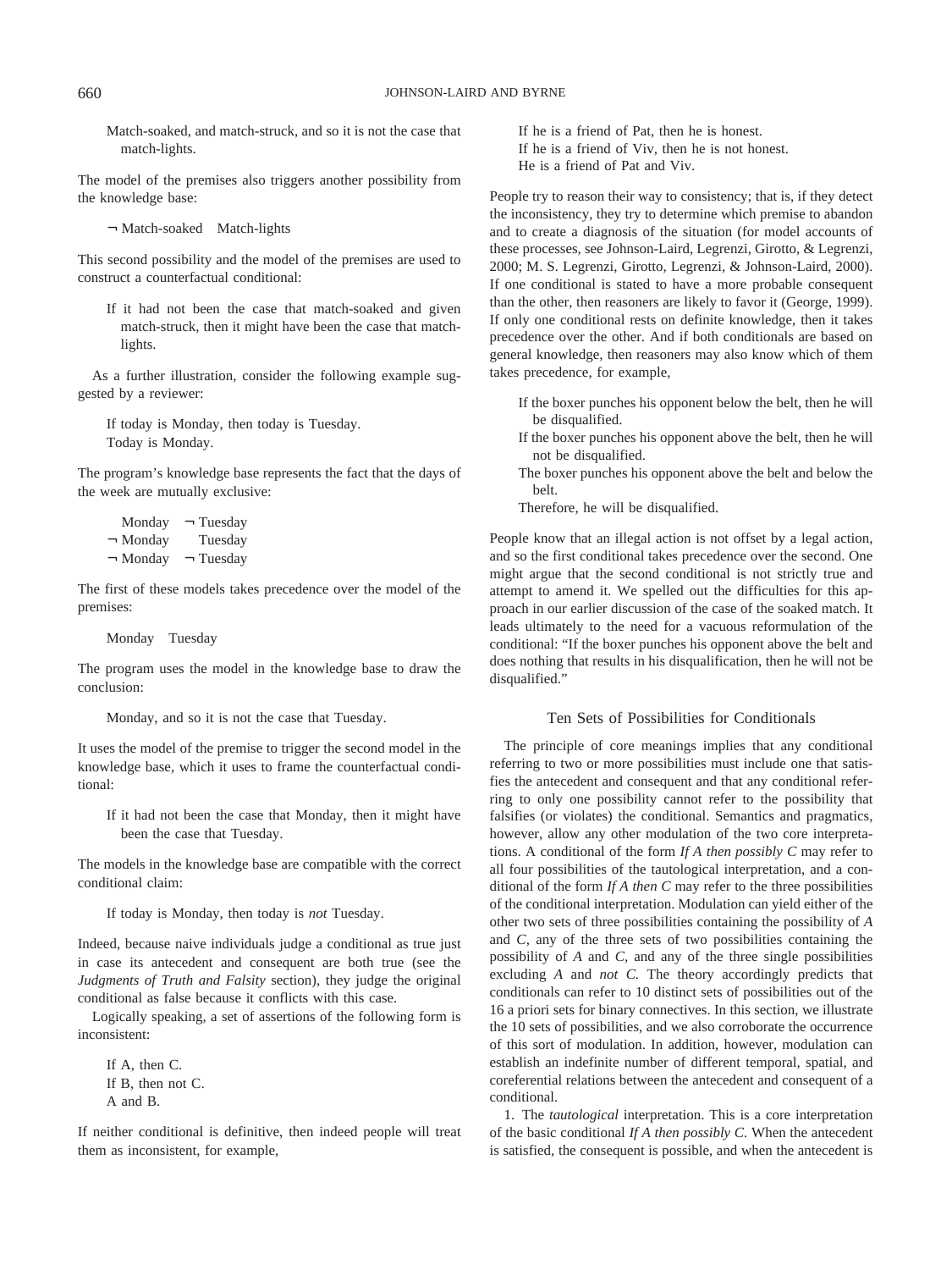not satisfied, the consequent is also possible. For example, the assertion "If there are lights over there, then there may be a road" can refer to the following:

Factual possibilities: lights road lights ¬ road ¬ lights road ¬ lights ¬ road

On this interpretation, the conditional is a tautology compatible with any state of affairs. The possibility satisfying the antecedent can be factual or counterfactual. A special case of a tautology arises with a conditional such as "If it rains, then it rains," which allows for two possibilities:

$$
Factual possibilities: \nmin\n \quad \neg \quad \text{rain}
$$

Such a conditional can be used to express events beyond the speaker's control.

2. The *conditional* interpretation. This is a core interpretation of the basic conditional *If A then C.* The antecedent is sufficient for the consequent; the consequent is necessary for the antecedent. For example, the assertion "If the patient has malaria, then she has a fever" can refer to the following:

| Factual possibilities: patient malaria fever |                             |  |
|----------------------------------------------|-----------------------------|--|
|                                              | $\neg$ malaria fever        |  |
|                                              | $\neg$ malaria $\neg$ fever |  |

Goldvarg and Johnson-Laird (2001) argued that the meaning of causation is equivalent to the conditional interpretation combined with the temporal constraint that the antecedent possibility does not follow the consequent possibility. The possibilities satisfying the antecedent can be factual, as above, or counterfactual.

3. The *enabling* interpretation. With the tautological interpretation for *If A then possibly C,* the two possibilities in which the antecedent holds are conveyed by the modal qualification in the consequent. However, a common interpretation is that *C* does not occur in the absence of *A.* Thus, the antecedent is necessary for the consequent: *A* is the only enabling condition for *C.* For example, the assertion "If you log on to the computer, then you may be able to receive e-mail" implies that it is impossible to receive e-mail unless you are logged on:

| Factual possibilities: you | log on | receive                      |
|----------------------------|--------|------------------------------|
|                            |        | $log on \rightarrow receive$ |
|                            |        | $\neg$ log on $\neg$ receive |

Staudenmayer (1975) dubbed this interpretation the *reverse conditional.* In an appropriate context, it can be elicited without a modal auxiliary in the consequent (see, e.g., Cosmides, 1989). The possibilities satisfying the antecedent can be factual or counterfactual, for example, "If you had logged on to the computer, then you might have been able to receive e-mail."

4. The *disabling* interpretation. Content or context prevents the construction in the tautological meaning of the possibility in which neither the antecedent nor the consequent occurs. Hence, when the antecedent is satisfied, the negation of the consequent is possible, and when the antecedent is not satisfied, the negation of the consequent is impossible. A "recipe" for generating this interpretation is to fill in the sentence frame *Even if A then C may still occur,* for example, "Even if the workers settle for lower wages then the company may still go bankrupt." The implicature (in the sense of Grice, 1975) is that the firm is bound to go bankrupt if the workers do not settle for lower wages, but settling may disable this outcome:

| Factual possibilities: | settle        | bankrupt                      |
|------------------------|---------------|-------------------------------|
|                        |               | settle $\rightarrow$ bankrupt |
|                        | $\neg$ settle | bankrupt                      |

The subjunctive mood allows a counterfactual interpretation.

5. The *biconditional* interpretation. The antecedent is both necessary and sufficient for the consequent. We saw earlier that this interpretation occurs for explicit biconditionals, but many conditionals in everyday life elicit a biconditional interpretation as a result of their content or context. Consider the following assertion: "If he drives the car, then he will crash it," where one knows that he cannot crash the car unless he drives it. Context, however, can exert more subtle effects. P. Legrenzi (1970), in a classic study, showed that people tend to interpret a conditional as a biconditional in a "binary" universe. He used the conditional "If the ball rolls to the left, then the red light comes on" in a situation in which the ball could roll either to the left or right and the light was either red or green. In this case, reasoners' knowledge is as follows:

```
Factual possibilities: rolls left red light
                      rolls right green light
```
However, even when content and context are neutral, conditionals are often interpreted as biconditionals (see J. Evans, 1982; Staudenmayer, 1975; Staudenmayer & Bourne, 1978; Wason & Johnson-Laird, 1972). Such a biconditional can be counterfactual, for example, "If the ball had rolled to the left, then the red light would have come on."

6. The *strengthened antecedent* interpretation. The theory predicts that a feasible interpretation of a conditional, *If A, then C,* should be one that has just the two models:

Factual possibilities: a c  $a - c$ 

Some conditionals with a negative antecedent have this interpretation. Their effect is to imply that at the very least the antecedent is true and that an even stronger claim made in the consequent may be true, for example, "If it doesn't rain, then it'll pour." The verb *to pour* (with rain) means that it will rain heavily, and so the force of the utterance is that it will rain and may rain heavily. The conditional accordingly has the following two models:

Factual possibilities: rain pour rain 
$$
\neg
$$
 pour

\n
$$
\neg
$$

The interpretation can occur with affirmative conditionals when the truth of the antecedent is known to speaker and hearer. For example, the assertion "If there is gravity (which there is), then your apples may fall tomorrow" has the following models:

```
Factual possibilities: gravity apples fall
                         gravity \rightarrow apples fall
```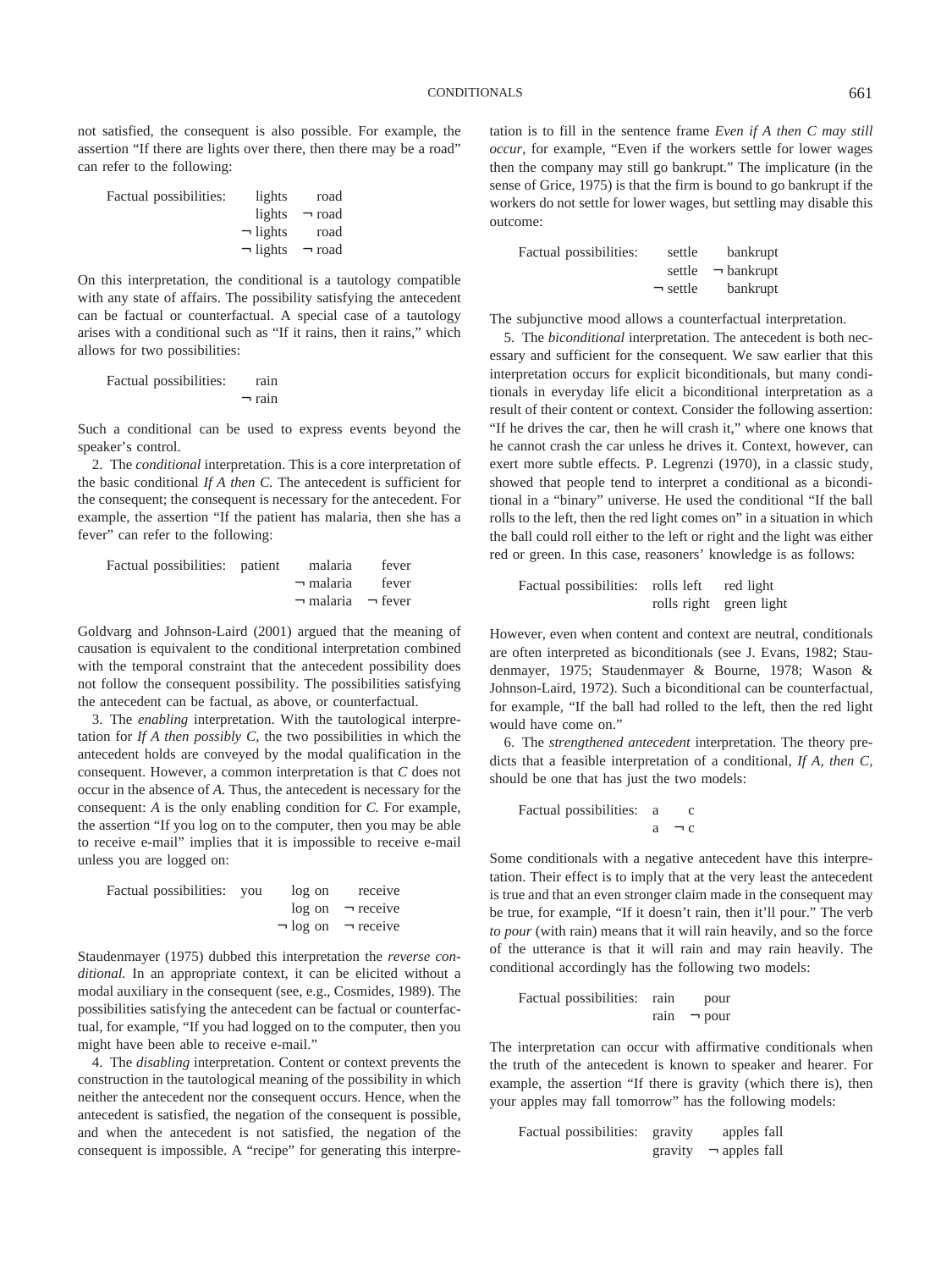7. The *relevance* interpretation. Content or context precludes the possibility in the conditional interpretation in which the consequent does not occur. Typical examples occur when the antecedent asserts merely a condition to which the consequent may be relevant, for example, "If you are interested in *Vertigo,* then it is on TV tonight." Individuals know that the antecedent possibility has no bearing on the occurrence of the consequent, and so the consequent holds in any case:

| Factual possibilities: | interested on TV        |  |
|------------------------|-------------------------|--|
|                        | $\neg$ interested on TV |  |

The conditional can be paraphrased as "If you are interested or not, *Vertigo* is on TV tonight." Other conditionals call for the same set of possibilities on the basis of their content, such as "If you are in contact with the infectious disease, then you're immune":

| Factual possibilities: |                        | contact immune |
|------------------------|------------------------|----------------|
|                        | $\lnot$ contact immune |                |

Once again, the possibilities can be either factual or counterfactual, for example, "Even if you had been in contact with the infectious disease, you are still immune." This example is a case of a *semifactual* conditional. It has a counterfactual possibility satisfying the antecedent, but the consequent is a fact.

8. The *tollens* interpretation. Conditionals consistent with only a single possibility usually depend on common knowledge between the speaker and hearer. These facts of the matter can be expressed either literally or ironically. Thus, when a consequent is obviously false, it conveys that the antecedent is false too (by analogy with a modus tollens inference). Individuals can use their knowledge of the consequent's falsity to prevent the construction of all models apart from one in which neither the antecedent nor consequent is satisfied, for example, "If that experiment works, then I'll eat my hat." The conditional has only a single model:

Fact:  $\neg$  works  $\neg$  eat hat

However, a counterfactual claim of the sort "If that experiment had worked, then I would've eaten my hat" reintroduces two possibilities:

| Fact:                       | $\neg$ worked | $\lnot$ eaten hat |
|-----------------------------|---------------|-------------------|
| Counterfactual possibility: | worked        | eaten hat         |

What is unusual is that the counterfactual possibility is doubly false, once because of the counterfactual interpretation and once because of irony.

9. The *ponens* interpretation. When an antecedent is obviously true, it conveys that the consequent is true (by analogy with modus ponens). A typical example is "If my name's Alex, then Viv is engaged" when the speaker's name is known to be Alex. The same information can be asserted explicitly: "If my name's Alex, which it is, then Viv is engaged." The conditional has just a single model in which both the antecedent and consequent are satisfied:

Fact: Alex Viv engaged

This sort of conditional cannot be sensibly asserted as a counterfactual. For instance, "If my name had been Alex, then Viv would have been engaged" is bizarre given a speaker whose name is known to be Alex.

10. *Denial of the antecedent and affirmation of the consequent.* An ironic assertion of the following sort is an instance of this interpretation: "If Bill Gates needs money, then I'll be happy to lend it to him." The notion that the world's richest man needs money is plainly false, but the speaker is nevertheless happy to lend him money. The antecedent is false and the consequent is true:

Fact:  $\lnot$  need happy to lend

The corresponding counterfactual, "If Bill Gates had needed some money, then I'd have been happy to lend him some," reintroduces an extra possibility:

| Fact:                       | $\neg$ need happy to lend |
|-----------------------------|---------------------------|
| Counterfactual possibility: | need happy to lend        |

What the theory rules out is the occurrence of affirmative conditionals *If A then C* that have any of the following interpretations (where *nil* signifies the null model, which arises from a contradiction):

| Factual possibilities: $a \rightarrow c$                                   |                 |                                                  |                |
|----------------------------------------------------------------------------|-----------------|--------------------------------------------------|----------------|
|                                                                            | $\lnot$ a c     |                                                  |                |
|                                                                            | $\neg a \neg c$ |                                                  |                |
|                                                                            | $2^{1}$         | 3.                                               | 4.             |
| Factual possibilities: $a \rightarrow c$ $a \rightarrow c$ $\rightarrow a$ |                 |                                                  | $\overline{c}$ |
|                                                                            |                 | $\neg a$ $c$ $\neg a$ $\neg c$ $\neg a$ $\neg c$ |                |
|                                                                            | 5.              | 6.                                               |                |
| Factual possibility:                                                       | $a - c$ nil     |                                                  |                |

We used irony to illustrate some of the predicted interpretations. This maneuver is dangerous, because it could yield interpretations contrary to the theory. Is it possible, for example, to make an ironic interpretation of a conditional that yields an interpretation in which the antecedent is satisfied but the consequent is not? The following sort of assertion ought to yield this interpretation: "If my name is Alex, then Attila the Hun was kindhearted," where it is known that the speaker's name is Alex and that Attila was not kindhearted. Likewise, an assertion of the sort "If you're interested, then Attila the Hun was kindhearted" ought to yield a variant on the relevance interpretation in which the consequent is false. In fact, neither of these interpretations appears to be viable. Likewise, no interpretation of a conditional is a self-contradiction. A conditional of the form *If not A then A* has the following model:

Fact: a

A conditional of the form *If both A and not A then both C and not C* has an interpretation in which both the antecedent and consequent are false. No conditional expresses a self-contradiction, but the negation of a conditional expressing a tautology is selfcontradictory, for example, "It is not the case that if it rains, then it rains."

### *Deontic Conditionals*

The antecedents of conditionals refer to possibilities, but the consequents can refer to deontic possibilities. A *deontic possibility* is a situation that is permissible, and a *deontic necessity* is a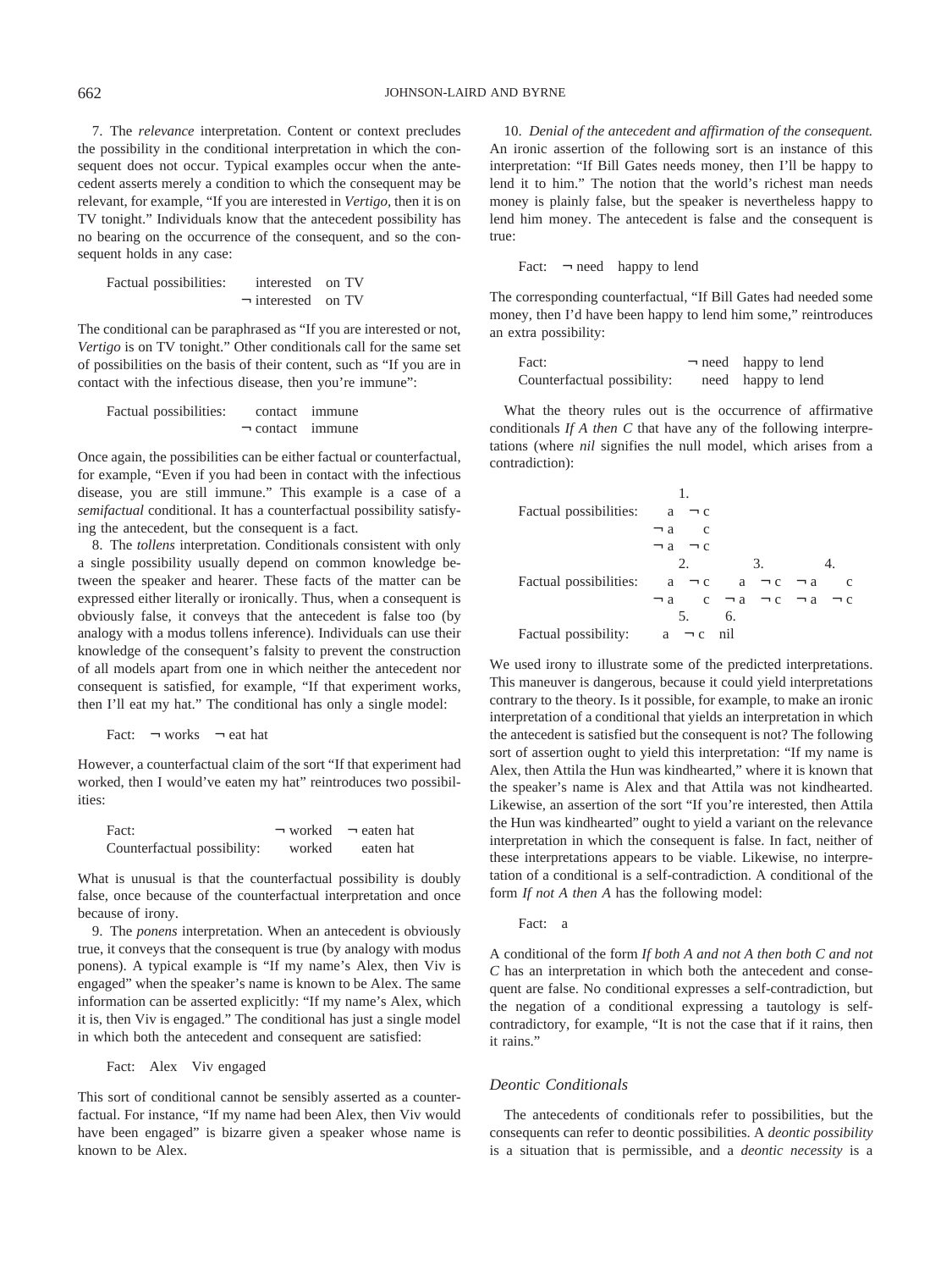situation that is obligatory. Thus, the conditional interpretation of the assertion "If there is a circle, then a triangle is obligatory" refers to the following:

Factual possibilities:  $\bigcirc$   $\Delta$  :Deontic possibilities  $\hspace{.6cm} \neg \circlearrowright \hspace{.6cm} \triangle$  $\neg$   $\bigcirc$   $\neg$   $\wedge$ 

A circle could occur without a triangle, but it would violate this deontic rule. The deontic conditional "If there is a circle, then a triangle is permissible" has the tautological interpretation. However, if the antecedent is the only possibility in which the consequent is permissible, then the conditional refers to the following:

|                                           |                  | Factual possibilities: $\bigcirc$ $\Delta$ :Deontic possibilities |
|-------------------------------------------|------------------|-------------------------------------------------------------------|
|                                           | $() - \triangle$ |                                                                   |
| $\neg$ $\bigcirc$ $\neg$ $\bigtriangleup$ |                  |                                                                   |

If a triangle occurs without a circle, then it violates what is permissible according to this rule.

Do deontic conditionals yield all 10 sets of possibilities open to factual conditionals? The answer is, indeed, that they do, though some of the interpretations are rare. Table 4 includes examples in each category, and we comment only on two that require contextual cues to their meaning. The interpretation that strengthens the

Table 4 *The Interpretations of Conditionals of the Form* If A Then C

antecedent can occur when the truth of the antecedent is common knowledge. Thus, when the speaker and hearer both know that the hearer is allowed to drink alcohol, the deontic assertion "If you're allowed to drink, then you can have a beer" has the following models:

Factual possibilities: drink beer :Deontic possibilities drink  $\lnot$  been

The interpretation that denies the antecedent and affirms the consequent calls for irony. If it is mutual knowledge that Viv has been cruel toward Pat but that Pat is a devout Christian, a speaker can assert "If Viv has been so *kind* to Pat, then Pat must turn the other cheek and forgive Viv." The antecedent is ironic, whereas the consequent is not. The force of the utterance is, accordingly, as follows:

### Factual possibility:  $\neg$  Viv kind Pat forgive :Deontic possibility

Previous accounts have postulated some of the 10 sets of possibilities (e.g., Veltman, 1986), but to our knowledge no other theory postulates all of them. Table 4 summarizes the 10 sets, giving examples of both factual and deontic conditionals.

| Number of possibilities | The ten interpretations                                                                                                                                                                                           |                                                                                                                                                                                        |                                                                                                                                                                                                                                   |  |
|-------------------------|-------------------------------------------------------------------------------------------------------------------------------------------------------------------------------------------------------------------|----------------------------------------------------------------------------------------------------------------------------------------------------------------------------------------|-----------------------------------------------------------------------------------------------------------------------------------------------------------------------------------------------------------------------------------|--|
| Four                    | Tautology<br>a<br>$\mathbf{c}$<br>a<br>$\neg$ c<br>$\neg$ a<br>$\mathbf{c}$<br>$-a$ - c<br>If there are lights over there then there may be a road.<br>If she owns the house then she may look out of the window. |                                                                                                                                                                                        |                                                                                                                                                                                                                                   |  |
| Three                   | Conditional<br>$\mathbf{c}$<br>a<br>$-$ a<br>$\mathbf{c}$<br>$-a$ $-c$<br>If the patient has malaria then she<br>has a fever.<br>If he promised then he must take the<br>kids to the zoo.                         | Enabling<br>a<br>$\mathbf c$<br>$\neg$ c<br>a<br>$-$ a $-$ c<br>If oxygen is present then there<br>may be a fire.<br>If it's her book then she is allowed<br>to give it away.          | Disabling<br>a<br>$\mathbf{c}$<br>$\neg$ c<br>a<br>$-$ a<br>$\mathbf{c}$<br>If the workers settle for lower wages<br>then the company may still go<br>bankrupt.<br>If you're married then you have the<br>right to remain silent. |  |
| Two                     | <b>Biconditional</b><br>a<br>$\mathbf{c}$<br>$-$ a $-$ c<br>If he drives the car then he will<br>crash it.<br>If she owes money then she must<br>repay it.                                                        | Strengthen antecedent<br>a<br>$\mathbf{c}$<br>$a - c$<br>If there is gravity (which there is)<br>then your apples may fall.<br>If you're allowed to drink then you<br>can have a beer. | Relevance<br>a<br>$\mathbf{c}$<br>$\neg$ a<br>$\mathbf{c}$<br>If you're interested in seeing Vertigo<br>then it is on TV tonight.<br>If you're interested then he must pay<br>the fine.                                           |  |
| One                     | Tollens<br>$-a$ - c<br>If it works then I'll eat my hat.<br>If it works then I'll be obligated to<br>jump in the lake.                                                                                            | Ponens<br>a<br>$\mathbf{c}$<br>If my name is Alex then Viv is<br>engaged.<br>If I'm a soldier then I must fight.                                                                       | Deny antecedent and affirm consequent<br>$\lnot$ a<br>$\mathbf{c}$<br>If Bill Gates needs money then I'll<br>lend it to him.<br>If Viv has been so kind to Pat then Pat<br>as a devout person must forgive Viv.                   |  |

*Note.* The table presents the set of possibilities referred to by each sort of conditional and everyday examples of factual and deontic conditionals.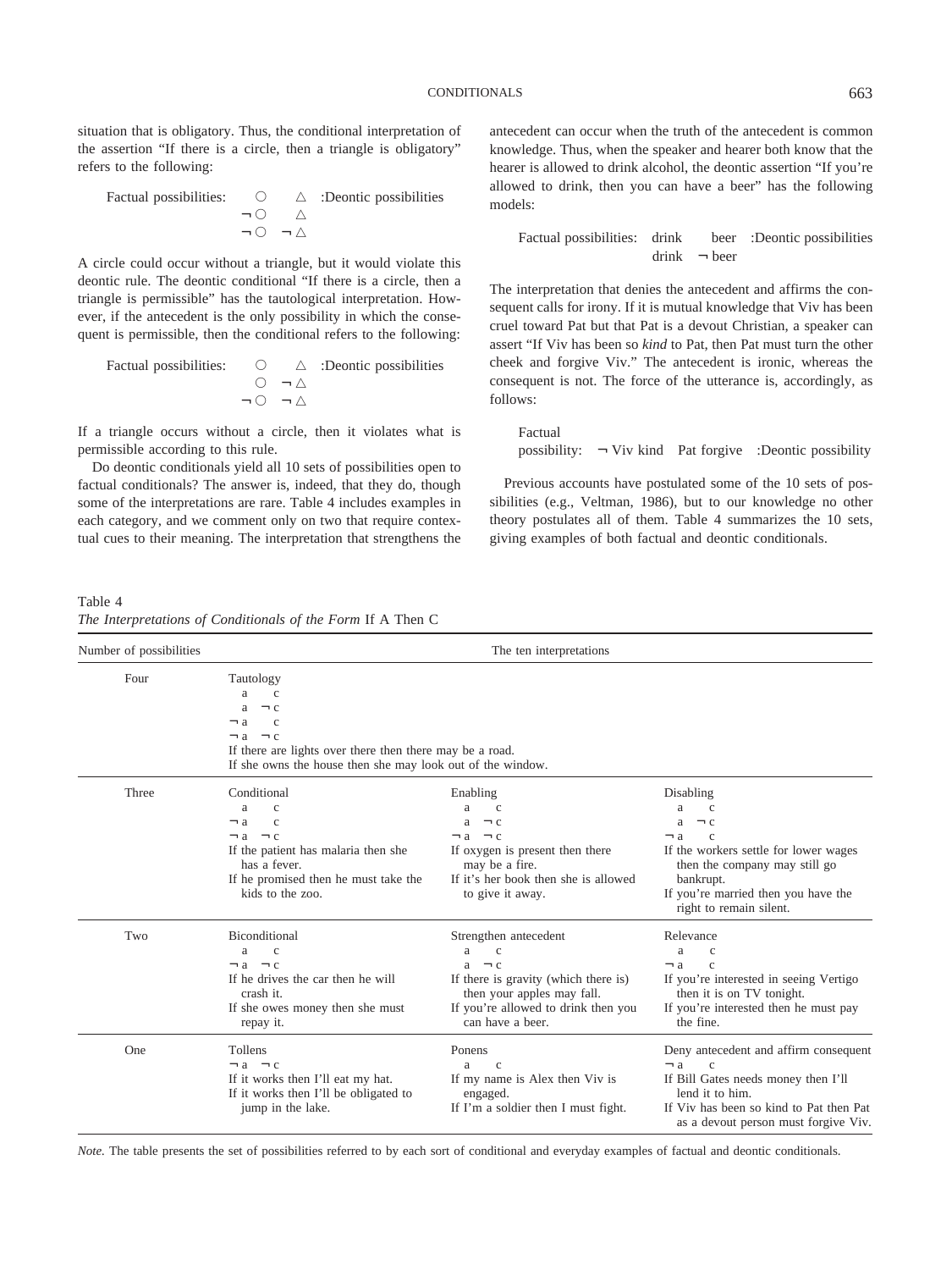#### *Experiment 3: The Corroboration of Modulation*

The model theory implies that individuals normally rely on the mental models of conditionals. They can construct fully explicit models, but modulation should yield different interpretations, that is, different fully explicit models depending on semantics and pragmatics. We have carried out several studies in which we manipulated content in order to modulate the interpretation of conditionals. Their results corroborated the theory. These experiments showed that reasoners had no difficulty in listing the appropriate possibilities for conditionals, that modulation affected their performance, but that it was not always easy to elicit certain interpretations. We report here an experiment in which the participants listed what was possible and impossible for each of the seven sorts of conditional that have two or three fully explicit models (see Table 4). We avoided conditionals that have only one model, because their interpretation often depends on irony. Four of the conditionals had consequents containing the modal auxiliary *may:*

Tautology: If there are lights over there then there may be a road.

Enabling: If you log on to the computer then you may be able to receive e-mail.

Disabling: If it is sunny then it may also be cloudy.

Strengthened antecedent: If there is gravity (which there is) then your apples may fall tomorrow.

Three of the conditionals had consequents without the modal auxiliary:

Conditional: If the patient has malaria, then she has a fever. Biconditional: If it's heated, then this butter will melt.

Relevance: If you're interested, then Letterman is on TV tonight.

*Method.* The participants acted as their own controls and listed what was possible and impossible (in any order) for each of the seven conditionals, which were presented in a different random order to each of the participants. Three of the conditionals were of the form *If A then C,* and four of them were of the form *C if A;* and the participants were assigned alternately to one of two counterbalanced assignments of these forms to the

sentences. We tested 22 Princeton University undergraduates who were fulfilling a course requirement. One participant failed to carry out the task properly, stating possibilities that referred only to one of the clauses in the conditional, and so we replaced him with another participant.

*Results and discussion.* Table 5 presents the most frequent interpretations for the seven conditionals. Overall, the results corroborated the model theory's predictions. As the table shows, there was a reliable effect of modulation, and the participants tended to make an interpretation corresponding to its predicted effects. The mean number of different interpretations that the participants made was 5.05, and the mean number of interpretations that fit the predicted modulation was 3.7. Because there are at least seven possible interpretations of a conditional, any participant who made at least two of the predicted interpretations showed a bias toward the predictions. In fact, all 22 participants showed such a bias (binomial  $p = .5^{22}$ ); likewise, 20 of the participants were more likely to make a predicted interpretation than not, 1 participant went against the trend, and there was one tie (binomial  $p <$ .000001). All the participants tended to begin with the possibility corresponding to an explicit mental model of the conditional (binomial  $p = .5^{22}$ ).

In general, all the predicted interpretations did occur (see Table 5). For five of the seven conditionals they occurred more often than any other interpretation, and for six of the seven conditionals they occurred more often than expected by chance (binomial probabilities ranged from  $p < .03$  to  $p < 1$  in 10 million, assuming that the chance probability of the predicted interpretation is 1/7). The disabling conditional elicited its predicted interpretation only four times. Although it was the only conditional to yield this interpretation, it elicited more often the tautological interpretation and the enabling interpretation. With hindsight, our choice of the sentence "If it is sunny, then it may also be cloudy" was injudicious. The participants considered that it was possible to have no clouds even when it was not sunny, as at nighttime. The biconditional sentence elicited a conditional interpretation more often than its predicted interpretation. The participants considered it possible for butter to melt when it was not heated. Another of our studies, however, readily elicited the biconditional interpretation using the following assertion: "If he drives the car, then he will crash it."

#### Table 5

*The Number of Participants Making the Most Frequent Interpretations in Experiment 3 (* $N = 22$ *)* 

|                          | The true possibilities in the participants' interpretations |                          |                  |                          |                      |         |       |
|--------------------------|-------------------------------------------------------------|--------------------------|------------------|--------------------------|----------------------|---------|-------|
| a<br>$\mathbf c$         | a<br>$\mathbf c$                                            | $\mathbf{c}$<br>a        | a<br>$\mathbf c$ | $\mathbf c$<br>a         | $\mathbf c$<br>a     | a c     |       |
| a<br>$\neg$ c            | a<br>$\neg$ c                                               | a<br>$\neg$ c            | a<br>$\neg$ c    | $\mathbf{c}$<br>$\neg$ a | $\neg$ c<br>$\neg a$ | $-$ a c |       |
| $\mathbf{c}$<br>$\neg$ a | $\neg$ c<br>$\neg$ a                                        | $\mathbf{c}$<br>$\neg a$ |                  | $\neg$ c<br>$\neg$ a     |                      |         |       |
| $\neg a \neg c$          |                                                             |                          |                  |                          |                      |         | Total |
| 11                       | 6                                                           |                          |                  | $\overline{c}$           |                      |         | 19    |
| 4                        | 17                                                          |                          |                  |                          |                      |         | 21    |
| 8                        | 6                                                           | $\overline{4}$           |                  |                          |                      |         | 18    |
|                          | $\overline{2}$                                              |                          | 11               |                          |                      |         | 13    |
|                          |                                                             |                          |                  | 17                       | $\mathfrak{2}$       |         | 19    |
|                          |                                                             |                          |                  | 11                       | $\mathcal{L}$        |         | 18    |
|                          |                                                             |                          |                  |                          | 4                    | 14      | 18    |
|                          |                                                             |                          |                  |                          |                      |         |       |

*Note.* The table shows only those interpretations made by more than 1 participant. The predicted interpretations are given along the diagonal.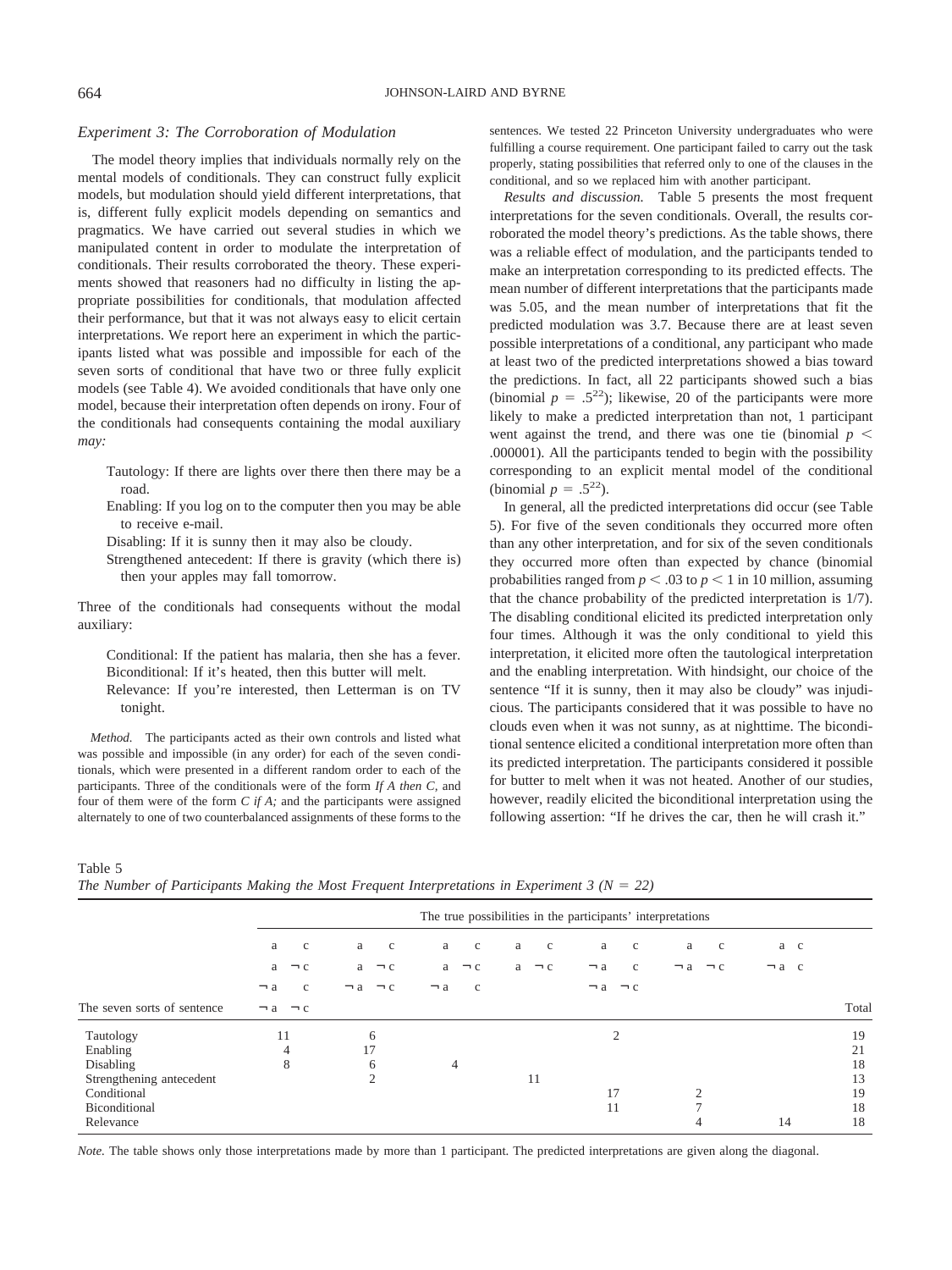Modulation is a robust phenomenon, though its effects are sometimes unpredictable. The occurrence of the conditional interpretation is another piece of evidence against the hypothesis that conditional assertions have a defective truth table. The conditional interpretation is equivalent to material implication, though we elicited it in judgments of possibility and impossibility rather than of truth and falsity.

### Conditional Reasoning

Many studies have been made of the four main conditional inferences: modus ponens, modus tollens, affirmation of the consequent, and denial of the antecedent (see the Introduction). Only modus ponens and modus tollens are valid for the conditional interpretation, whereas all four inferences are valid for the biconditional interpretation. Some instances of modus ponens are so easy to make that psychologists have argued that their validity must depend on a formal rule of inference (e.g., Macnamara, 1986; Falmagne & Gonsalves, 1995). Formal rules, by definition, are blind to content. They make no distinction between basic conditionals and conditionals of other sorts. Thus, as J. Macnamara (personal communication, 1989) wrote:

By a formal logical rule, I take it, we mean a rule that applies to a string in virtue of its form. That is, the rule can apply whenever a string is described as having a certain form . . . The question of whether there is a psychological version of this rule in the minds of normal people (not trained in logic) turns on whether they have a secure intuition, applying equally to any content, that [the rule applies]. I take it that they have. And for me, that's an end of it.

Is modus ponens applicable in this universal way? Several skeptics have claimed that it is not. Thus, Lycan (1991) argued that "no interesting 'rules' of inference are even normatively valid in the first place" (p. 5). He reviewed four sorts of counterexample to modus ponens, which we examine in turn. First, a speaker asserts "I'll be polite if you insult me, but I won't be polite if you insult my wife." The hearer insults both the speaker and his wife. The example, which is due to Allan Gibbard (as cited in Lycan, 1991), illustrates how contradictions can arise from modus ponens. Individuals are likely to treat this case like our earlier example of a boxer punching both above and below the belt (see the section The Principle of Pragmatic Modulation). They know that insults to spouses take precedence, like blows below the belt, and so they infer that the speaker will not be polite. Second, consider the following sequence of premises:

If Albert comes to the party, it will be great.

If Albert and Betty come to the party, it will be awful.

If Albert and Betty and Carl come to the party, it will be great. . . . and so on, with alternating consequents.

Each assertion can be treated as true. Yet, given that both Albert and Betty come to the party, modus ponens from the first premise yields the conclusion that the party will be great, and modus ponens from the second premise yields the conclusion that it will be awful (see Lewis, 1973, for the provenance of the example). It hinges on the fact that antecedents often establish only a partial context (see the principle of core meanings). Hence, the mutual context of the set of conditionals as a whole modifies the interpretation of their individual antecedents:

. . . and so on.

Third, consider the following immediate inference:

If my good friend Smedley finishes his book, I'll be happy. Therefore, if my good friend Smedley finishes his book and concludes it with a vicious attack on me, I'll be happy.

This inference is of the form known as *strengthening the antecedent:*

If A, then C. Therefore, if A and B, then C.

Such inferences are valid deductions with material implications, but not, as in the present case, with everyday conditionals. Material implications are true if their consequents are true and if the antecedents are false (see Table 2), and so in strengthening the antecedent of a material implication the conclusion is true if the premise is true. Our elucidation of this example rests once again on the partial context that the antecedent describes (cf. our earlier analysis of striking a soaking wet match). Fourth, there is McGee's (1985) example based on the 1980 U.S. presidential election. The contest was between Ronald Reagan and Jimmy Carter, with the Republican John Anderson a distant third. The following premises asserted prior to the election are true:

If a Republican wins the election, then if it's not Reagan who wins, it will be Anderson.

A Republican will win.

The following conclusion is valid according to modus ponens:

Therefore, if it's not Reagan who wins, it will be Anderson.

From a formal standpoint, the inference is valid; compare

If there's a letter on the board, then if it's not an A it's a B. There's a letter on the board.

Therefore, if it's not an A then it's a B.

However, many people judge that the conclusion to the Reagan inference is false, because if Reagan had not won, then Carter would have won. The elucidation of their view depends once again on background knowledge. They know that Reagan and Anderson cannot both win. Hence, the fully explicit models of the first premise are as follows (where *Republican* represents a Republican as winning):

| Factual        |                                                 |                               |
|----------------|-------------------------------------------------|-------------------------------|
| possibilities: | Republican $\neg$ Reagan                        | Anderson                      |
|                | Republican                                      | $Reason \rightarrow Anderson$ |
|                | $\neg$ Republican $\neg$ Reagan $\neg$ Anderson |                               |

They also know that either Reagan or his Democratic opponent, Carter, will win. When models of this knowledge are unified with the preceding possibilities, the result is as follows: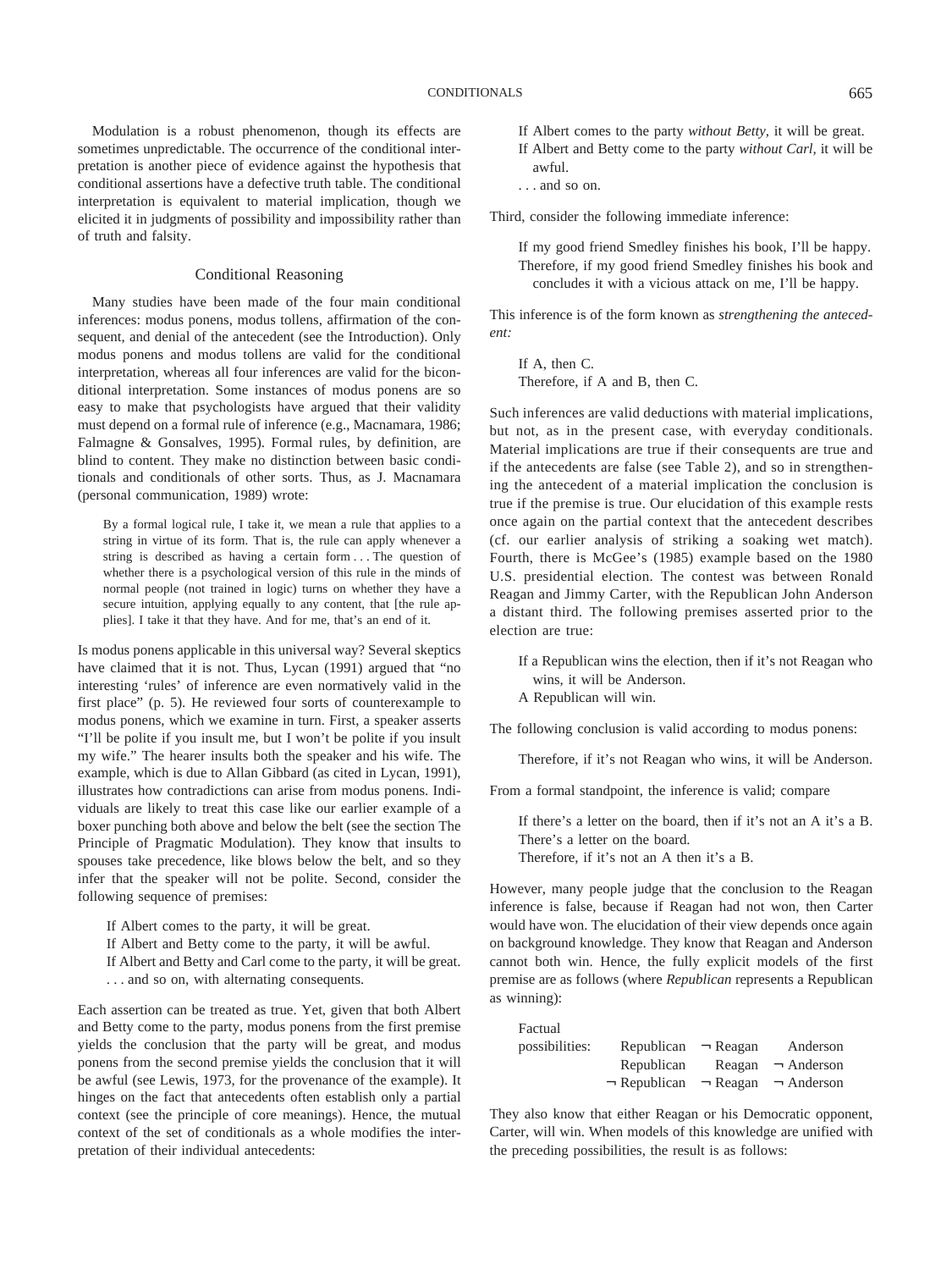| Factual                                                        |  |                                                 |  |
|----------------------------------------------------------------|--|-------------------------------------------------|--|
| possibilities: Republican Reagan $\neg$ Anderson $\neg$ Carter |  |                                                 |  |
|                                                                |  | Democrat $\lnot$ Reagan $\lnot$ Anderson Carter |  |

The premise that a Republican will win is combined with these models, and the result is that Reagan will win, and so the conditional conclusion in the example does not follow from the premises.

Lycan (1991) drew the following moral: In certain contexts and with certain interpretations, modus ponens is valid. He denied only that such inferences are valid in virtue of their form. We agree. Problems arise only if one envisages a formal rule of modus ponens that is automatically triggered by any sentences that match its syntactic form, regardless of their content or context.

### *The Four Inferences*

The model theory predicts that the fewer the models that have to be constructed for an inference, the easier the inference should be: Reasoners should be faster to reach a conclusion and more likely to be correct. A special case of this prediction is that those inferences that can be drawn from mental models should be easier than those that can be drawn only from fully explicit models. This prediction has many ramifications for reasoning with conditionals, and we examine the important cases.

The first consequence is that modus ponens should be easier than modus tollens, because modus ponens can be drawn from the mental models of a conditional interpretation, whereas modus tollens can be drawn only from fully explicit models. Indeed, the most robust phenomenon in conditional reasoning is that modus ponens is easier than modus tollens—participants often respond that nothing follows from the modus tollens premises (see J. Evans et al., 1993, for a review). The model theory readily accounts for this response. The mental models of a conditional, *If A then C,* are as follows:

Factual possibilities: a c

...

At the most primitive level of performance (Level 1 in the program described earlier), which does not take footnotes into account, these models do not distinguish between a conditional and a biconditional interpretation. At Level 2, the conditional interpretation has a footnote indicating that the implicit model represents possibilities in which *A* is false, and the biconditional interpretation has a footnote indicating that the implicit model represents possibilities in which both *A* is false and *C* is false. The categorical premise for modus ponens, *A,* eliminates the implicit model, and the categorical conclusion, *C,* follows from the remaining model. When the same models are combined with the categorical premise for modus tollens, *Not C*, the only result is the model  $\rightarrow$  c, and so it seems that nothing follows.

The theory predicts that performance on modus tollens should be improved by any manipulation that helps reasoners to cease focusing on the explicit mental model of the conditional and to convert the footnote on the implicit model into an explicit model of the possibility in which the antecedent is false. Girotto, Mazzocco, and Tasso (1997) corroborated this prediction. They manipulated the order of the two premises. When the conditional occurs first, working memory is already preoccupied during the interpretation of the categorical premise, and so reasoners are unlikely to construct an additional fully explicit model. However, when the categorical premise occurs first, it enables reasoners to reject the explicit mental model immediately. This step frees up the processing capacity of working memory and allows reasoners to use the categorical premise to construct the fully explicit model,  $\neg$  a  $\neg$  c, which yields the conclusion, *not A*.

Another way in which to enhance modus tollens should be to use materials that help the participants to construct fully explicit models. As the theory predicts, modus tollens is easier with a biconditional interpretation, which has just two fully explicit models, than with a conditional interpretation, which has three fully explicit models (Johnson-Laird et al., 1992). Likewise, the difference between modus ponens and modus tollens tends to disappear with conditionals of the form *"A only if C,* because the negative force of *only* highlights the possibility of *not C* (J. Evans, 1977; J. Evans and Beck, 1981). Still another way to enhance modus tollens is to use subjunctive conditionals, such as "If Linda were in Galway then Cathy would be in Dublin." The counterfactual interpretation makes explicit the possibility required for modus tollens:

| Fact:          | $\neg$ Linda in Galway $\neg$ Cathy in Dublin |                 |
|----------------|-----------------------------------------------|-----------------|
| Counterfactual |                                               |                 |
| possibility:   | Linda in Galway                               | Cathy in Dublin |

As the theory predicts, reasoners made more modus tollens inferences from subjunctive conditionals than from indicative conditionals (Byrne & Tasso, 1999). Some reasoners, as Thompson and Byrne (2000) showed, make the counterfactual interpretation of subjunctive conditionals, but others make the factual interpretation or focus on only one of the two models above. These differences predict the inferences that they are likely to draw, for example, the counterfactual interpretation increases modus tollens and denial of the antecedent in comparison with the factual interpretation.

A second consequence of the model theory, as J. Evans (1993) pointed out, is that affirmation of the consequent should be more frequent than denial of the antecedent. If individuals reason at a primitive level, ignoring footnotes, they construct the following mental models for a basic conditional, *If A then C:*

a c ...

They will therefore affirm the consequent, but they will not deny the antecedent, because when these models are combined with the categorical premise, *not A*, the result is the model  $\neg$  a, from which nothing follows. If reasoners use mental footnotes to construct fully explicit models, then they should refrain from both inferences unless they make the biconditional interpretation:

a c  $\neg a \neg c$ 

The theory therefore predicts that affirmation of the consequent should occur more often, and more rapidly, than denial of the antecedent. Although some authors have claimed that the literature is equivocal (e.g., J. Evans, 1993; O'Brien et al., 1998), a recent systematic study showed these predicted effects on both latencies and percentages of responses (Barrouillet, Grosset, & Lecas,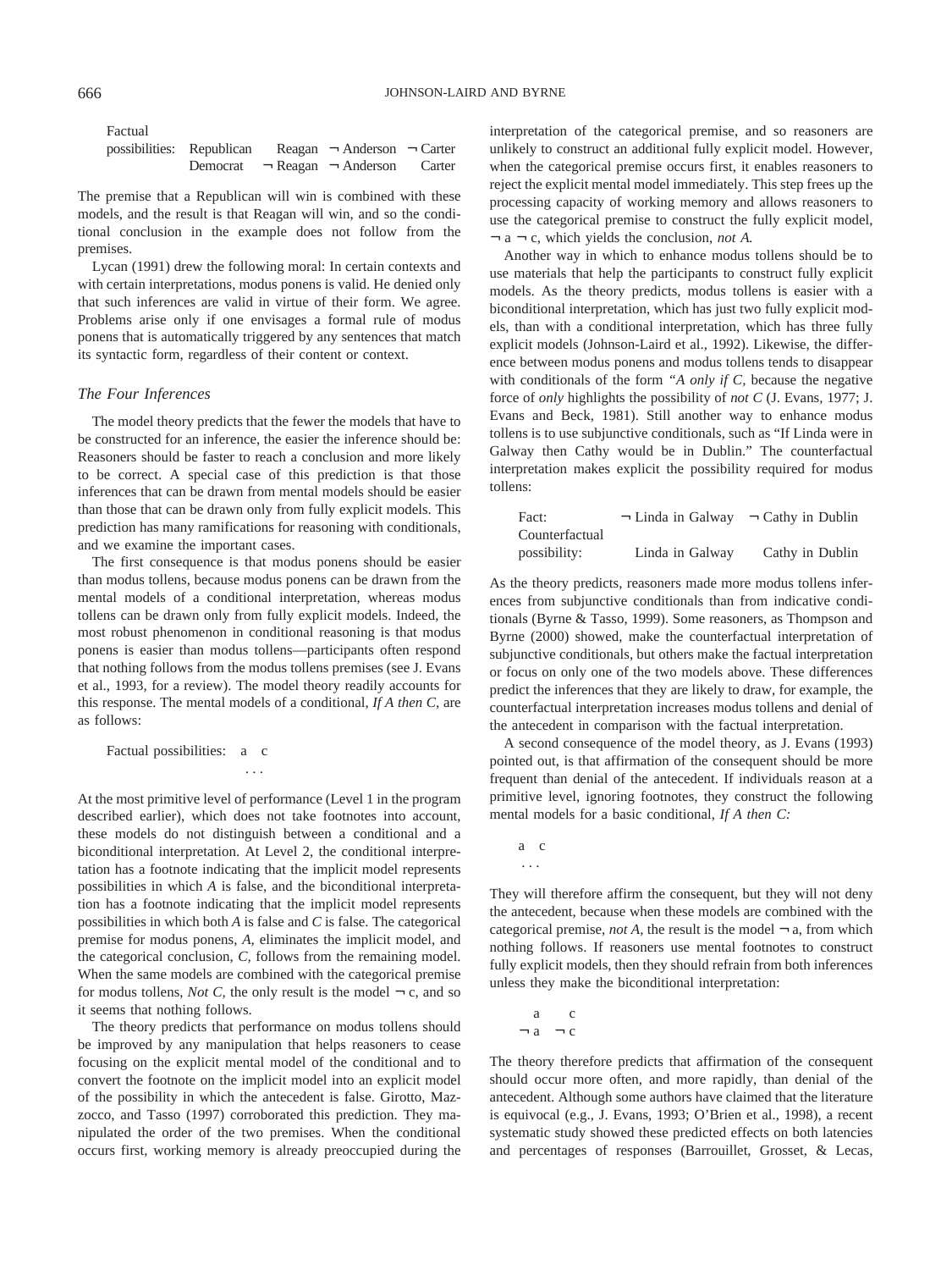2000). Earlier studies have also shown significant biases in favor of affirmation of the consequent over denial of the antecedent (e.g., Wason, 1964). Likewise, Schroyens, Schaeken, and d'Ydewalle's (2000) meta-analysis of the literature showed that affirmation of the consequent is more frequent than denial of the antecedent. Instead of a general process of fleshing out models explicitly, Schroyens, Schaeken, and d'Ydewalle proposed that reasoners engage in a goal-directed process of searching for explicit models that refute either a putative conclusion or the failure to draw a conclusion—for example, to refute affirmation of the consequent, they search for a model in which the consequent holds and the antecedent is false:

Factual possibility:  $\neg a$  c

Several other factors should affect basic conditional inferences. When individuals carry out a series of inferences, they develop different *strategies* for coping with them (Johnson-Laird, Savary, & Bucciarelli, 1999). Some reasoners consider the possibilities compatible with the premises; others follow up the consequences of a categorical premise or supposition; still others convert all the premises into a chain of conditionals. Hence, different individuals are likely to develop different strategies for coping with conditional inferences. Another factor that should affect conditional inferences is the so-called *figural effect,* which is the tendency for reasoners to draw conclusions interrelating items in the same order in which information about those items entered working memory (see Bauer & Johnson-Laird, 1993; Johnson-Laird, 1975). The effect, as J. Evans (1993) emphasized, should increase modus ponens and denial of the antecedent and decrease modus tollens and affirmation of the consequent.

#### *Modulation and Inferences*

Semantic and pragmatic modulation can yield models that undermine the sufficiency or the necessity of the antecedent for the occurrence of the consequent (Thompson, 1994, 1995). In the case of the soaked match, for instance, the antecedent is no longer sufficient for the consequent. Byrne (1989) established that individuals made modus ponens from such premises as the following:

If he went fishing then he had a fish supper. He went fishing.

They inferred that he had a fish supper. However, they tended not to draw this conclusion with the addition of certain conditional premises, such as the following:

If he went fishing, then he had fish for supper. If he caught some fish, then he had fish for supper. He went fishing.

This suppression counts against Macnamara's (personal communication, 1989) litmus test for a formal rule of modus ponens, which should apply regardless of context (see the beginning of the present section). Politzer and Braine (1991) argued that the additional conditional falsifies the first conditional. The claim is, in effect, that conditionals with incomplete descriptions of their antecedent contexts are false. However, as our earlier account of the soaked match showed (see the section The Principle of Pragmatic Modulation), this analysis of pragmatic effects is not viable. Moreover, Byrne, Espino, and Santamaría (1999) demonstrated suppression without affecting the believability of the original conditional (see also Byrne, 1991). According to the principle of pragmatic modulation, the second conditional makes salient to reasoners that to go fishing in itself is not sufficient for a fish supper. One also has to catch fish. Hence, reasoners balk at making modus ponens from a premise that merely asserts that a person went fishing.

Modulation can also affect inferences when reasoners themselves generate their own instances that render the antecedent unnecessary (Markovits, 1984; Markovits & Vachon, 1990) or insufficient (Cummins, Lubart, Alksnis, & Rist, 1991). Stevenson and Over (1995) argued that the sufficiency of an antecedent for a consequent is represented by the proportion of equiprobable models in which the antecedent holds and in which the consequent also holds. This idea fits the model-based theory of extensional probabilities (see Johnson-Laird, Legrenzi, et al., 1999). Indeed, Stevenson and Over showed that lowering the credibility of a conditional suppresses inferences from it in exactly the way that modulation predicts.

In the absence of semantic cues, certain inferences become more difficult (see Byrne & Handley, 1997; Byrne, Handley, & Johnson-Laird, 1995). Similarly, reasoners are likely to reject unbelievable conclusions (see the large literature on effects of belief, e.g., J. Evans et al., 1993). Participants in a study carried out by Santamaría, García-Madruga, and Johnson-Laird (1998) were given the following sort of premises:

If Ann is hungry then she has a snack. If she has a snack then she eats a light supper.

A conditional interpretation yields the transitive conclusion:

 $\therefore$  If Ann is hungry then she eats a light supper.

The participants, however, tended to declare that nothing followed from the premises. The conclusion seems unbelievable. It asserts, contrary to the normal causal relation, that hunger leads to a light meal. It lacks the causal intermediary—the snack—that explains the unusual relation. Once again, people's beliefs modulate the models that they construct, and they construct the null model in the case of conflict.

### *Experiment 4: Modulating Modus Tollens*

Modulation should have a major impact on modus tollens. Some contents should make the inference easier, and some should make it harder. For example, consider the following premises:

If Bill is in Rio de Janeiro then he is in Brazil. Bill is not in Brazil.

These premises should readily yield the following conclusion:

Bill is not in Rio de Janeiro.

Reasoners know that Rio de Janeiro is in Brazil, and so if Bill is not in Brazil then he cannot be in Rio. Their familiarity with the spatial inclusion in the conditional should yield an explicit model of the possibility referred to in the categorical premise:

Bill  $\neg$  In Rio  $\neg$  In Brazil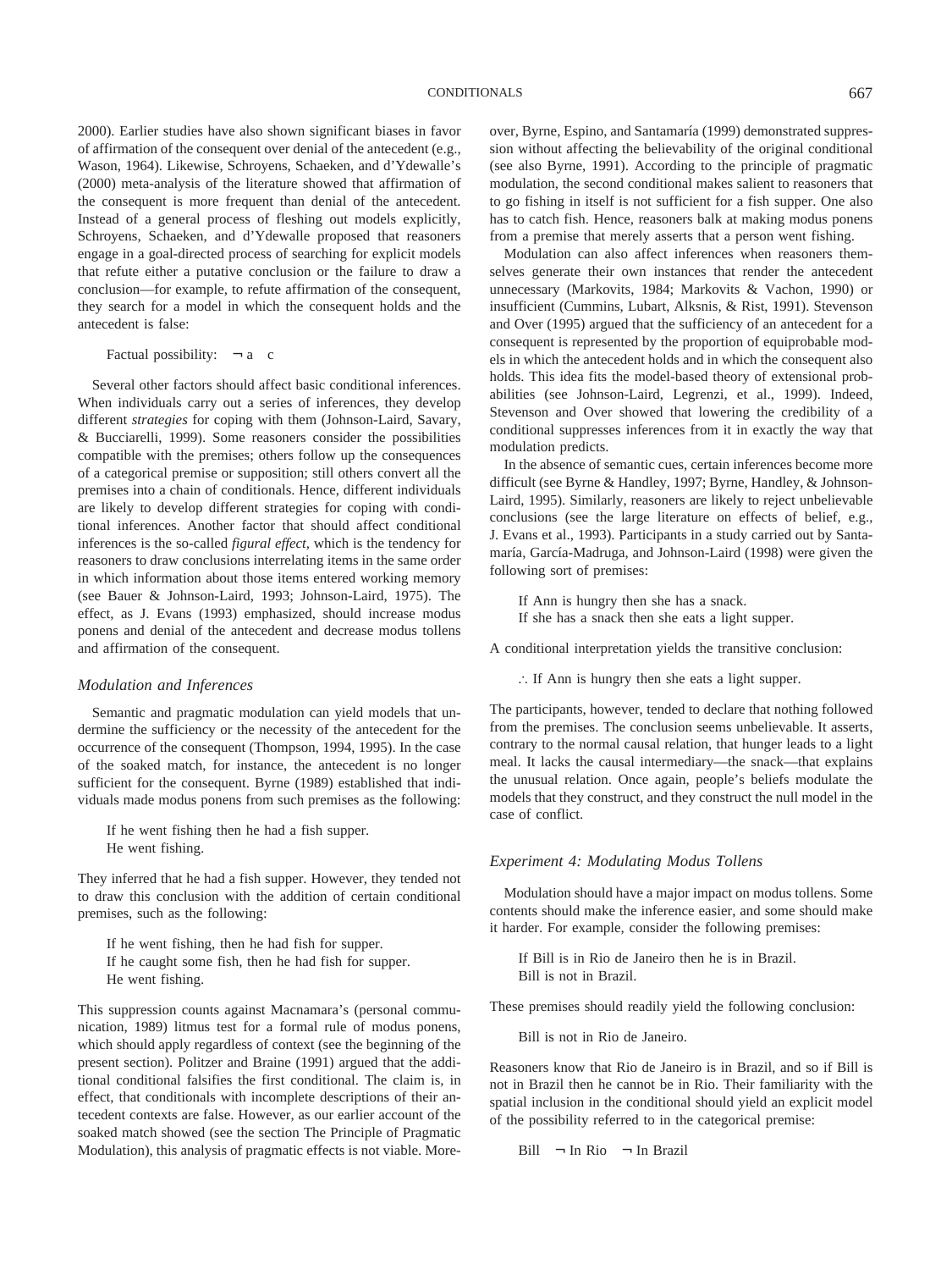Premises of this sort should yield more modus tollens conclusions than premises based on unfamiliar spatial inclusions, such as:

If Ann is in the Champagne Suite then she is in the Hotel LaBlanc.

Ann is not in the Hotel LaBlanc.

Spatial exclusions should inhibit modus tollens, for example:

If Bill is in Brazil then he is not in Rio de Janeiro. Bill is in Rio de Janeiro.

Reasoners should tend balk at the following conclusion:

Bill is not in Brazil.

They know that if Bill is in Rio, then he must be in Brazil. Premises of this sort should yield fewer modus tollens conclusions than premises based on unfamiliar spatial exclusions, such as the following:

If Ann is in the Hotel LaBlanc then she is not in the Champagne Suite.

Ann is in the Champagne Suite.

Semantic modulation accordingly predicts that reasoners should make modus tollens inferences more often from spatial inclusions than from spatial exclusions, and pragmatic modulation predicts that this effect should be larger for the familiar relations than for the unfamiliar relations.

*Method.* The participants were their own controls and drew conclusions to two familiar and to two unfamiliar inclusions, and to two familiar and to two unfamiliar exclusions. In addition, there were two filler inferences in the form of modus ponens. The resulting 10 sets of premises were presented in a different random order to each of the participants. Their task was to write down what, if anything, followed necessarily from the premises. The instructions explained that a conclusion follows necessarily if it must be the case given that the premises are true. The materials for the modus tollens inferences concerned geographical locations and locations in hotels and were assigned twice at random to the forms of inference. We tested 50 undergraduates at the University of Dublin, who participated voluntarily, but we rejected the results from the 9 participants who failed to make responses to all the premises.

*Results and discussion.* Table 6 presents the percentages of correct conclusions to the four sorts of problem. The results corroborated the model theory's predictions. The participants drew twice as many modus tollens conclusions to the spatial inclusions as to the spatial exclusions (Wilcoxon test,  $z = 4.33$ ,  $p < .0001$ ). No reliable difference occurred between the familiar and the unfamiliar premises (Wilcoxon test,  $z = 1.42$ ,  $p < .16$ ). However, as predicted, the interaction was reliable: The difference between

Table 6

*The Percentages of Modus Tollens Conclusions for the Four Sorts of Inference in Experiment 4: The Spatial Inclusion and Exclusion Problems With Familiar and Unfamiliar Relations*

| Contents   | Inclusions | Exclusions | Overall |
|------------|------------|------------|---------|
| Familiar   | 92         | 34         | 63      |
| Unfamiliar | 82         | 54         | 68      |
| Overall    | 87         | 44         |         |

the inclusions and exclusions was greater for the familiar relations than for the unfamiliar relations (Wilcoxon test,  $z = 2.72$ ,  $p < .01$ ). For the inclusions, the participants drew more modus tollens conclusions from the familiar relations than from the unfamiliar relations (Wilcoxon test,  $z = 2.14$ ,  $p < .05$ ), whereas for the exclusions they drew fewer modus tollens conclusions from the familiar relations than from the unfamiliar relations (Wilcoxon test,  $z = 2.17$ ,  $p < .05$ ).

This study shows an effect of content on modus tollens. Reasoners' grasp of spatial inclusions makes them more likely to make the inference, whereas their knowledge of spatial exclusions makes them less likely to make the inference. The phenomena reflect both semantic and pragmatic modulation. The model theory predicts both effects. In contrast, if reasoning is a formal process based on rules, it is difficult to explain why content has such a large effect on performance.

#### *The Effects of Negation on Conditional Reasoning*

In a major series of studies, Evans and his colleagues have investigated the effects of negation on reasoning with basic conditionals (see, e.g., J. Evans, 1989). These studies have established the occurrence of systematic biases. Evans emphasized that he uses the term *bias* as a description of a phenomenon, not as an explanation. One such bias occurring with the four main conditional inferences is that reasoners are more likely to draw negative conclusions than affirmative conclusions (J. Evans, 1977; cf. Dugan & Revlin, 1990; Wildman & Fletcher, 1977). At one time, Evans suggested that reasoners may merely have been cautious about drawing affirmative conclusions (J. Evans, 1977, 1982). However, he later conceded that this explanation is unsatisfactory (J. Evans, 1993). The bias does not occur with modus ponens, with premises of the form *A only if C* (J. Evans, 1977), or with other sorts of deduction. The model theory suggests an alternative explanation. It is relatively hard to draw an affirmative conclusion from a denial of the antecedent in the following case:

If A then not C. Not A. Therefore, C.

Mental models of the conditional do not allow any conclusion to be drawn:

Factual possibilities:  $a \rightarrow c$ ...

The conclusion follows only from the fully explicit models of a biconditional interpretation. To construct such an interpretation, it is necessary to work out the possibility in which *A* is false, and in which *not C* is false. The latter is in effect a double negation: If *not C* is false, then *C* is true. The fully explicit model in the biconditional interpretation is, accordingly, as follows:

Factual possibility:  $\neg$  a c

The categorical premise, *Not A,* now yields the double negative conclusion: *C.* The theory explains the bias as a result of the difficulty of inferring affirmative conclusions that depend on a double negation. Johnson-Laird suggested this explanation in a review of J. Evans (1993), and Evans and Handley (1999) en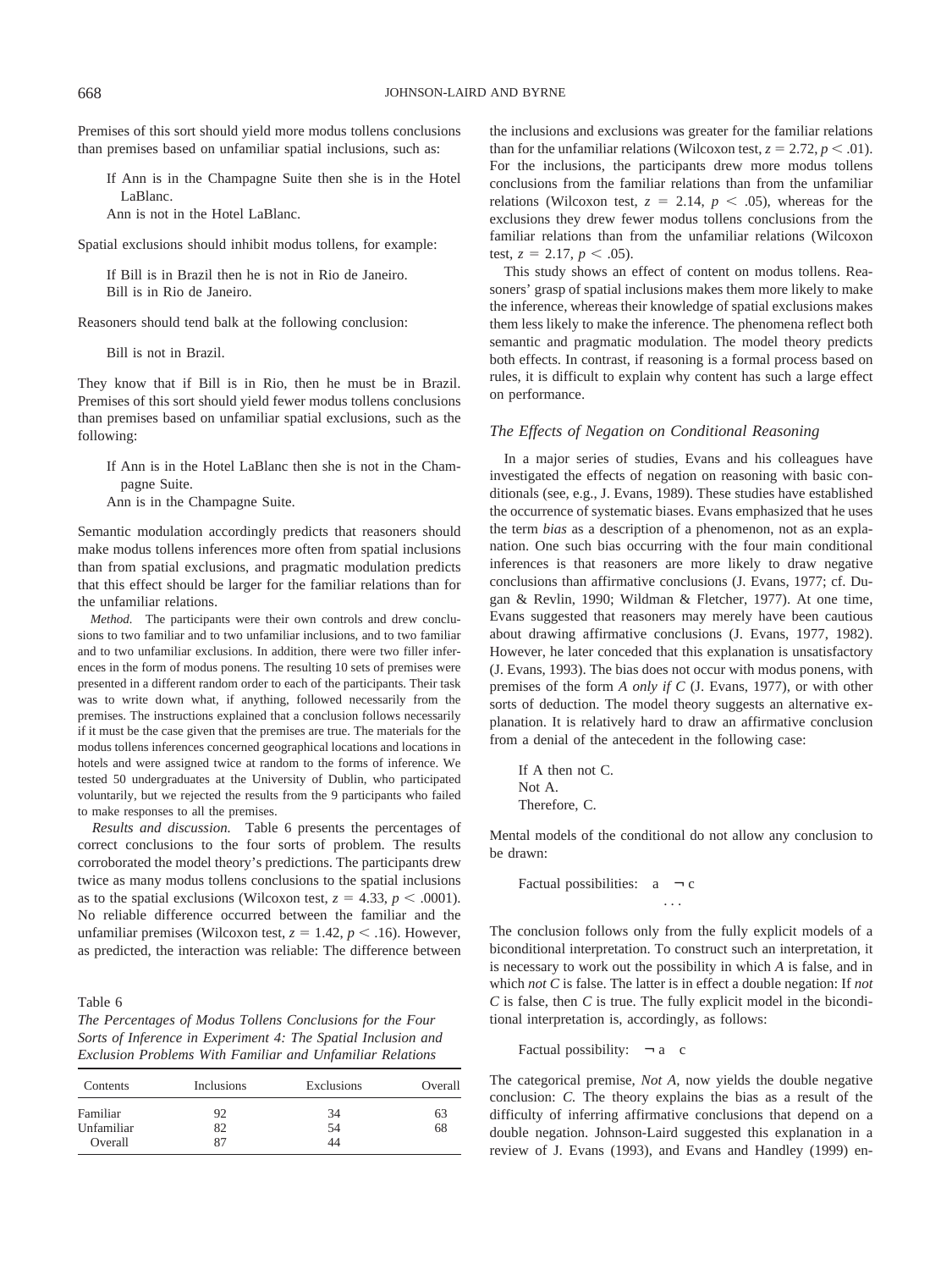dorsed it. The explanation has the advantage that it does not predict any bias for modus ponens, and no exceptions to it are in the data that Evans (1993) reported. Likewise, according to the model theory, *A only if C* has two explicit mental models, and so they do not need to be made explicit. Hence, the explanation does not predict the bias for these assertions. Evans has proposed a similar hypothesis. He has observed that individuals are less inclined to make a valid inference if it calls for the falsification of a negative component, that is, the negation of a negation. The phenomenon occurs with conditional and disjunctive reasoning (e.g. J. Evans, 1972; J. Evans & Newstead, 1977; Roberge, 1971, 1974). In short, the model theory explains the bias: It is difficult to draw affirmative conclusions from double negations.

Evans and his colleagues have proposed an important simplification to the model theory, which we have incorporated in the present account (see J. Evans, 1993; J. Evans, Clibbens, & Rood, 1996; J. Evans & Handley, 1999). The original theory had postulated that a negative assertion was likely to elicit models of both the assertion and its corresponding unnegated proposition (Johnson-Laird & Byrne, 1991). Thus, a conditional of the form *If not A then C* was supposed to elicit the following mental models:

 $\neg a$  c a

The point of the assumption was to account for "matching" bias. This bias is the tendency for reasoners to ignore negatives in conditionals in matching them to categorical premises or to cards in the selection task. Evans and his colleagues, however, have discovered the key to the phenomenon. It depends on the relative difficulty of grasping that one assertion refutes another. This task is easier with explicit negations than with implicit negations. It is thus easier to understand that the assertion "The number is not 4" refutes "The number is 4" than to understand that "The number is 9" refutes "The number is 4" (cf. J. Evans & Handley, 1999; J. Evans, Legrenzi, & Girotto, 1999). The difficulty of implicit negation, in turn, appears to depend on background knowledge about the size of the contrast class (Oaksford & Stenning, 1992; Schroyens, Verschueren, Schaeken, & d'Ydewalle, 2000). The model theory can accordingly rely on the simple unadorned principle of truth. Mental models represent true assertions, whether they are affirmative or negative, but not false assertions.

#### The Selection Task

The selection task, which we described in the Introduction, has launched more studies than any other form of conditional reasoning, but the literature has outpaced knowledge. Because the selection task is complex, the phenomena are diverse. The model theory appears to explain them, and it yields some new predictions. The selection task calls for a meta-linguistic grasp of *truth* and *falsity* and for the ability to think about potential evidence—such as numbers and letters on the other side of cards—bearing on the truth or falsity of assertions. Reasoners need to represent the possible counterexamples to conditionals, that is, they need to overcome the principle of truth and to envisage what falsifies a factual conditional or what violates a deontic conditional. For example, the conditional *If there is an A then there is a 2* has the following counterexample:

Impossibility:  $a \rightarrow 2$ 

Reasoners then need to match each of the cards to the counterexample and to choose only those cards that could be instances of it. The outcomes in this case are as follows:

- A: Select as a potential counterexample.
- B: Do not select, because it cannot be a counterexample.
- 2: Do not select, because it cannot be a counterexample.
- 3: Select as potential counterexample, because 3 is a case of  $-2$ .

According to the model theory, there are three sources of difficulty in the selection task. First, reasoners may fail to realize the need to consider counterexamples to the conditional. Second, they may have difficulty in working out the counterexamples, because they have to construct them from their mental models of the assertion. This failure to construct counterexamples is critical, and it explains the differences between the selection task and the main conditional inferences (Markovits & Savary, 1992). Semantic and pragmatic modulation have a major influence on the ease of envisaging counterexamples. Third, reasoners may have difficulty in understanding negation, for example, that *3* is an instance of the model  $-2$ . With a basic conditional of the form "*If A, then 2,*" naive individuals tend to construct the following mental models and to base their selections on them:

Factual possibilities: a 2 ...

They select *A,* and they select *2* in addition unless they construct the following explicit model:

Factual possibility:  $\neg a$  2

F. Cara and Broadbent (personal communication, 1992) demonstrated the correlation between the conditional interpretation and the selection of the *A* card, and the biconditional interpretation and the selection of the *A* and the *2* cards.

Griggs and Jackson (1990) established a related phenomenon in studies testing a prediction from Margolis (1987). When participants had to circle just two cards that violate a basic conditional of the form "If *A,* then *2,*" then a greater proportion of them selected *not A* and *not 2* than in the standard task. According to the model theory, this response is a result of a biconditional interpretation, which can yield the fully explicit models:

Factual possibilities:

\na 
$$
-a
$$

\n $-a$ 

\n $-2$ 

Reasoners in the standard task are reluctant to select all four cards corresponding to these models, because the "demand characteristics" of the experiment suggest that this response would be inappropriate. Those that make the biconditional interpretation accordingly select the *A* and the *2* cards, which are more salient. When reasoners have merely to select two cards, however, then those who made the biconditional interpretation can select those cards that match its second explicit model.

When conditionals contain negated antecedents or consequents, the participants select the card satisfying the antecedent, but they show the "matching" bias for the consequent, that is, they ignore negation in the consequent and choose the card that it mentions (J. Evans, 1989; J. Evans & Lynch, 1973). Hence, given the condi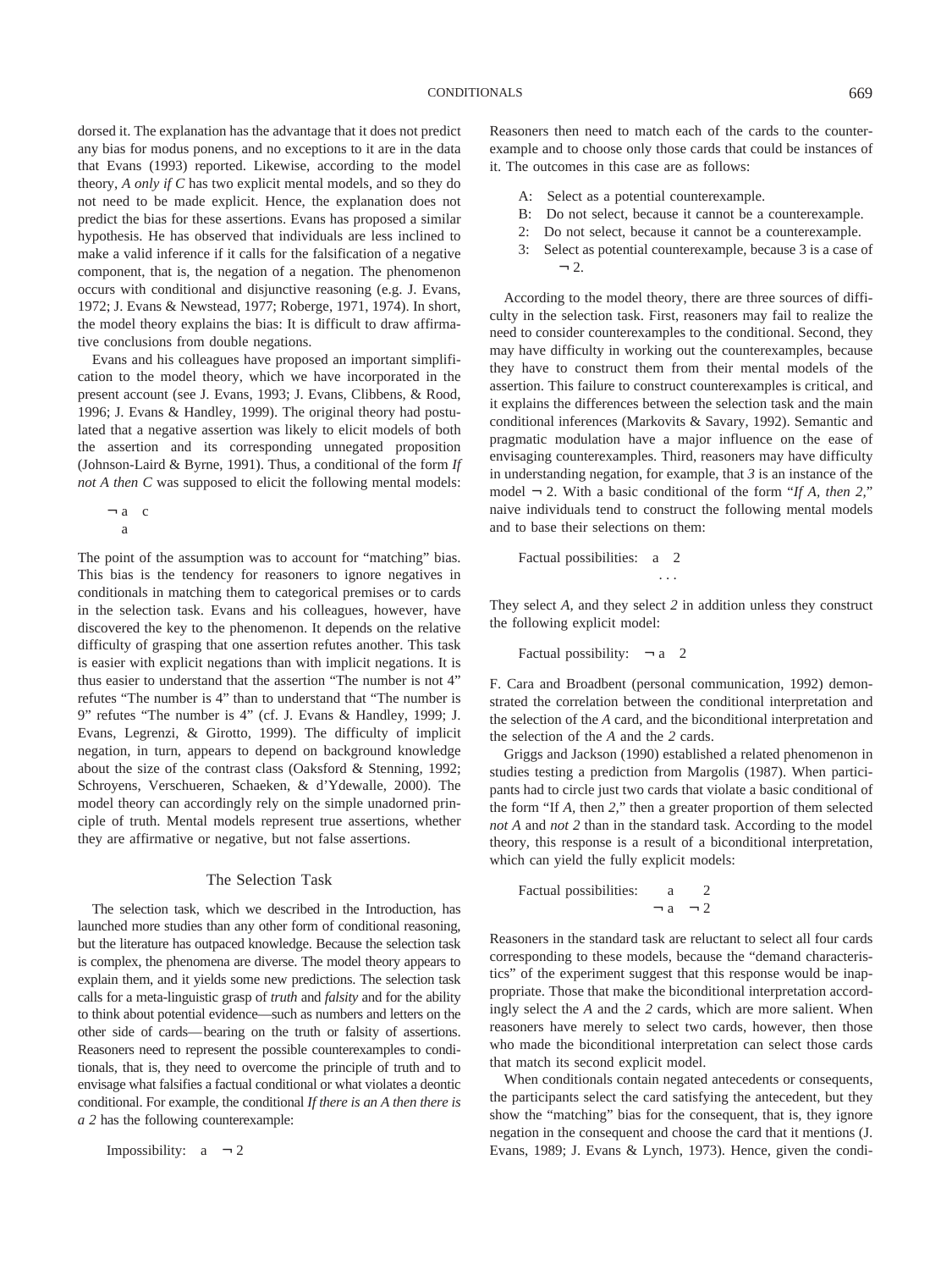tional "If there is an *A* then there is not a *2,*" they make the *correct* selection of the *A* and *2* cards, unlike their error with affirmative conditionals. The model theory, following J. Evans and Handley (1999), explains this choice in terms of the comparison between the mental models of the conditional and the four cards. The participants do not have a genuine insight into the task. They merely fail to grasp that the *3* card is a true instance of the case represented by  $-2$ . The participants' apparent insight into the task disappears when the four cards are explicitly labeled as follows (J. Evans & Handley, 1999):

```
A not A 2 not 2
```
They select the *A* and *not 2* cards to test the conditional "If *A,* then not *2.*"

According to the model theory, the main stumbling block to correct selections is the failure to construct counterexamples. The theory accordingly makes a key prediction:

Any experimental manipulation that fosters explicit models of counterexamples to conditionals should enhance performance in the selection task.

Semantic or pragmatic modulation can lead individuals to construct counterexamples directly or to flesh out explicit models of the conditional. Participants in another early study had to select those instances that would violate a deontic conditional that was familiar to them, for example, "If an envelope is sealed, then it has a 5 penny stamp on it." They already knew what was permissible:

| Factual possibilities: |                        | sealed 5 penny :Deontic possibilities |
|------------------------|------------------------|---------------------------------------|
|                        | $\lnot$ sealed 5 penny |                                       |
|                        | $\lnot$ sealed 4 penny |                                       |

The complement of these models represents the violation of the rule:

Factual possibility: sealed 4 penny :Deontic impossibility

Hence, the participants performed much better with these conditionals than with basic conditionals, and there was no transfer from them to the basic conditionals (Johnson-Laird, Legrenzi, & Legrenzi, 1972). Individuals who were not familiar with the postal regulation that inspired these materials did not show any enhanced performance with them (e.g., Cheng & Holyoak, 1985; Golding, 1981; Griggs & Cox, 1982). As modulation predicts, improvement occurs with familiar relations (Wason & Shapiro, 1971), but not with arbitrary or unfamiliar relations (Griggs, 1983; Griggs & Cox, 1983; Griggs & Newstead, 1982; Manktelow & Evans, 1979).

Deontic conditionals have often led to improved performance. Thus, as Griggs and Cox (1982) showed, the conditional "If a person is drinking beer then the person must be over 18" tends to elicit the selection of the correct potential violations (the card representing a beer drinker and the card representing an individual less than 18 years old). Cheng and Holyoak (1985) advanced a pragmatic theory in order to explain this phenomenon. They argued that reasoners map conditionals onto *pragmatic reasoning schemas,* such as the following:

If the precondition is not satisfied (e.g., person is not over 18 years), then the action (e.g., drinking beer) must not be taken.

And the schema, in turn, elicits the correct selection of cards (Cheng & Holyoak, 1985; Kroger, Cheng, & Holyoak, 1993). As the example illustrates, however, pragmatic reasoning schemas contain the modal auxiliaries *may* and *must,* which are systematically ambiguous between what is possible and what is permissible. This ambiguity shows that the schemas are high level rather than foundational. Pragmatic modulation provides an alternative explanation. Reasoners use their general knowledge to construct fully explicit models of the conditional:

| Deontic | possibilities: drinking beer over 18 :Factual     | possibilities |
|---------|---------------------------------------------------|---------------|
|         | $\rightarrow$ drinking beer over 18               |               |
|         | $\rightarrow$ drinking beer $\rightarrow$ over 18 |               |

The complement of these models is a violation of the deontic principle, which general knowledge may provide directly:

Deontic impossibility: drinking beer  $\rightarrow$  over 18 : Factual possibility

Reasoners can use this model to evaluate the cards, selecting only those that are potential violations.

Cosmides (1989) proposed an evolutionary explanation of the deontic selection task. She argued that human evolution has led to a specific inferential module concerned with violations of social contracts (see also Gigerenzer & Hug, 1992). People are thus innately equipped to check for cheaters. Cosmides showed that a background story eliciting the idea of cheating led participants to make a surprising selection. To test a conditional rule of the form If *A* then *C,* they selected instances corresponding to *Not A* and *C.* In the context of the story, the rule "If a man has a tattoo on his face then he eats cassava root" tended to elicit selections of the following cards: no tattoo and eats cassava root. The result is remarkable, but there is no need to invoke an innate inferential module to explain it (see also Griggs, 1984; Holyoak & Cheng, 1995). In the context of the story, the rule signifies that men without the tattoo are not allowed to eat cassava root. Hence, pragmatic modulation yields an *enabling* deontic interpretation (see Table 4):

| Factual      |                                     |                                          |
|--------------|-------------------------------------|------------------------------------------|
| possibility: |                                     | tattoo eats cassava :Deontic possibility |
|              | $tattoo - \neg$ eats cassava        |                                          |
|              | $\lnot$ tattoo $\lnot$ eats cassava |                                          |

The violation of the conditional is, accordingly, as follows:

```
Factual
possibility: \neg tattoo eats cassava :Deontic impossibility
```
And this model controls the participants' selections.

Certain contents lead to effects of the participants' point of view. For example, Manktelow and Over (1991) used the deontic conditional "If you tidy your room then you may go out to play." The pragmatic modulation of this conditional should lead to a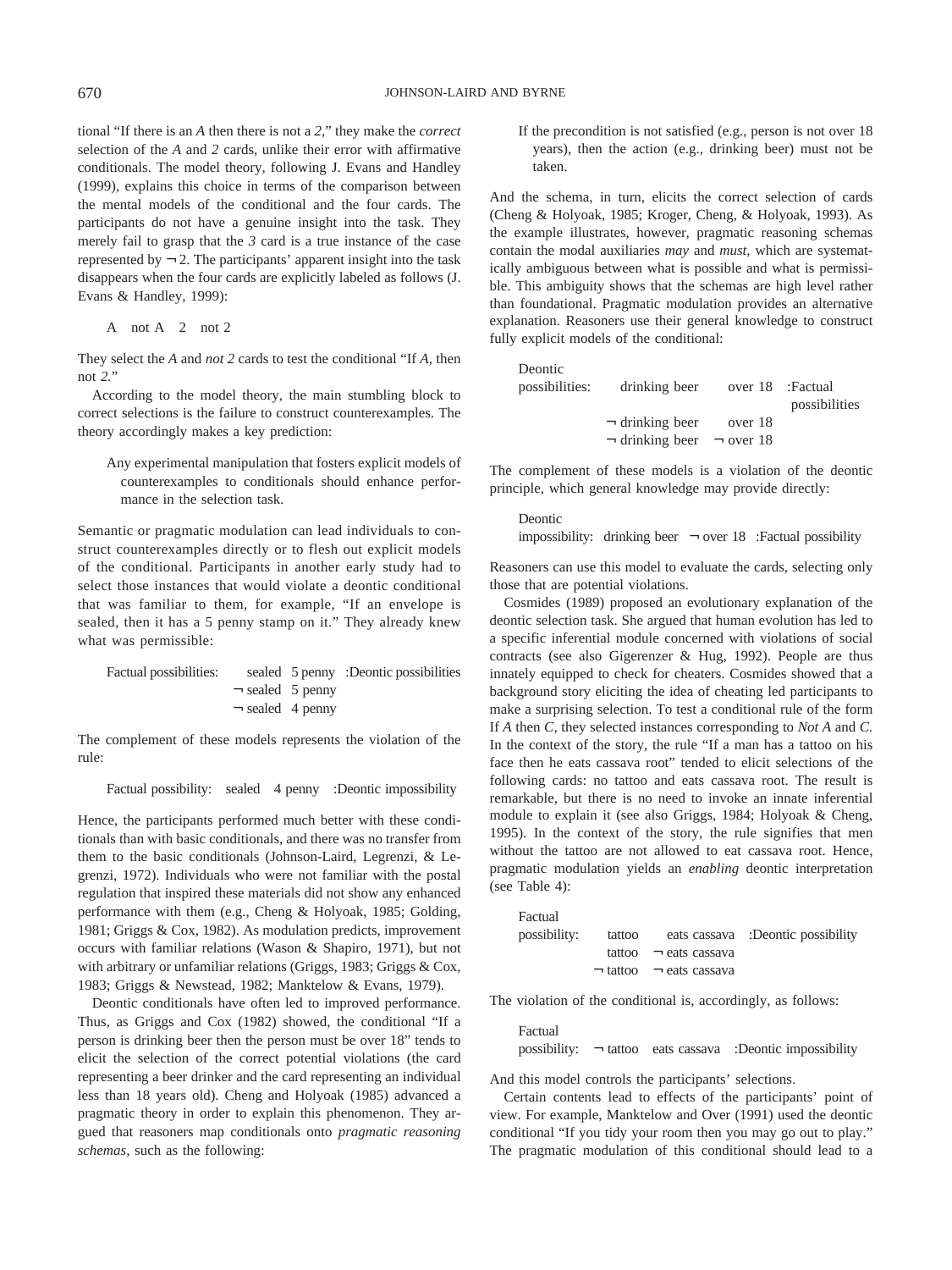biconditional interpretation (Fillenbaum, 1977) and hence to the following representation:

Factual possibilities: tidy play :Deontic possibilities  $\neg$  tidy  $\neg$  play

There are therefore two sorts of violation:

Factual possibilities: tidy  $\neg$  play :Deontic impossibilities  $\neg$  tidy play

It follows that reasoners should select all four cards. The first of these violations, however, is likely to concern the child to whom the conditional applies; the second of them is likely to concern the parent who grants the conditional permission. As Manktelow and Over (1991) showed, participants who were asked to take the point of view of one of the protagonists tended to base their selections on the violation of concern to that individual (see also Manktelow & Over, 1995). Even children are sensitive to point of view as Light, Girotto, and Legrenzi (1990) showed in the first study of the effects of this variable on the selection task (cf. Girotto, Gilly, Blaye, & Light, 1989). As the model theory predicts, however, adults with a neutral point of view do tend to select all four cards (Politzer & Nguyen-Xuan, 1992).

If the model theory is correct, then effects of point of view should occur with conditionals that are not deontic. Consider, for example, the following assertion: "If the Greeks disarmed, then the Turks disarmed," which is likely to yield a biconditional interpretation. As Johnson-Laird and Byrne (1996) argued, reasoners who take the Greek point of view should tend to select cards corresponding to the following counterexample:

Greeks disarmed  $\rightarrow$  Turks disarmed

However, reasoners who take the Turkish point of view should tend to select cards corresponding to the following counterexample:

#### $\neg$  Greeks disarmed Turks disarmed

Two recent studies have corroborated such effects of point of view with conditionals that are not deontic (see Fairley, Manktelow, & Over, 1999; Staller, Sloman, & Ben-Zeev, 1999).

The model theory's key prediction is that any manipulation that yields explicit models of counterexamples should enhance performance in the selection task. This prediction applies to any materials whatsoever, and it has been corroborated in three separate lines of research. First, as Griggs and his colleagues have shown, instructions to check for violations improved performance with basic conditionals (Chrostowski & Griggs, 1985; Dominowski, 1995; Griggs, 1995; Griggs & Cox, 1983; Platt & Griggs, 1993). Likewise, Green (1995; see also Green & Larking, 1995) showed that instructions to envisage counterexamples to factual conditionals also improved performance. Green, Over, and Pyne (1997) showed that reasoners' assessments of how likely they were to encounter a counterexample (in four stacks of cards) also predicted their selections (see also Green, 1997).

Second, Sperber, Cara, and Girotto (1995) used a more indirect procedure to render counterexamples more *relevant*—in the sense of Sperber and Wilson (1995)—and thereby improved performance. For example, they told their participants that a certain machine generated cards according to the following rule:

If a card has an *A* on one side, then it has a *2* on the other side.

The machine went wrong, but it has been repaired, and the participants now have to check that the job has been done properly. They were thus likely to represent the machine's potential error explicitly:

 $A \rightarrow 2$ 

This and other conditionals used in Sperber and Girotto's experiments elicited neither a permission schema ( *pace* Cheng & Holyoak, 1985) nor a check for cheaters ( *pace* Cosmides, 1989); yet the participants' performance improved significantly.

Third, Love and Kessler (1995) used a content and context that suggested the possibility of counterexamples. For example, they used the conditional rule "If there are Xow then there must be a force field," where the Xow are strange crystallike living organisms who depend for their existence on a force field. In a context that suggested the possibility of counterexamples—mutant Xows who can survive without a force field—the participants carried out the selection task more accurately than in a control condition that did not suggest such counterexamples. Likewise, Liberman and Klar (1996) demonstrated that apparent effects of "checking for cheaters" are better explained in terms of the participants' grasp of appropriate counterexamples and of the relevance of looking for instances of them.

Reasoners can be sensitive to the likelihood of encountering a potential counterexample. This phenomenon has led some theorists to introduce Bayesian considerations into their analysis of the selection task (Kirby, 1994; Nickerson, 1996). Oaksford and Chater (e.g., 1994, 1996) have defended a normative approach inspired by Anderson's (1993) *rational analysis.* They argued that deductive logic is the wrong normative model to apply to the selection task, and they relied instead on an existing normative theory for the selection of data relevant to hypotheses. They proposed that participants rationally seek to maximize the expected gain in information from selecting a card. Nickerson (1996) and others have defended similar ideas. Thus, if a person is testing, say, the conditional "If it is a raven then it is black," it makes sense to look for counterexamples among ravens and black entities in the world, because the frequency of nonblack entities is so much greater than the frequency of black entities.

Are people rational in basing their choices in the selection task on expected gain in information? Not necessarily. Santamaría and Johnson-Laird (2001) paid their participants 1,000 pesetas (about \$7) at the start of a selection task using a basic conditional and then charged them 250 pesetas for each card that they chose to select. The participants were told that they would keep whatever money they had not spent, provided that their evaluation of the conditional was correct. The instructions made clear that the basic conditional applied only to the four cards, but the monetary incentive did not improve performance in comparison with an unpaid control group. The participants' selections would not have allowed them to evaluate the conditional correctly. It is hard to justify their performance as rational when it cost them money. Stanovich and his colleagues have similarly shown that participants' Scholastic Achievement Test scores—a measure of higher cognitive ability—correlate with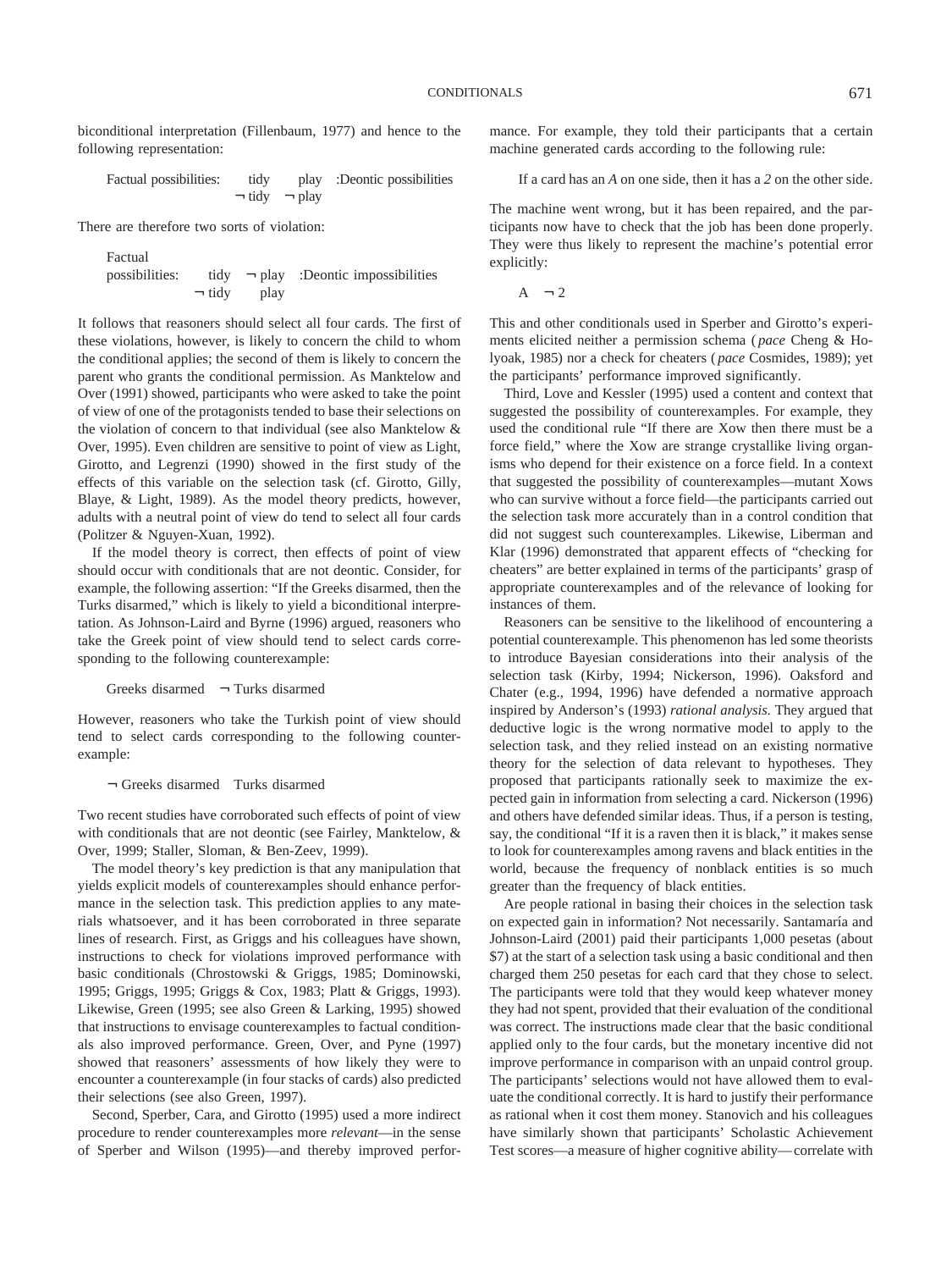accuracy in the selection task with basic conditionals (Stanovich, 1999). The more competent individuals made the logically correct selections.

If the Bayesian analyses of the selection task are correct, then manipulating the probabilities of the antecedent, *A,* and the consequent, *C,* of the conditional If A then C should affect performance. The logically correct selections should be more frequent when the probabilities of *A* and *C* are high than when they are low. Indeed, when these two probabilities are high, the *not C* card may be more informative than the *A* card. Such effects do occur (e.g., Kirby, 1994; Oaksford, Chater, & Grainger, 1999), but there have also been failures to detect them (Oberauer, Wilhelm, & Diaz, 1999; Santamaría & Johnson-Laird, 2001). Likewise, when people carried out the selection task with an inclusive disjunction, such as "Every card has a number which is even on one side, or it has a letter which is a vowel on the other side," the participants tended to make the correct selections (Wason & Johnson-Laird, 1969). However, the most frequent error was to select the cards that match the mental models of the disjunction. This error cannot be defended as an attempt to maximize the expected gain of information. A card with an even number, for example, is a true instance of the rule, whatever is on its other side, and so the participants gained no information whatsoever by turning it over. We conclude that naive individuals are not always sensitive to the expected gain in information and that they make genuine logical errors in the selection task.

The crux of the selection task is that content and context can recruit knowledge that modulates the set of models of the conditional. Without such knowledge, reasoners are likely to base their selections on their mental models of conditionals. Modulation, however, can lead them to construct counterexamples to conditionals. It can lead to a biconditional interpretation in which the participants' point of view picks out the potential counterexamples. It can lead to an enabling interpretation. It may even lead to other interpretations (see Table 4), with their concomitant selections.

### Illusory Inferences With Conditionals

The model theory entails that certain inferences with conditionals should yield compelling, but invalid, conclusions. These illusory inferences arise from the failure of mental models to represent what is false according to the premises. The illusions have been demonstrated in a variety of domains including quantified, modal, and probabilistic reasoning (see, e.g., Goldvarg & Johnson-Laird, 2000, 2001; Johnson-Laird et al., 2000; Yang & Johnson-Laird, 2000). The most compelling illusions, however, occur with basic conditionals, for example:

Suppose that the following assertions apply to a specific hand of cards:

- If there is a king in the hand then there is an ace in the hand, or else if there is not a king in the hand then there is an ace in the hand.
- There is a king in the hand.

What, if anything, follows?

Everyone in an experiment carried out by Johnson-Laird and Savary (1999) drew the conclusion:

Therefore, there is an ace.

Few expert reasoners resist this conclusion. However, as we explain presently, it is a fallacy, whether the disjunction is interpreted as inclusive or exclusive. The exclusive interpretation can be expressed unequivocally by the rubric used in the following problem:

- Suppose you are playing cards with Billy and you get two clues about the cards in his hand. You know that one of the clues is true and that one of them is false, but unfortunately you don't know which one is true and which one is false:
	- If there is a king in his hand then there is an ace in his hand.
	- If there is not a king in his hand then there is an ace in his hand.

Please select the correct answer:

- a) There is an ace in Billy's hand.
- b) There is not an ace in Billy's hand.
- c) There may, or may not, be an ace in Billy's hand.

Most people inferred that there is an ace in Billy's hand. They make analogous errors in estimating the probabilities of cards (Johnson-Laird & Savary, 1996). The model theory predicts that reasoners construct the following mental models of the disjunction of conditionals:

Factual possibilities: king ace ¬ king ace

From these models, it follows that there is an ace. However, this conclusion is not valid. An exclusive disjunction of the conditionals yields the fully explicit models:

Factual possibilities:  $\qquad$  king  $\rightarrow$  ace  $\neg$  king  $\neg$  ace

Hence, granted a disjunction of the two conditionals, one of them could be false. With an exclusive disjunction, one of them must be false. If, say, the first conditional is false, then there is no guarantee that there is an ace in the hand even when, as in the first problem above, there is definitely a king in the hand. According to the model theory, the illusions arise from the principle of truth. The failure to represent what is false according to the premises leads to erroneous models. Hence, any manipulation that emphasizes falsity should alleviate the illusions. Several studies have corroborated this prediction (Goldvarg & Johnson-Laird, 2000, 2001; Tabossi, Bell, & Johnson-Laird, 1999).

Illusory inferences strike some critics as artificial, but they do occur in everyday life. A search on the World Wide Web for the sequence *or else if* yielded several illusions, including the following warning from a professor to students taking his class:

Either a grade of zero will be recorded if your absence is not excused, or else if your absence is excused other work you do in the course will count.

The mental models of this assertion yield the two possibilities that presumably the professor and his students had in mind: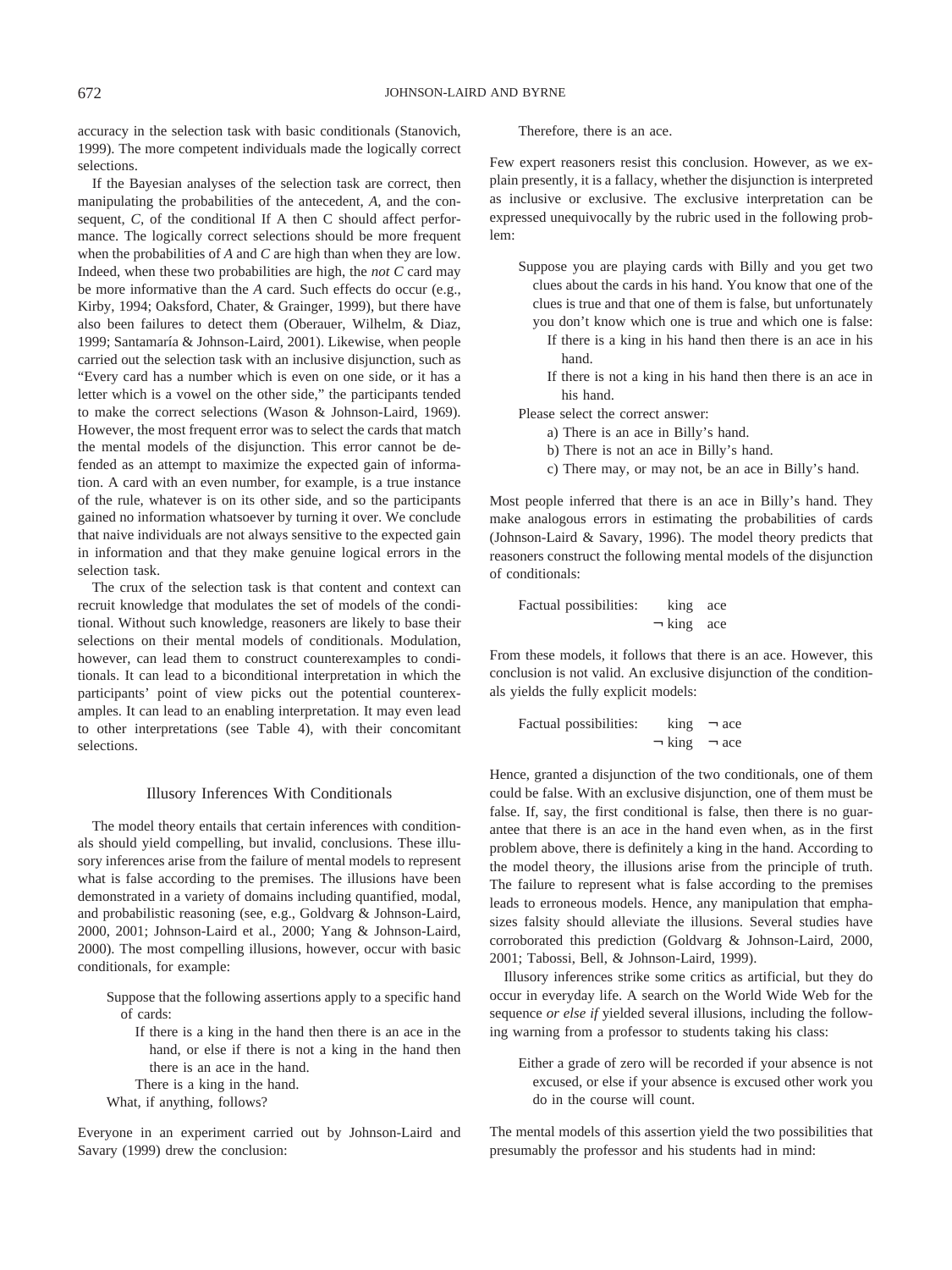¬ excused zero-grade excused other-work-counts

In other words, both the professor and his students succumbed to an illusion. What the professor should have asserted to convey the two intended possibilities was a conjunction of the conditionals:

A grade of zero will be recorded if your absence is not excused, but if your absence is excused, then other work you do in the course will count.

Neither the illusions nor their alleviation can be explained by current rule theories. These theories rely solely on valid principles of inference, which cannot account for systematic invalidity.

#### General Discussion

The model theory of conditionals rests on five assumptions in addition to the original theory of mental models, which includes the principle of truth. These assumptions are as follows:

1. The principle of *core meanings:* The antecedent of a basic conditional describes a possibility, at least in part, and the consequence can occur in this possibility. The core meaning of If A then C is the *conditional* interpretation, and the core meaning of If A then possibly C is the *tautological* interpretation.

2. The principle of *subjunctive meanings:* A subjunctive conditional refers to the same set of possibilities as the corresponding indicative conditional, but the set consists either of factual possibilities or of a fact in which the antecedent and consequent did not occur and counterfactual possibilities in which they did occur.

3. The principle of *implicit models:* Basic conditionals have mental models representing the possibilities in which their antecedents are satisfied, but only implicit mental models for the possibilities in which their antecedents are not satisfied. A mental "footnote" on the implicit model can be used to make fully explicit models, but individuals are liable to forget the footnote, and even to forget the implicit model itself for complex compound assertions.

4. The principle of *semantic modulation:* The meanings of the antecedent and consequent, and coreferential links between these two clauses, can add information to models, prevent the construction of otherwise feasible models, and aid the process of constructing fully explicit models.

5. The principle of *pragmatic modulation:* The context of a conditional depends on general knowledge in long-term memory and knowledge of the specific circumstances of its utterance. This context is normally represented in explicit models. These models can modulate the mental models of a conditional, taking precedence over contradictory models, and they can add information to models, prevent the construction of otherwise feasible models, and aid the process of constructing fully explicit models.

What is the real nature of conditionals and conditional reasoning? Readers may have the impression that for some unknown reason conditionals have many meanings and that they accordingly give rise to many diverse results in reasoning. Readers may even wonder why, given such diverse interpretations, languages contain conditionals. In our view, conditionals have core meanings, and the varied phenomena arise from their mental models. Speakers think of a possibility and assert that something holds or may hold in that context. The assertion is accordingly a conditional. Listeners understand the conditional by envisaging the antecedent possibility and that the consequent holds or may hold in it (cf. Ramsey, 1929/1990). Both parties appreciate that there are other possibilities, but they do not normally bother to envisage them. The result is a rudimentary representation—a set of mental models in which not all possibilities are represented explicitly. The focus on possibilities that satisfy antecedents gives rise to the apparent paradoxes that occur when individuals are forced to think about truth instead of possibilities. However, comparable paradoxes occur with disjunctions. This same focus also gives rise to systematic misinterpretations. Individuals overlook what is false, particularly the possibilities when the antecedent is false. As Experiments 1 and 2 showed, this oversight yields the same interpretation for both conjunctions of conditionals and disjunctions of conditionals. The conjunctive-like interpretation of conditionals is akin to a regression to a child's interpretation.

The meanings of antecedents and consequents and their referential relations can modulate the core meanings of conditionals. Likewise, general knowledge and knowledge of context—represented in explicit models of what is possible—can also modulate the core meanings. One consequence is a semantic relation between the antecedent and the consequent, such as temporal or spatial relation between them. However, modulation can also prevent the construction of models in the sets corresponding to core interpretations—a process that yields 10 distinct sets of possibilities (see Table 4). Experiment 3 corroborated the occurrence of such modulations. They are also likely to occur with other sentential connectives. The following inference, for example, is valid in form:

Eva's in Rio or she's in Brazil. She's not in Brazil. Therefore, she's in Rio.

However, no sensible person other than a logician is likely to draw this conclusion. It is impossible for Eva to be in Rio and not in Brazil, because Rio is in Brazil.

If a connective such as a conditional is truth functional, then it takes two truth values as input, one for the antecedent and one for the consequent, and it delivers as output a truth value that depends solely on these input truth values. In other words, whether a conditional is true or false depends not on the particular contents of its antecedent and consequent but only on their truth values. This principle is unworkable for conditionals in natural language. If the interpretative system has access only to the truth values of the antecedent and consequent, then it is unable to take into account either temporal or spatial relations or to determine which of the 10 different sets of possibilities is applicable. Conditionals are not truth functional. Nor, in our view, are any other sentential connectives in natural language.

Because individuals focus on the antecedent possibilities of conditionals, certain inferences are difficult. Thus, modus tollens (If A then B: Not B, therefore, Not A) can be difficult both in life and in the laboratory. Similarly, when individuals seek evidence in the selection task to test the truth of a hypothesis, they tend not to use the falsifying case of a basic conditional. And, just as the focus on truth leads to confusion between disjunctions and conjunctions of conditionals, it also underlies compelling illusory inferences, such as the following one: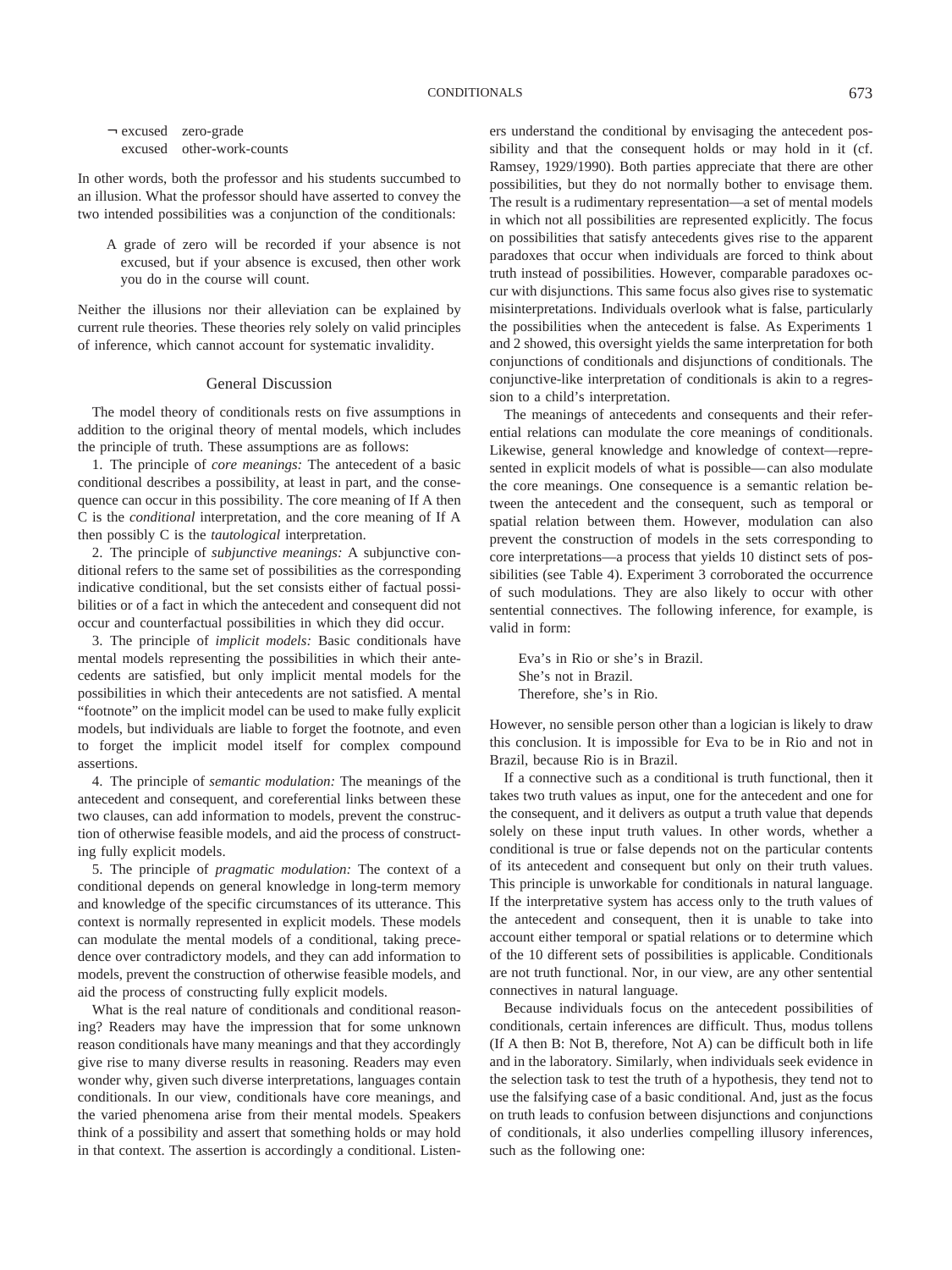One of these assertions is true and one of them is false: If there is a king in the hand then there is an ace.

If there isn't a king in the hand then there is an ace.

Therefore, there is an ace in the hand.

Such errors arise according to the model theory because individuals neglect what is false.

The theory makes a key prediction that any manipulation that reduces the focus on antecedent possibilities should improve performance with the difficult inferences. This prediction has been confirmed for many sorts of conditional reasoning. For example, the difficulty of modus tollens is reduced with biconditionals of the form A if and only if C because *only if* tends to elicit a representation of the possibility in which neither the antecedent nor the consequent is satisfied:

Factual possibilities: a c  $-$  a  $-$  c

Similar phenomena occur with counterfactual conditionals of the form If A had happened then C would have happened because the counterfactual interpretation also represents the facts of the matter:

| Fact:                         | $\neg a \neg c$ |  |
|-------------------------------|-----------------|--|
| Counterfactual possibilities: |                 |  |

Content and context can modulate the representation of conditionals, affecting the antecedent's necessity or sufficiency for the consequent. These effects, in turn, enhance or suppress inferences. Modus ponens is suppressed in contexts that make clear that the antecedent provides only a partial condition for the consequent to occur or leads to it only with a certain probability. As Experiment 4 showed, modulation also affects modus tollens. The inference was enhanced by knowledge of a spatial inclusion and the use of familiar relations; it was suppressed by knowledge of spatial exclusion and the use of unfamiliar relations. Similarly, in the selection task, modulation can increase the likelihood that reasoners represent counterexamples and, in consequence, make correct selections. In deontic domains, the premises often elicit a biconditional interpretation and, accordingly, have two distinct sorts of counterexample. The participants' point of view determines which of these counterexamples they use to control their selections. The same effects occur in domains that are not deontic, contrary to other theories of the selection task.

What are the alternative accounts of conditionals? By far the most important of them are those based on formal rules. The late Martin Braine and his colleagues (see, e.g., Brain & O'Brien, 1991) proposed that the meaning of a conditional is equivalent to two rules of inference, one for modus ponens and another for conditional proof (see also Ryle, 1949, chapter 5, for a precursor to this idea). Rips (1994) proposed a similar formal system that he implemented computationally, though the full program is not in the public domain. Rule theories and the model theory concur that individuals can reason from suppositions (see, e.g., Byrne et al., 1995). However, our evidence is otherwise incompatible with rule theories. They cannot explain why individuals list the same possibilities for conjunctions and disjunctions of conditionals (Experiments 1 and 2). They cannot explain the modulation of core meanings into 10 distinct sets of possibilities (including those corroborated in Experiment 3). They cannot explain effects of both semantic and pragmatic modulation on conditional inferences, such as the enhancement and inhibition of modus tollens (Experiment 4). They cannot explain the comparable effects of content on the selection task. They cannot explain the developmental sequence of interpretations (conjunction, biconditional, conditional). And they cannot explain the occurrence of systematic errors in reasoning, such as the illusory inferences based on conditionals. The model theory predicts all of these phenomena.

Conditionals have an indefinite number of meanings—10 sets of possibilities and a variety of relations between antecedent and consequent. This diversity is inimical to formal rules. Yet, advanced thinkers who reflect on their own reasoning may construct formal rules for themselves for the core meanings of basic conditionals. This process leads ultimately to the discipline of formal logic. Rules and models are not incompatible for core meanings. However, the meaning of a term is not the same as the rules of inference for it (Johnson-Laird, 1983, p. 41; Osherson, 1974– 1976, Vol. 3, p. 253; Prior, 1960). Rules of inference enable reasoners to pass from premises to conclusions; meanings relate assertions to possibilities in the world.

Ultimately, the complexity of conditionals has simple causes. Their chameleon-like characteristics arise from interactions among a set of elementary components: Their core meanings referring to possibilities, their representation in mental models, and their semantic and pragmatic modulation.

### References

- Adams, E. W. (1970). Subjunctive and indicative conditionals. *Foundations of Language, 6,* 89–94.
- Adams, E. W. (1975). *The logic of conditionals: An application of probability to deductive logic.* Dordrecht, the Netherlands: Reidel.
- Anderson, J. R. (1993). *Rules of the mind.* Hillsdale, NJ: Erlbaum.
- Baron, J. (1994). *Thinking and deciding* (2nd ed.). Cambridge, England: Cambridge University Press.
- Barres, P. E., & Johnson-Laird, P. N. (1997). Why is it hard to imagine what is false? In M. G. Shafto & P. Langley (Eds.), *Proceedings of the Nineteenth Annual Conference of the Cognitive Science Society* (p. 859). Mahwah, NJ: Erlbaum.
- Barrouillet, P. (1997). Modifying the representation of if... then sentences in adolescents by inducing a structure mapping strategy. *Current Psychology of Cognition, 16,* 609–637.
- Barrouillet, P., Grosset, N., & Lecas, J.-F. (2000). Conditional reasoning by mental models: Chronometric and developmental evidence. *Cognition, 75,* 237–266.
- Barrouillet, P., & Lecas, J.-F. (1998). How can mental models theory account for content effects in conditional reasoning? A developmental perspective. *Cognition, 67,* 209–253.
- Barrouillet, P., & Lecas, J.-F. (1999). Mental models in conditional reasoning and working memory. *Thinking & Reasoning, 5,* 289–302.
- Barwise, J. (1986). Conditionals and conditional information. In E. C. Traugott, A. ter Meulen, J. S. Reilly, & C. A. Ferguson (Eds.), *On conditionals* (pp. 21–54). Cambridge, England: Cambridge University Press.
- Bauer, M. I., & Johnson-Laird, P. N. (1993). How diagrams can improve reasoning. *Psychological Science, 4,* 372–378.
- Bell, V., & Johnson-Laird, P. N. (1998). A model theory of modal reasoning. *Cognitive Science, 22,* 25–51.
- Bonatti, L. (1994a). Propositional reasoning by model? *Psychology Review, 101,* 725–733.
- Bonatti, L. (1994b). Why should we abandon the mental logic hypothesis? *Cognition, 50,* 17–39.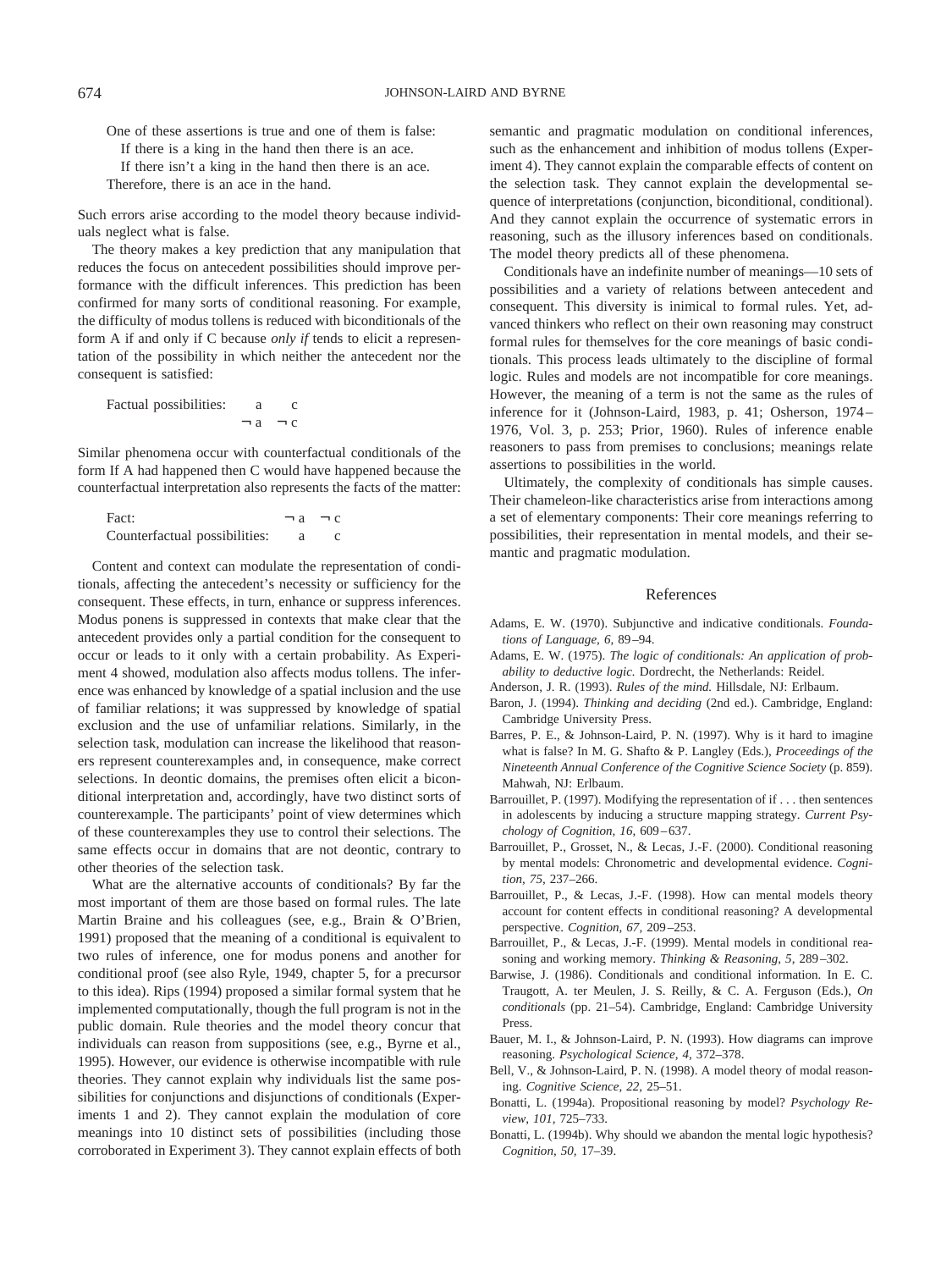- Braine, M. D. S. (1978). On the relation between the natural logic of reasoning and standard logic. *Psychological Review, 85,* 1–21.
- Braine, M. D. S., & O'Brien, D. P. (1991). A theory of If: A lexical entry, reasoning program, and pragmatic principles. *Psychological Review, 98,* 182–203.
- Braine, M. D. S., & O'Brien, D. P. (Eds.). (1998). *Mental logic.* Mahwah, NJ: Erlbaum.
- Braine, M. D. S., Reiser, B. J., & Rumain, B. (1984). Some empirical justification for a theory of natural propositional logic. In *The psychology of learning and motivation* (Vol. 18, pp. 313–371). New York: Academic Press.
- Brewka, G., Dix, J., & Konolige, K. (1997). *Nonmonotonic reasoning: An overview.* Stanford, CA: Center for Language Science and Information Publications, Stanford University.
- Byrne, R. M. J. (1989). Suppressing valid inferences with conditionals. *Cognition, 31,* 61–83.
- Byrne, R. M. J. (1991). Can valid inferences be suppressed? *Cognition, 39,* 71–78.
- Byrne, R. M. J. (1997). Cognitive processes in counterfactual thinking about what might have been. In D. K. Medin (Ed.), *The psychology of learning and motivation, advances in research and theory* (Vol. 37, pp. 105–154). San Diego, CA: Academic Press.
- Byrne, R. M. J., Espino, O., & Santamaría, C. (1999). Counterexamples and the suppression of inferences. *Journal of Memory and Language, 40,* 347–373.
- Byrne, R. M. J., & Handley, S. J. (1992). Reasoning strategies. *Irish Journal of Psychology, 13,* 111–124.
- Byrne, R. M. J., & Handley, S. J. (1997). Reasoning strategies for suppositional deductions. *Cognition, 62,* 1–49.
- Byrne, R. M. J., Handley, S. J., & Johnson-Laird, P. N. (1995). Reasoning from suppositions. *Quarterly Journal of Experimental Psychology, 48A,* 915–944.
- Byrne, R. M. J., & McEleney, A. (2000). Counterfactual thinking about actions and failures to act. *Journal of Experimental Psychology: Learning, Memory, and Cognition, 26,* 1318–1331.
- Byrne, R. M. J., Segura, S., Culhane, R., Tasso, A., & Berrocal, P. (2000). The temporality effect in counterfactual thinking about what might have been. *Memory & Cognition, 28,* 264–281.
- Byrne, R. M. J., & Tasso, A. (1999). Deductive reasoning with factual, possible, and counterfactual conditionals. *Memory & Cognition, 27,* 726–740.
- Case, R. (1985). *Intellectual development: Birth to adulthood.* New York: Academic Press.
- Cheng, P. N., & Holyoak, K. J. (1985). Pragmatic reasoning schemas. *Cognitive Psychology, 17,* 391–416.
- Chrostowksi, J. J., & Griggs, R. A. (1985). The effects of problem content, instructions and verbalization procedure on Wason's selection task. *Current Psychological Research and Reviews, 4,* 99–107.
- Cosmides, L. (1989). The logic of social exchange: Has natural selection shaped how humans reason? *Cognition, 31,* 187–276.
- Cummins, D. D., Lubart, T., Alksnis, O., & Rist, R. (1991). Conditional reasoning and causation. *Memory & Cognition, 19,* 274–282.
- Delval, J. A., & Riviere, A. (1975). "Si llueve, Elisa lleva sombrero": Una investigación psicologia sobre la tabla de verdad del condicional. [A psychological investigation of the conditional truth table]. *Revista De Psicologia General y Aplicada, 136,* 825–850.
- Dominowski, R. L. (1995). Content effects in Wason's selection task. In S. E. Newstead & J. S. B. T. Evans (Eds.), *Perspectives on thinking and reasoning: Essays in honour of Peter Wason* (pp. 41–65). Hillsdale, NJ: Erlbaum.
- Dudman, V. H. (1988). Indicative and subjunctive conditionals. *Analysis, 48,* 113–122.
- Dugan, C. M., & Revlin, R. (1990). Response options and presentation

format as contributors to conditional reasoning. *Quarterly Journal of Experimental Psychology, 42A,* 829–848.

- Evans, G. (1980). Pronouns. *Linguistic Inquiry, 11,* 337–362.
- Evans, J. S. B. T. (1972). Interpretation and "matching bias" in a reasoning task. *Quarterly Journal of Experimental Psychology, 24,* 193–199.
- Evans, J. S. B. T. (1977). Linguistic factors in reasoning. *Quarterly Journal of Experimental Psychology, 29,* 297–306.
- Evans, J. S. B. T. (1982). *The psychology of deductive reasoning.* London: Routledge & Kegan Paul.
- Evans, J. S. B. T. (1989). *Bias in human reasoning: Causes and consequences.* Hillsdale, NJ: Erlbaum.
- Evans, J. S. B. T. (1993). The mental model of conditional reasoning: Critical appraisal and revision. *Cognition, 48,* 1–20.
- Evans, J. S. B. T., & Beck, M. A. (1981). Directionality and temporal factors in conditional reasoning. *Current Psychological Research, 1,* 111–120.
- Evans, J. S. B. T., Clibbens, J., & Rood, B. (1996). The role of implicit and explicit negation in conditional reasoning bias. *Journal of Memory and Language, 35,* 392–404.
- Evans, J. S. B. T., & Handley, S. J. (1999). The role of negation in conditional inference. *Quarterly Journal of Experimental Psychology, 52A,* 739–769.
- Evans, J. S. B. T., Legrenzi, P., & Girotto, V. (1999). The influence of linguistic form on reasoning: The case of matching bias. *Quarterly Journal of Experimental Psychology, 52A,* 185–214.
- Evans, J. S. B. T., & Lynch, J. S. (1973). Matching bias in the selection task. *British Journal of Psychology, 64,* 391–397.
- Evans, J. S. B. T., & Newstead, S. E. (1977). Language and reasoning: A study of temporal factors. *Cognition, 8,* 265–283.
- Evans, J. S. B. T., Newstead, S. E., & Byrne, R. M. J. (1993). *Human reasoning: The psychology of deduction.* Mahwah, NJ: Erlbaum.
- Fairley, N., Manktelow, K. I., & Over, D. E. (1999). Necessity, sufficiency and perspective effects in causal conditional reasoning. *Quarterly Journal of Experimental Psychology, 52A,* 771–790.
- Falmagne, R. J., & Gonsalves, J. (1995). Deductive inference. *Annual Review of Psychology, 46,* 525–559.
- Fillenbaum, S. (1977). Mind your p's and q's: The role of content and context in some uses of and, or, and if. In G. H. Bower (Ed.), *Psychology of learning and motivation* (Vol. 11, pp. 41–100). New York: Academic Press.
- Fillenbaum, S. (1993). Deductive reasoning: What are taken to be the premises and how are they interpreted? *Behavioral and Brain Sciences, 16,* 348–349.
- Fodor, J. A., Garrett, M. F., Walker, E. C. T., & Parkes, C. H. (1980). Against definitions. *Cognition, 8,* 263–367.
- Garnham, A., & Oakhill, J. V. (1994). *Thinking and reasoning.* Oxford, England: Basil Blackwell.
- Gazdar, G. (1979). *Pragmatics: Implications, presupposition and logical form.* New York: Academic Press.
- Geach, P. (1962). *Reference and generality.* Ithaca, NY: Cornell University Press.
- Geis, M. C., & Zwicky, A. M. (1971). On invited inferences. *Linguistic Inquiry, 2,* 561–566.
- George, C. (1999). Evaluation of the plausibility of a conclusion derivable from several arguments with uncertain premises. *Thinking & Reasoning, 5,* 245–281.
- Gigerenzer, G., & Hug, K. (1992). Domain specific reasoning: Social contracts, cheating, and perspective change. *Cognition, 43,* 127–171.
- Girotto, V., Gilly, M., Blaye, A., & Light, P. (1989). Children's performance in the selection task: Plausibility and familiarity. *British Journal of Psychology, 80,* 79–95.
- Girotto, V., & Johnson-Laird, P. N. (2002). [Results on the probability of conditionals and conditional probabilities]. Unpublished raw data.
- Girotto, V., Mazzocco, A., & Tasso, A. (1997). The effect of premise order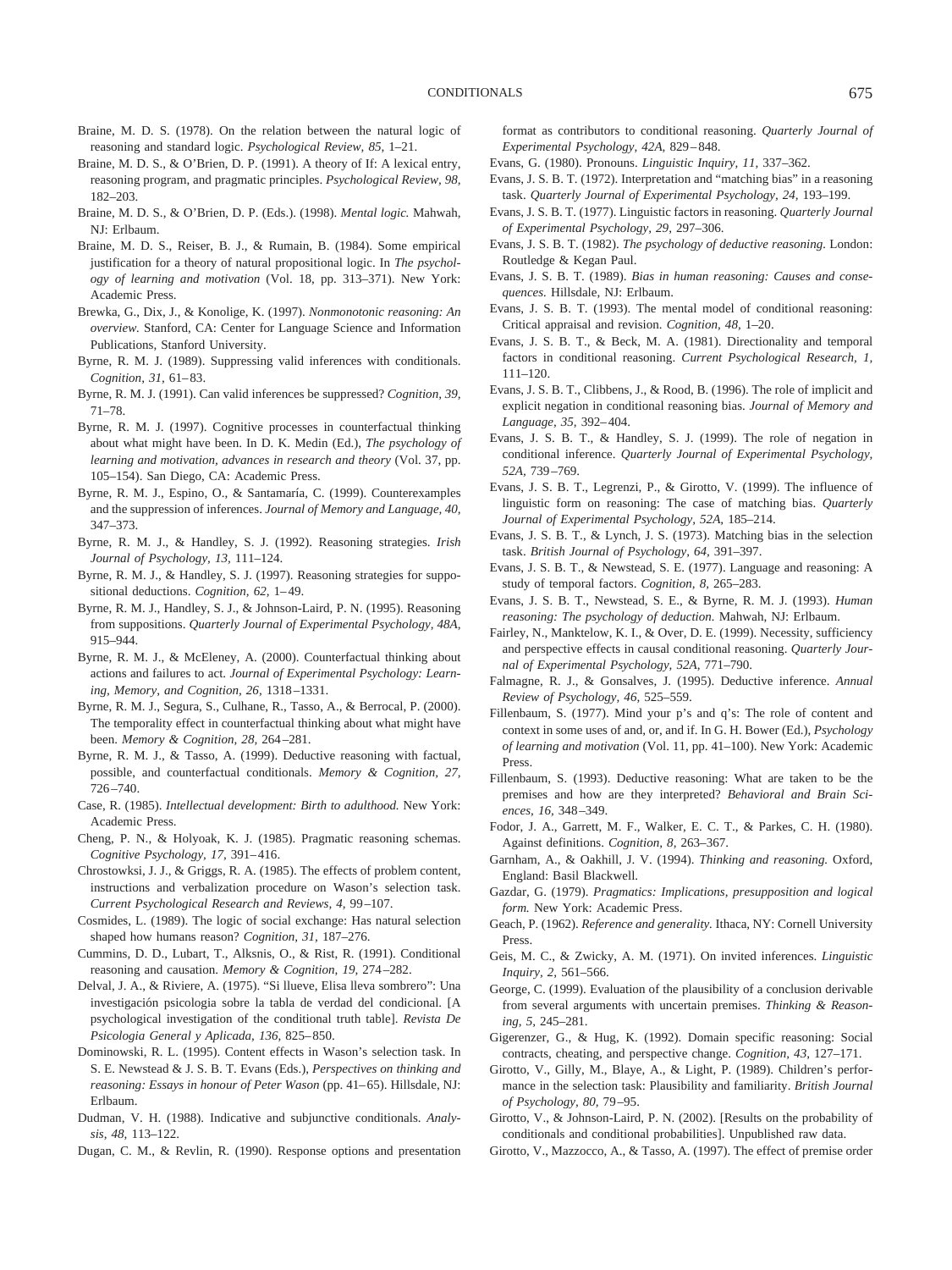in conditional reasoning: A test of the mental model theory. *Cognition, 63,* 1–28.

- Golding, E. (1981). *The effect of past experience on problem solving.* Paper presented at the meeting of the British Psychological Society, Guildford, England.
- Goldvarg, Y., & Johnson-Laird, P. N. (2000). Illusions in modal reasoning. *Memory & Cognition, 28,* 282–294.
- Goldvarg, Y., & Johnson-Laird, P. N. (2001). Naïve causality: A mental model theory of causal meaning and reasoning. *Cognitive Science, 25,* 565–610.
- Green, D. W. (1995). Externalization, counter-examples and the abstract selection task. *Quarterly Journal of Experimental Psychology, 48A,* 424–446.
- Green, D. W. (1997). Hypothetical thinking in the selection task: Amplifying a model-based approach. *Current Psychology of Cognition, 16,* 93–102.
- Green, D. W., & Larking, R. (1995). The locus of facilitation in the abstract selection task. *Thinking & Reasoning, 1,* 183–199.
- Green, D. W., Over, D. E., & Pyne, R. (1997). Probability and choice in the selection task. *Thinking & Reasoning, 3,* 209–235.
- Grice, H. P. (1975). Logic and conversation. In P. Cole & J. L. Morgan (Eds.), *Syntax and semantics: Vol. 3. Speech acts* (pp. 41–48). New York: Academic Press.
- Griggs, R. A. (1983). The role of problem content in the selection task and in the THOG problem. In J. S. B. T. Evans (Ed.), *Thinking and reasoning: Psychological approaches* (pp. 16–43). London: Routledge & Kegan Paul.
- Griggs, R. A. (1984). Memory cueing and instructional effects on Wason's selectional task. *Current Psychological Research and Reviews, 3,* 3–10.
- Griggs, R. A. (1995). The effects of rule clarification, decision justification, and selection instruction on Wason's abstract selection task. In S. E. Newstead & J. S. B. T. Evans (Eds.), *Perspectives on thinking and reasoning: Essays in honour of Peter Wason* (pp. 17–39). Hillsdale, NJ: Erlbaum.
- Griggs, R. A., & Cox, J. R. (1982). The elusive thematic-materials effect in Wason's selection task. *British Journal of Psychology, 73,* 407–420.
- Griggs, R. A., & Cox, J. R. (1983). The effects of problem content and negation on Wason's selection task. *Quarterly Journal of Experimental Psychology, 35A,* 519–533.
- Griggs, R. A., & Jackson, S. L. (1990). Instructional effects on responses in Wason's selection task. *British Journal of Psychology, 81,* 197–204.
- Griggs, R. A., & Newstead, S. E. (1982). The role of problem structure in a deductive reasoning task. *Journal of Experimental Psychology: Language, Memory, and Cognition, 8,* 297–307.
- Harper, W. L., Stalnaker, R., & Pearce, G. (Eds.). (1981). *Ifs: Conditionals, belief, decision, chance, and time.* Dordrecht, the Netherlands: Reidel.
- Harr, J. (1995). *A civil action.* New York: Random House.
- Holyoak, K. J., & Cheng, P. (1995). Pragmatic reasoning with a point of view: A response. *Thinking & Reasoning, 1,* 289–313, 373–388.
- Jackson, F. (1987). *Conditionals.* Oxford, England: Basil Blackwell.
- Jeffrey, R. (1981). *Formal logic: Its scope and limits* (2nd ed.). New York: McGraw-Hill.
- Johnson-Laird, P. N. (1975). Models of deduction. In R. J. Falmagne (Ed.), *Reasoning: Representation and process in children and adults* (pp. 7–54). Hillsdale, NJ: Erlbaum.
- Johnson-Laird, P. N. (1983). *Mental models: Towards a cognitive science of language, inference and consciousness.* Cambridge, England: Cambridge University Press.
- Johnson-Laird, P. N. (1986). Conditionals and mental models. In E. C. Traugott, A. ter Meulen, J. S. Reilly, & C. A. Ferguson (Eds.), *On conditionals* (pp. 55–75). Cambridge, England: Cambridge University Press.
- Johnson-Laird, P. N. (1990). The development of reasoning. In P. Bryant

& G. Butterworth (Eds.), *Causes of development* (pp. 121–131). Hemel Hempstead, Hertfordshire, England: Harvester-Wheatsheaf.

- Johnson-Laird, P. N., & Byrne, R. M. J. (1991). *Deduction.* Hillsdale, NJ: Erlbaum.
- Johnson-Laird, P. N., & Byrne, R. M. J. (1996). A model point of view: A comment on Holyoak and Cheng. *Thinking & Reasoning, 1,* 339–350. Johnson-Laird, P. N., Byrne, R. M. J., & Schaeken, W. S. (1992). Propo-
- sitional reasoning by model. *Psychological Review, 99,* 418–439.
- Johnson-Laird, P. N., Legrenzi, P., Girotto, V., & Legrenzi, M. (2000, April 21). Illusions in reasoning about consistency. *Science, 288,* 531– 532.
- Johnson-Laird, P. N., Legrenzi, P., Girotto, V., Legrenzi, M., & Caverni, J.-P. (1999). Naive probability: A mental model theory of extensional reasoning. *Psychological Review, 106,* 62–88.
- Johnson-Laird, P. N., Legrenzi, P., & Legrenzi, M. S. (1972). Reasoning and a sense of reality. *British Journal of Psychology, 63,* 395–400.
- Johnson-Laird, P. N., & Savary, F. (1996). Illusory inferences about probabilities. *Acta Psychologica, 93,* 69–90.
- Johnson-Laird, P. N., & Savary, F. (1999). Illusory inferences: A novel class of erroneous deductions. *Cognition, 71,* 191–229.
- Johnson-Laird, P. N., Savary, F., & Bucciarelli, M. (1999). Strategies and tactics in reasoning. In W. S. Schaeken, G. De Vooght, A. Vandierendonck, & G. d'Ydewalle (Eds.), *Deductive reasoning and strategies* (pp. 209–240). Mahwah, NJ: Erlbaum.
- Johnson-Laird, P. N., & Tagart, J. (1969). How implication is understood. *American Journal of Psychology, 82,* 367–373.
- Kahneman, D., & Miller, D. (1986). Norm theory: Comparing reality to its alternatives. *Psychological Review, 93,* 136–153.
- Karttunen, L. (1972). Possible and must. In J. P. Kimball (Ed.), *Syntax and semantics* (Vol. 1, pp. 1–20). New York: Seminar Press.
- Kirby, K. N. (1994). Probabilities and utilities of fictional outcomes in Wason's four-card selection task. *Cognition, 51,* 1–28.
- Kratzer, A. (1989). An investigation of the lumps of thought. *Linguistics and Philosophy, 12,* 607–653.
- Kripke, S. (1963). Semantical considerations on modal logic. *Acta Philosophica Fennica, 16,* 83–94.
- Kroger, J. K., Cheng, P. W., & Holyoak, K. J. (1993). Evoking the permission schema: The impact of explicit negation and a violationchecking context. *Quarterly Journal of Experimental Psychology, 46A,* 615–635.
- Kuhn, D. (1977). Conditional reasoning in children. *Developmental Psychology, 13,* 342–353.
- Langford, P. E. (1992). Evaluation strategies for some nonstandard conditionals during adolescence. *Psychological Reports, 70,* 643–664.
- Lecas, J.-F., & Barrouillet, P. (1999). Understanding of conditional rules in childhood and adolescence: A mental models approach. *Current Psychology of Cognition, 18,* 363–396.
- Legrenzi, M. S., Girotto, V., Legrenzi, P., & Johnson-Laird, P. N. (2000). *Reasoning to consistency: A theory of naı¨ve nonmonotonic reasoning.* Manuscript in preparation.
- Legrenzi, P. (1970). Relations between language and reasoning about deductive rules. In G. B. Flores D'Arcais, & W. J. M. Levelt (Eds.), *Advances in psycholinguistics* (pp. 322–333). Amsterdam: North-Holland.
- Levinson, S. (1983). *Pragmatics.* Cambridge, England: Cambridge University Press.
- Lewis, D. (1973). *Counterfactuals.* Cambridge, MA: Harvard University Press.
- Lewis, D. K. (1976). Probabilities of conditionals and conditional probabilities, II. *Philosophical Review, 95,* 581–589.
- Liberman, N., & Klar, Y. (1996). Hypothesis testing in Wason's selection task: Social exchange cheating detection or task understanding. *Cognition, 58,* 127–156.
- Light, P. H., Girotto, V., & Legrenzi, P. (1990). Children's reasoning on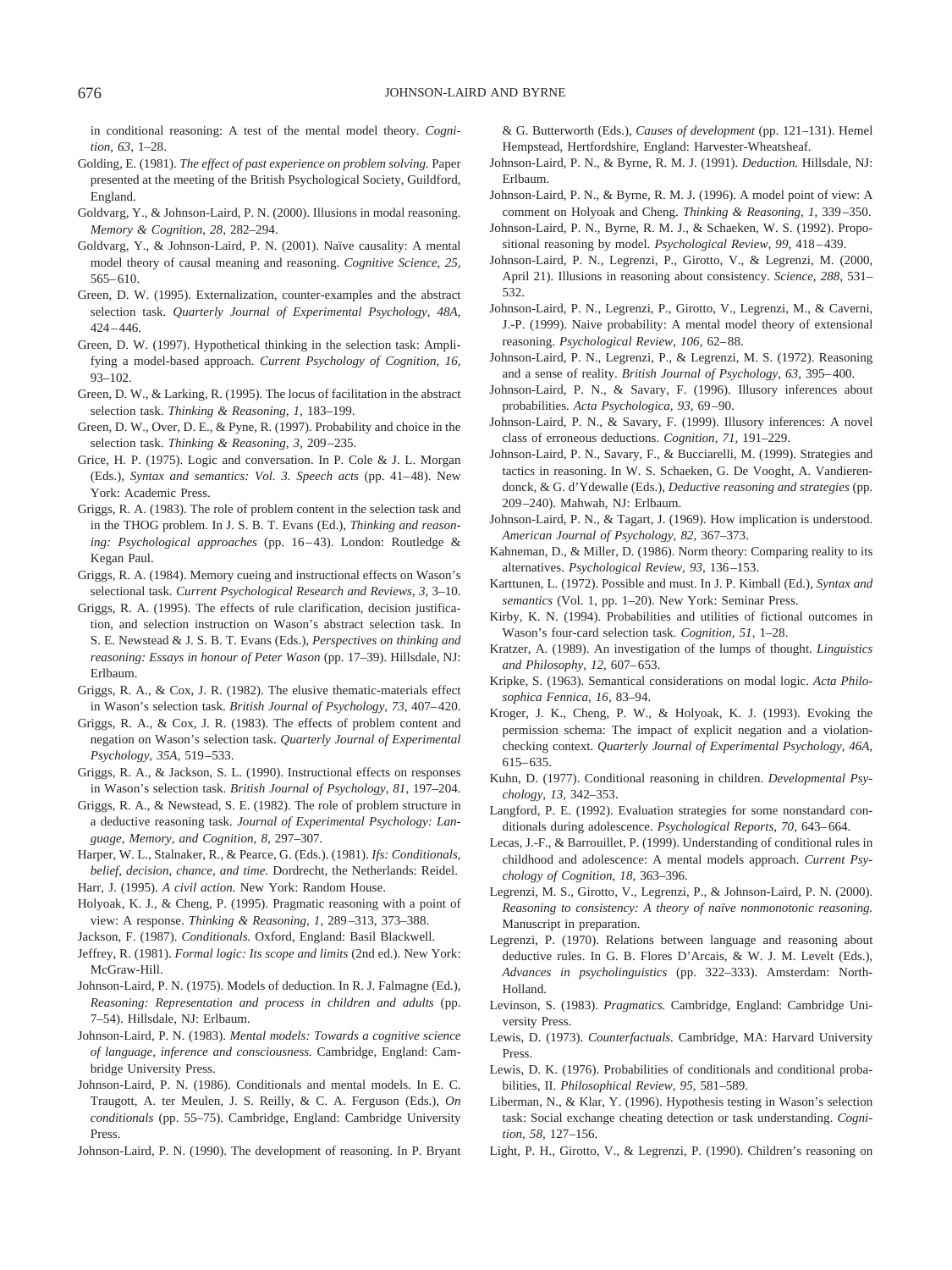conditional promises and permissions. *Cognitive Development, 5,* 369– 383.

- Love, R., & Kessler, C. (1995). Focussing in Wason's selection task: Content and instruction effects. *Thinking & Reasoning, 1,* 153–182.
- Lycan, W. G. (1991). *MPP, RIP.* Unpublished manuscript, University of North Carolina.
- Macnamara, J. (1986). *A border dispute: The place of logic in psychology.* Cambridge, MA: MIT Press.
- Manktelow, K. I., & Evans, J. S. B. T. (1979). Facilitation of reasoning by realism: Effect or non-effect? *British Journal of Psychology, 70,* 477– 488.
- Manktelow, K. I., & Over, D. E. (1991). Social roles and utilities in reasoning with deontic conditionals. *Cognition, 39,* 85–105.
- Manktelow, K. I., & Over, D. E. (1995). Deontic reasoning. In S. E. Newstead & J. S. B. T. Evans (Eds.), *Perspectives on thinking and reasoning: Essays in honour of Peter Wason* (pp. 91–114). Hillsdale, NJ: Erlbaum.
- Margolis, L. (1987). *Patterns, thinking and cognition: A theory of judgement.* Chicago: University of Chicago Press.
- Markovits, H. (1984). Awareness of the 'possible' as a mediator of formal thinking in conditional reasoning problems. *British Journal of Psychology, 75,* 367–376.
- Markovits, H. (1993). The development of conditional reasoning: A Piagetian reformulation of mental models theory. *Merrill-Palmer Quarterly, 39,* 133–160.
- Markovits, H., & Savary, F. (1992). Pragmatic schemas and the selection task: To reason or not to reason. *Quarterly Journal of Experimental Psychology, 45A,* 133–148.
- Markovits, H., & Vachon, R. (1990). Conditional reasoning, representation, and level of abstraction. *Developmental Psychology, 26,* 942–951.
- McGee, V. (1985). A counterexample to modus ponens. *Journal of Philosophy, 82,* 462–471.
- Miller, G. A., & Johnson-Laird, P. N. (1976). *Language and perception.* Cambridge, MA: Harvard University Press.
- Minsky, M. L. (1975). Frame-system theory. In R. C. Schank & B. L. Nash-Webber (Eds.), *Theoretical issues in natural language processing.* Preprints of a conference at Massachusetts Institute of Technology, Cambridge, MA.
- Newell, A. (1990). *Unified theories of cognition.* Cambridge, MA: Harvard University Press.
- Nickerson, R. (1996). Hempel's paradox and Wason's selection task: Logical and psychological puzzles of confirmation. *Thinking & Reasoning, 2,* 1–31.
- Oaksford, M., & Chater, N. (1994). A rational analysis of the selection task as optimal data selection. *Psychological Review, 101,* 608–631.
- Oaksford, M., & Chater, N. (1996). Rational explanation of the selection task. *Psychological Review, 103,* 381–391.
- Oaksford, M., Chater, N., & Grainger, B. (1999). Probabilistic effects in data selection. *Thinking & Reasoning, 5,* 193–243.
- Oaksford, M., & Stenning, K. (1992). Reasoning with conditionals containing negated constituents. *Journal of Experimental Psychology: Learning, Memory, and Cognition, 18,* 835–854.
- Oberauer, K., Wilhelm, O., & Diaz, R. R. (1999). Bayesian rationality for the Wason selection task? A test of optimal data selection theory. *Thinking & Reasoning, 5,* 115–144.
- O'Brien, D. P. (1987). The development of conditional reasoning: An iffy proposition. In H. Reese (Ed.), *Advances in child development and behavior* (Vol. 20, pp. 61–90). New York: Academic Press.
- O'Brien, D. P. (1999). If is neither *and* nor material implication. Commentary on Lecas & Barrouillet (1999). *Current Psychology of Cognition, 18,* 397–407.
- O'Brien, D. P., Dias, M. G., & Roazzi, A. (1998). A case study in the mental models and mental-logic debate: Conditional syllogisms. In

M. D. S. Braine & D. P. O'Brien (Eds.), *Mental logic* (pp. 385–420). Mahwah, NJ: Erlbaum.

- Ormerod, T. C., Manktelow, K. I., & Jones, G. V. (1993). Reasoning with three types of conditional: Biases and mental models. *Quarterly Journal of Experimental Psychology, 46A,* 653–678.
- Osherson, D. N. (1974–1976). *Logical abilities in children* (Vols. 1–4). Hillsdale, NJ: Erlbaum.
- Over, D. E., & Evans, J. S. B. T. (1997). Two cheers for deductive competence. *Current Psychology of Cognition, 16,* 225–278.
- Paris, S. G. (1973). Comprehension of language connectives and propositional logical relationships. *Journal of Experimental Child Psychology, 16,* 278–291.
- Platt, R. D., & Griggs, R. A. (1993). Facilitation in the abstract selection task: The effects of attentional and instructional factors. *Quarterly Journal of Experimental Psychology, 46A,* 591–613.
- Politzer, G. (1986). Laws of language use and of formal logic. *Journal of Psycholinguistic Research, 15,* 47–92.
- Politzer, G., & Braine, M. D. S. (1991). Responses to inconsistent premises cannot count as suppression of valid inferences. *Cognition, 38,* 103–108.
- Politzer, G., & Nguyen-Xuan, A. (1992). Reasoning about conditional promises and warnings: Darwinian algorithms, mental models, relevance judgements or pragmatic schemas? *Quarterly Journal of Experimental Psychology, 44,* 401–412.
- Polk, T. A., & Newell, A. (1995). Deduction as verbal reasoning. *Psychological Review, 102,* 533–566.
- Prior, A. N. (1960). The runabout inference-ticket. *Analysis, 21,* 38–39.
- Quillian, M. R. (1968). Semantic memory. In M. Minsky (Ed.), *Semantic*
- *information processing* (pp. 216–270). Cambridge, MA: MIT Press. Quine, W. V. O. (1952). *Methods of logic.* London: Routledge.
- Ramsey, F. P. (1990). General propositions and causality. In D. H. Mellor (Ed.), *Foundations: Essays in philosophy, logic, mathematics and economics* (pp. 145–163). London: Humanities Press. (Original work published 1929)
- Reinhart, T. (1986). On the interpretation of 'donkey'-sentences. In E. C. Traugott, A. ter Meulen, J. S. Reilly, & C. A. Ferguson (Eds.), *On conditionals* (pp. 103–122). Cambridge, England: Cambridge University Press.
- Richardson, J., & Ormerod, T. C. (1997). Rephrasing between disjunctives and conditionals: Mental models and the effects of thematic content. *Quarterly Journal of Experimental Psychology, 50A,* 358–385.
- Rips, L. J. (1983). Cognitive processes in propositional reasoning. *Psychological Review, 90,* 38–71.
- Rips, L. J. (1994). *The psychology of proof.* Cambridge, MA: MIT Press.
- Roberge, J. J. (1971). Some effects of negation on adults' conditional reasoning abilities. *Psychological Reports, 29,* 839–844.
- Roberge, J. J. (1974). Effects of negation on adults' comprehension of fallacious conditional and disjunctive arguments. *Journal of General Psychology, 91,* 287–293.
- Rumelhart, D. E., & McClelland, J. L. (1986). *Parallel distributed processing: Explorations in the micro-structure of cognition: Vol. 1. Foundations.* Cambridge, MA: MIT Press.
- Russell, J. (1987). Rule-following, mental models, and the developmental view. In M. Chapman & R. A. Dixon (Eds.), *Meaning and the growth of understanding: Wittgenstein's significance for developmental psychology.* New York: Springer.
- Ryle, G. (1949). *The concept of mind.* London: Hutchinson.
- Santamaría, C., García-Madruga, J. A., & Johnson-Laird, P. N. (1998). Reasoning from double conditionals: The effects of logical structure and believability. *Thinking & Reasoning, 4,* 97–122.
- Santamaría, C., & Johnson-Laird, P. N. (2001). *Are people rational in the abstract selection task?* Manuscript in preparation.
- Schroyens, W., Schaeken, W., & d'Ydewalle, G. (2000). *Conditional reasoning by model and/or rule: A meta-analytic review of the theories and the data.* Manuscript submitted for publication.